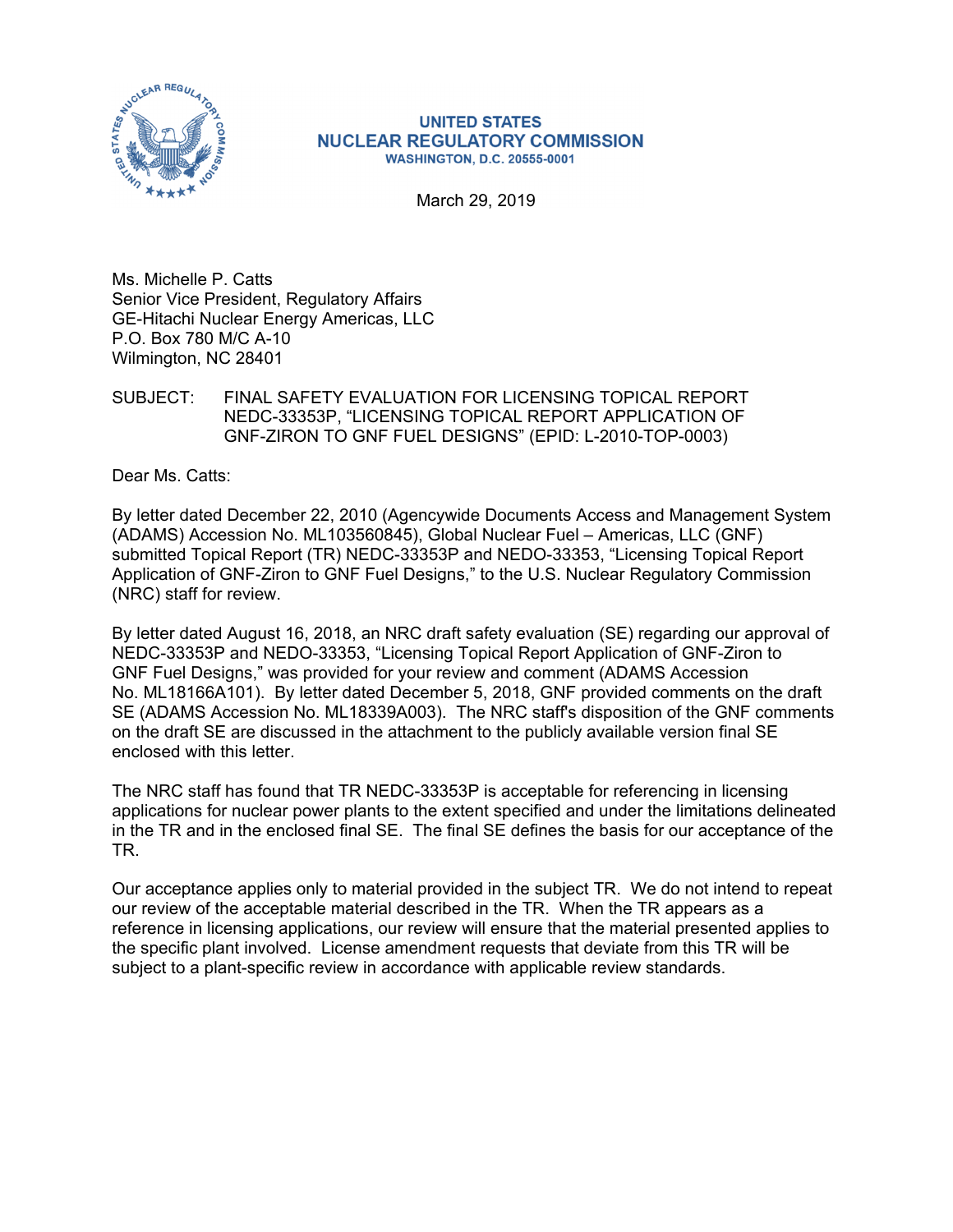In accordance with the guidance provided on the NRC website, we request that GNF publish approved proprietary and non-proprietary versions of TR NEDC-33353P, within three months of receipt of this letter. The approved versions shall incorporate this letter and the enclosed final SE after the title page. Also, they must contain historical review information, including NRC requests for additional information (RAIs) and your responses. The approved versions shall include a "-A" (designating approved) following the TR identification symbol.

As an alternative to including the RAIs and RAI responses behind the title page, if changes to the TR were provided to the NRC staff to support the resolution of RAI responses, and the NRC staff reviewed and approved those changes as described in the RAI responses, there are two ways that the accepted version can capture the RAIs:

1. The RAIs and RAI responses can be included as an Appendix to the accepted version. 2. The RAIs and RAI responses can be captured in the form of a table (inserted after the final SE) which summarizes the changes as shown in the approved version of the TR. The table should reference the specific RAIs and RAI responses which resulted in any changes, as shown in the accepted version of the TR.

If future changes to the NRC's regulatory requirements affect the acceptability of this TR, GNF will be expected to revise the TR appropriately or justify its continued applicability for subsequent referencing. Licensees referencing this TR would be expected to justify its continued applicability or evaluate their plant using the revised TR.

Sincerely,

*/RA/* 

Dennis C. Morey, Chief Licensing Processes Branch Division of Licensing Projects Office of Nuclear Reactor Regulation

Project No. 99901376

Enclosure: Final SE (Non-Proprietary)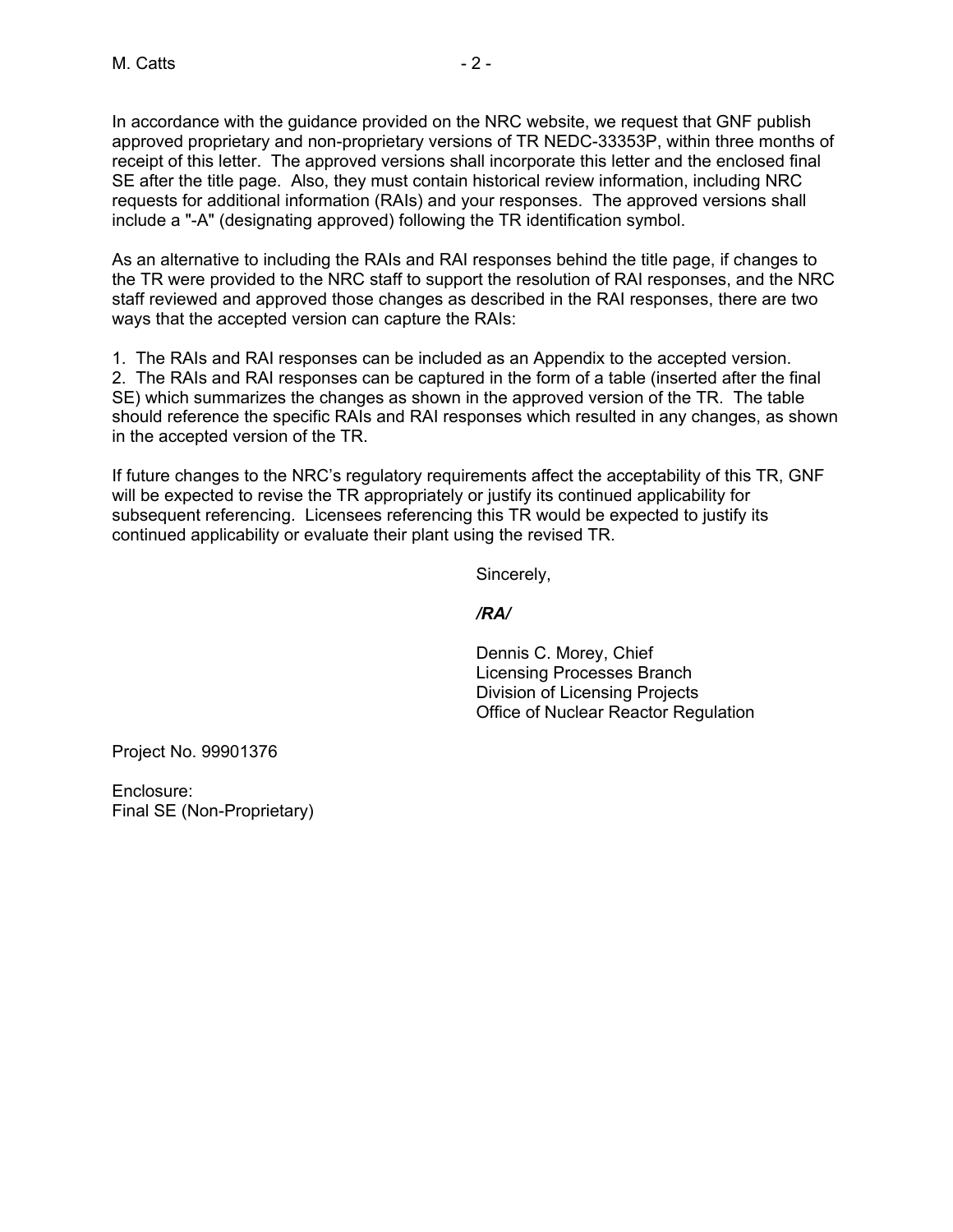# M. Catts **- 3 -** 3 -

SUBJECT: FINAL SAFETY EVALUATION FOR LICENSING TOPICAL REPORT NEDC-33353P, "LICENSING TOPICAL REPORT APPLICATION OF GNF-ZIRON TO GNF FUEL DESIGNS" (EPID: L-2010-TOP-0003) DATE: MARCH 29, 2019

### **DISTRIBUTION**:

| <b>PUBLIC</b>            | RidsNrrDlpPlpb | <b>RidsNrrDss</b> | <b>RLukes, NRR</b> |
|--------------------------|----------------|-------------------|--------------------|
| RidsNrrLADHarrison       | RidsNrrDssSnpb | RidsNroOd         | MPanicker, NRR     |
| <b>RidsOgcMailCenter</b> | RidsNrrDlp     | DMorey, NRR       |                    |
| RidsACRS MailCTR         | RidsResOd      | JGolla, NRR       |                    |

| ADAMS Accession No.: ML19072A113; *concurrence via e-mail |                  |                  | <b>NRR-106</b>         |                 |
|-----------------------------------------------------------|------------------|------------------|------------------------|-----------------|
| <b>OFFICE</b>                                             | INRR/DLP/PLPB/PM | NRR/DLP/PLPB/LA* | <b>NRR/DSS/SNPB/BC</b> | NRR/DLP/PLPB/BC |
| <b>NAME</b>                                               | JGolla           | <b>DHarrison</b> | <b>RLukes</b>          | <b>DMorey</b>   |
| <b>DATE</b>                                               | 3/21/2019        | 3/19/2019        | 3/26/2019              | 3/29/2019       |
| AFFICIAL BECARD CODY                                      |                  |                  |                        |                 |

**OFFICIAL RECORD COPY**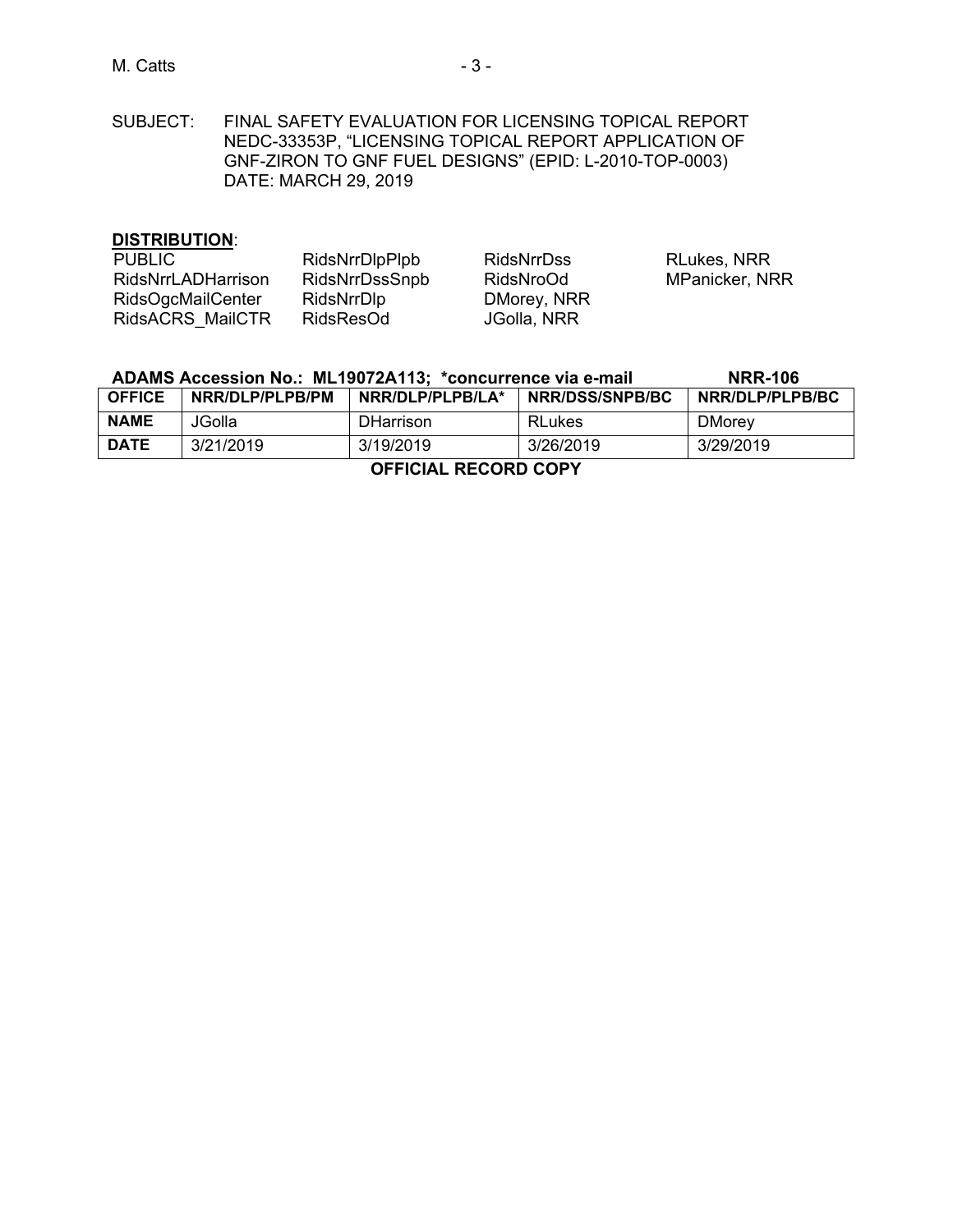Global Nuclear Fuel - Americas **Project No. 712** 

Docket No. 99901376

cc:

Ms. Michelle P. Catts Senior Vice President, Regulatory Affairs GE-Hitachi Nuclear Energy Americas, LLC P.O. Box 780 M/C A-10 Wilmington, NC 28401 Michelle.Catts@ge.com

Mr. Kent E. Halac Senior Project Manager, Regulatory Affairs GE-Hitachi Nuclear Energy Americas, LLC P.O. Box 780, M/C A-70 Wilmington, NC 28401-0780 Kent.Halac@ge.com

Dr. Brian R. Moore General Manager, Core & Fuel Engineering Global Nuclear Fuel–Americas, LLC P.O. Box 780, M/C A-75 Wilmington, NC 28401-0780 Brian.Moore@ge.com

Ms. Lisa K. Schichlein Senior Project Manager, Regulatory Affairs GE-Hitachi Nuclear Energy Americas, LLC P.O. Box 780, M/C A-70 Wilmington, NC 28401-0780 Lisa.Schichlein@ge.com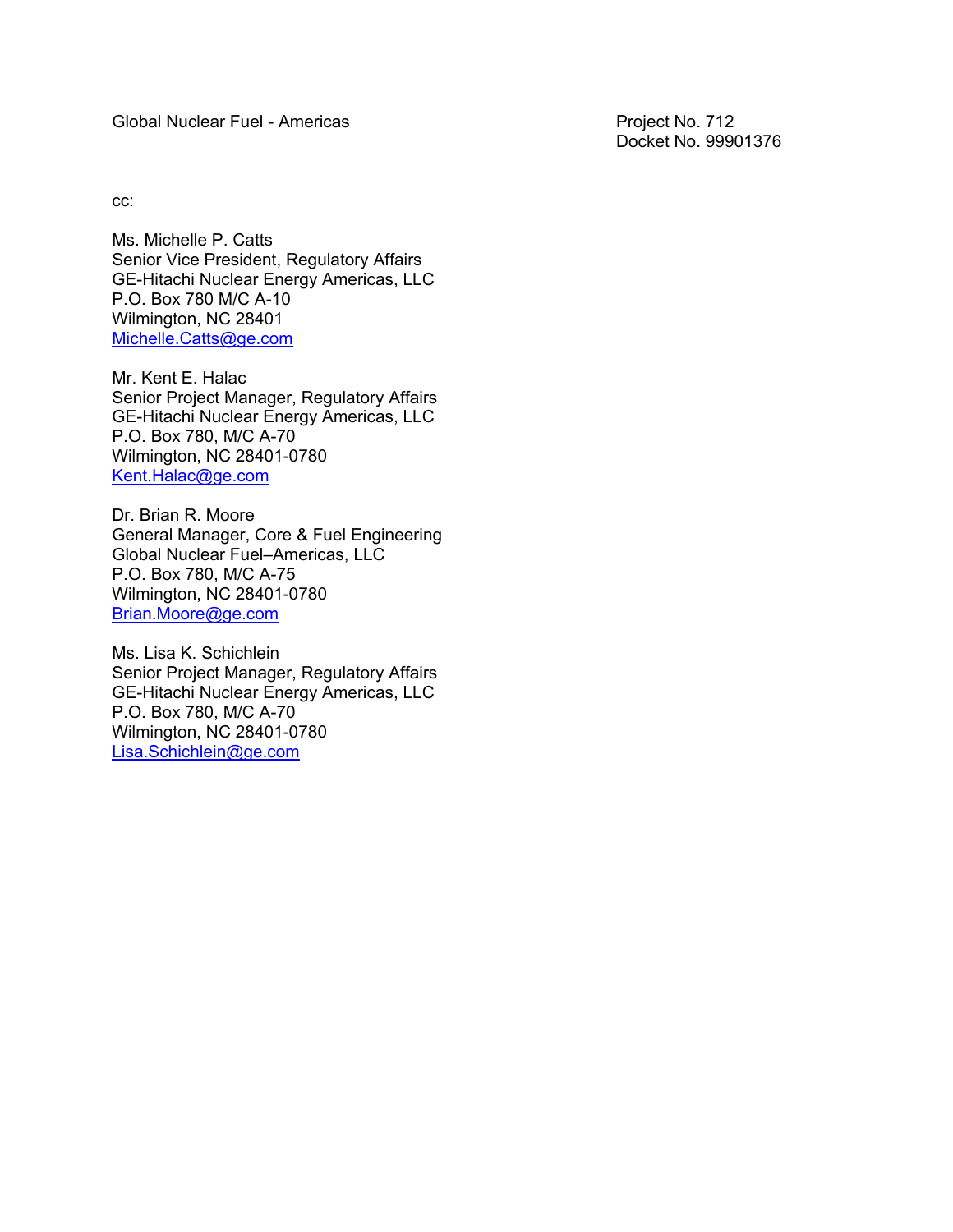# **OFFICE OF NUCLEAR REACTOR REGULATION**

# **DIVISION OF SAFETY SYSTEMS**

# **SAFETY EVALUATION FOR GLOBAL NUCLEAR FUEL**

# **LICENSING TOPICAL REPORT**

# **NEDC-33353P REVISION 0, LICENSING TOPICAL REPORT**

# **APPLICATION OF GNF-ZIRON TO GNF FUEL DESIGNS**

# 1.0 INTRODUCTION AND BACKGROUND

By application dated December 22, 2010, Global Nuclear Fuel (GNF) submitted Licensing Topical Report (LTR) NEDC-33353P (NEDO-33353) Revision 0, "Licensing Topical Report Application of GNF-Ziron to GNF Fuel Designs" (Ref. 1) to the U.S. Nuclear Regulatory Commission (NRC) for review and approval. Additional information in response to a request (Ref. 2) was received by the NRC in letter dated October 23, 2015 (Ref. 3).

This report provides the licensing basis for the GNF-A (GNF) advanced cladding and structural material designated Ziron and requests full batch implementation of this material up to the currently approved rod-average burnup levels for their fuel designs for boiling water reactor (BWR) plants. GNF proposes to use Ziron for the fuel cladding (and endplugs), water rods (tubing and fittings), and spacer grids (ferrules and strip). GNF has produced and is currently testing BWR fuel channels composed of Ziron, however, in a response to a subsequent request for additional information (RAI), GNF has withdrawn the application of Ziron for channel use from the LTR in favor of an alternate Zr alloy, NSF.

The primary difference between the traditional Zircaloy-2 cladding currently used and Ziron is **[ ]**. The thermo-mechanical processing for Ziron is the same as for Zircaloy-2, which means that Ziron will have **[** 

 **]** nominal mean second phase particle

(SPP) size.

Pacific Northwest National Laboratory (PNNL) has acted as a consultant to the NRC in this review. As a result of the reviews of the LTR by NRC staff and their PNNL consultants, a list of questions was prepared and sent by the NRC to GNF as an RAI. GNF responded to the RAI questions in Reference 3. PNNL submitted a technical evaluation report to the NRC on the results of their review (Ref. 4).

Nuclear Performance and Code Review branch (SNPB) of the office of Nuclear Reactor Regulation has completed its review of the GNF-Ziron LTR. Following is the safety evaluation (SE) prepared by SNPB staff.

Enclosure and the contract of the contract of the contract of the Enclosure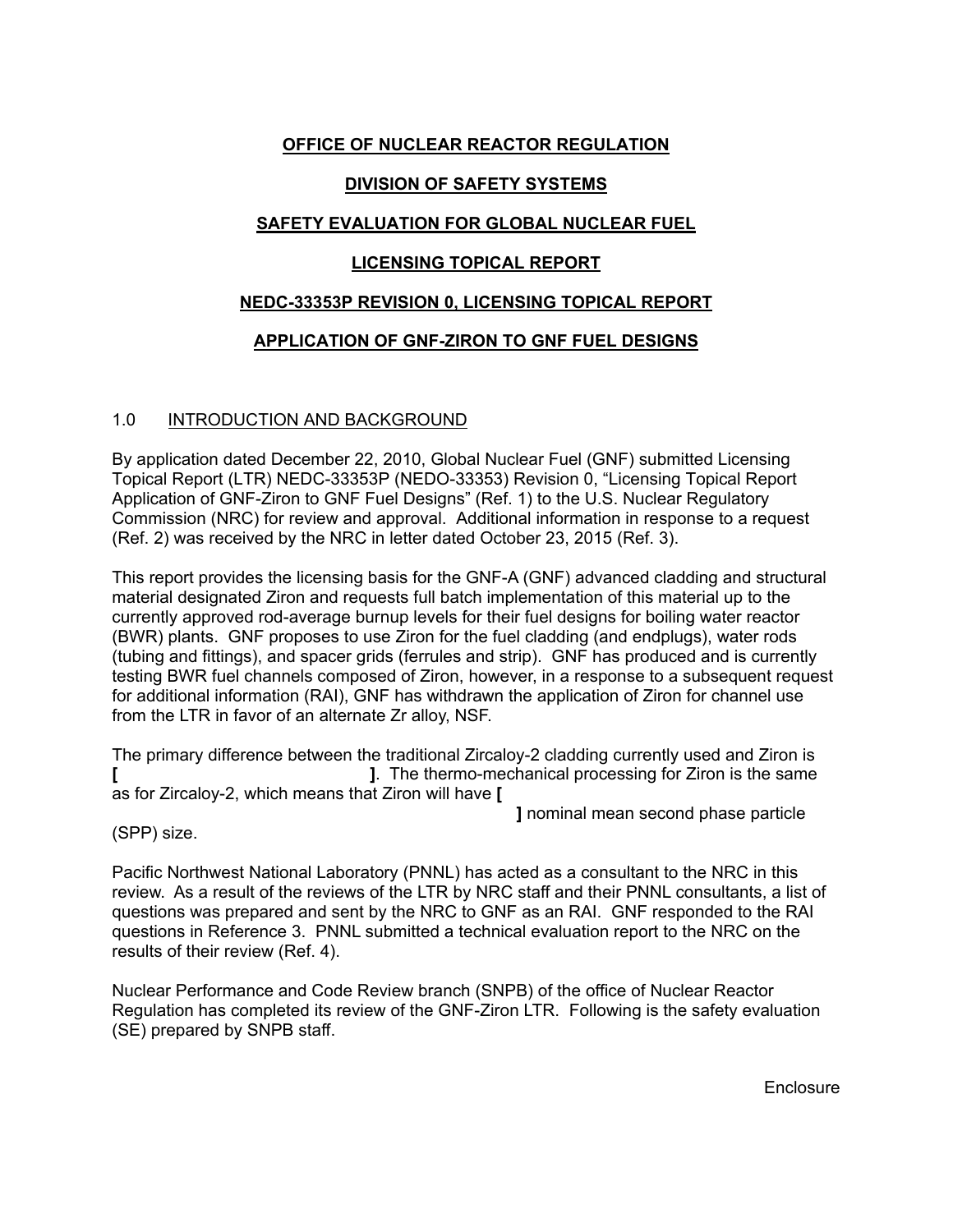# 2.0 REGULATORY EVALUATION

Ziron was evaluated with respect to Section 4.2 of the Standard Review Plan (SRP NUREG-0800) which states that fuel system safety review must provide assurance that:

- 1. the fuel system is not damaged as a result of normal operation and anticipated operational occurrences (AOOs),
- 2. fuel system damage is never so severe as to prevent control rod insertion when it is required,
- 3. the number of fuel rod failures is not underestimated for postulated accidents, and
- 4. coolability is always maintained.

Evaluation criteria 1 listed above means fuel rods that do not fail, fuel system dimensions that remain within operational tolerances, and functional capabilities that are not reduced below those assumed in the safety analysis. This criteria is consistent with General Design Criteria (GDC) Title 10 of the *Code of Federal Regulation* (10 CFR) Part 50 Appendix A that states (Ref. 5)

*The reactor core and associated coolant, control, and protection systems shall be designed with the appropriate margin to assure that specified acceptable fuel design limits are not exceeded during any condition of normal operation, including the effects of anticipated operational occurrences.* 

Evaluation criteria 3, "fuel rod failures," means that the fuel rod leaks and that the first fission product barrier (the cladding) has, therefore, been breached. Fuel rod failures must be accounted for in the dose analysis required by 10 CFR Part 100 (Ref. 6) for postulated accidents.

Coolable geometry means, in general, that the fuel assembly retains its rod-bundle geometrical configuration with adequate coolant channels to permit removal of residual heat for a design basis accident.

The general requirements to maintain control rod insertability and core coolability appear repeatedly in the GDC (e.g., GDC 27 and GDC 35). Specific coolability requirements for the LOCA are given in 10 CFR Part 50, Section 50.46 (Ref. 7).

GDC 27 states:

*The reactivity control systems shall be designed to have a combined capability, in conjunction with poison addition by the emergency core cooling system, of reliably controlling reactivity changes to assure that under postulated accident conditions and with appropriate margin for stuck rods the capability to cool the core is maintained.*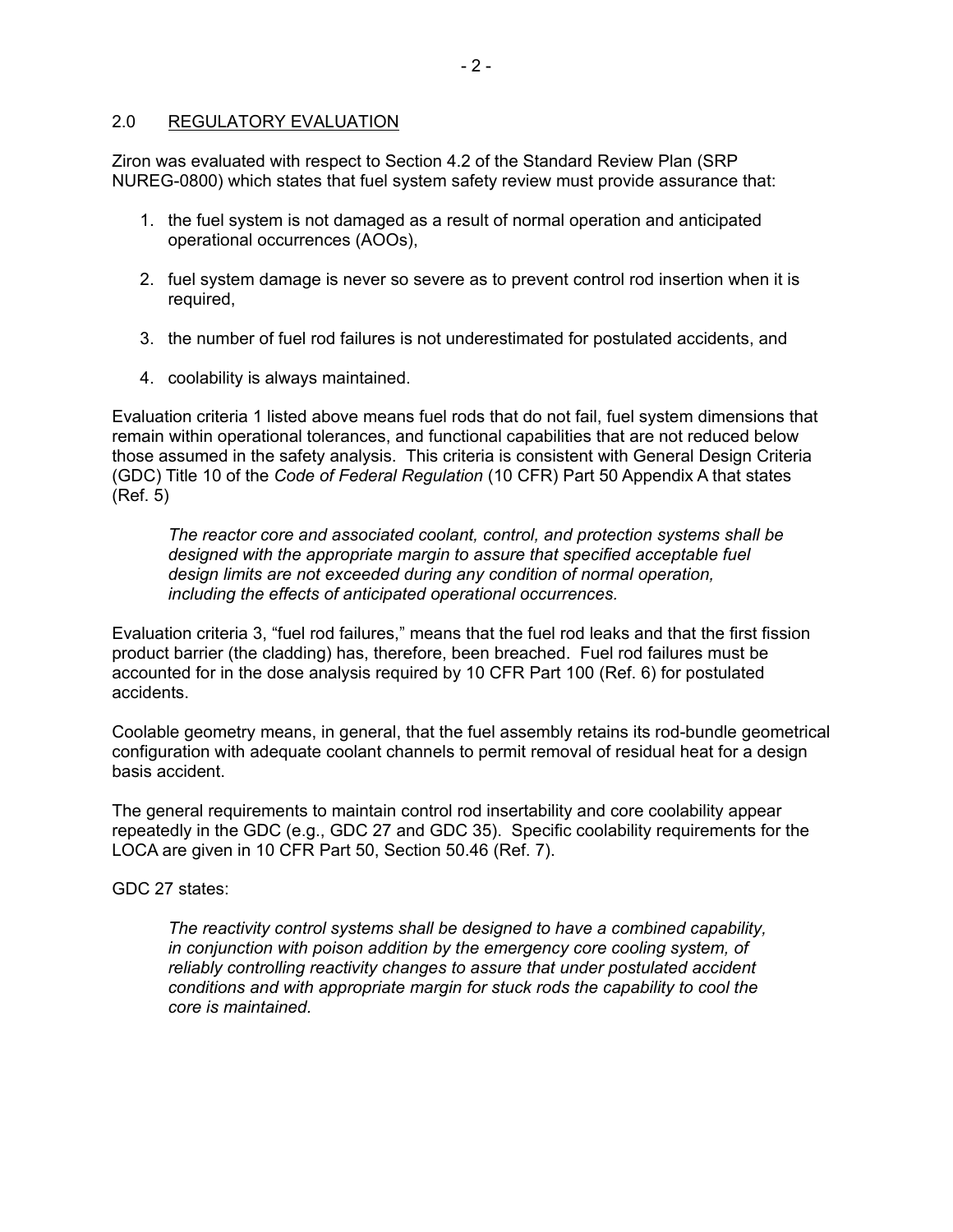#### GDC 35 states:

*A system to provide abundant emergency core cooling shall be provided. The system safety function shall be to transfer heat from the reactor core following any loss of reactor coolant at a rate such that (1) fuel and clad damage that could interfere with continued effective core cooling is prevented and (2) clad metal-water reaction is limited to negligible amounts.* 

In order to assure that the above stated objectives are met and follow the format of Section 4.2 of the Standard Review Plan (SRP, Ref. 7), Section 4.0 of this SE covers the following three major categories:

- 1) Fuel System Damage Mechanisms, which are most applicable to normal operation and AOOs (Section 4.1)
- 2) Fuel Rod Failure Mechanisms, which apply to normal operation, AOOs, and postulated accidents (Section 4.2)
- 3) Fuel Coolability, which are applied to postulated accidents (Section 4.3)

The GNF design criteria remain the same for fuel designs with Ziron as they are for Zircaloy-2. This SE provides a review as to whether adequate data has been provided for Ziron to demonstrate that GNF's fuel designs can operate satisfactorily up to the currently approved rod-average (and peak pellet exposure (PPE)) burnup levels (and corresponding fluences) as defined by the specified acceptable fuel design limits (SAFDLs) for normal operation, AOOs, and postulated accidents. In summary, the NRC staff has found Ziron to be an acceptable substitute for Zircaloy-2 in GNF BWR fuel designs up to the burnup, fluence, and time limits approved by the NRC.

# 3.0 TECHNICAL EVALUATION

# 3.1 ZIRON COMPOSITION AND MICROSTRUCTURE

GNF has developed a zirconium based alloy, GNF-Ziron in order to identify an alloy with thermal and mechanical properties equal to or exceeding those of Zircaloy-2 while improving the resistance of fuel components to in-service degradation effects in particular the effects due to absorbed corrosion-generated hydrogen. GNF-Ziron development focuses on its use for fuel assembly components in licensed GNF fuel designs which includes fuel rod cladding, water rods, fuel spacers, channels, and end plugs all of which have been currently manufactured using Zircaloy-2. This technical evaluation assess the material and mechanical performance of GNF-Ziron whether it meets relevant design bases for application to GNF fuel based on equivalency to other currently accepted fuel and assembly components.

# 3.1.1 GNF-Ziron Composition

The composition of Ziron is similar to that of the conventional Zircaloy-2 (UNS 60802), with the exception that the iron (Fe) content is elevated above the ASTM/UNS specifications. The composition of Ziron is compared in Table 1 with the compositions of Zircaloy-2 (from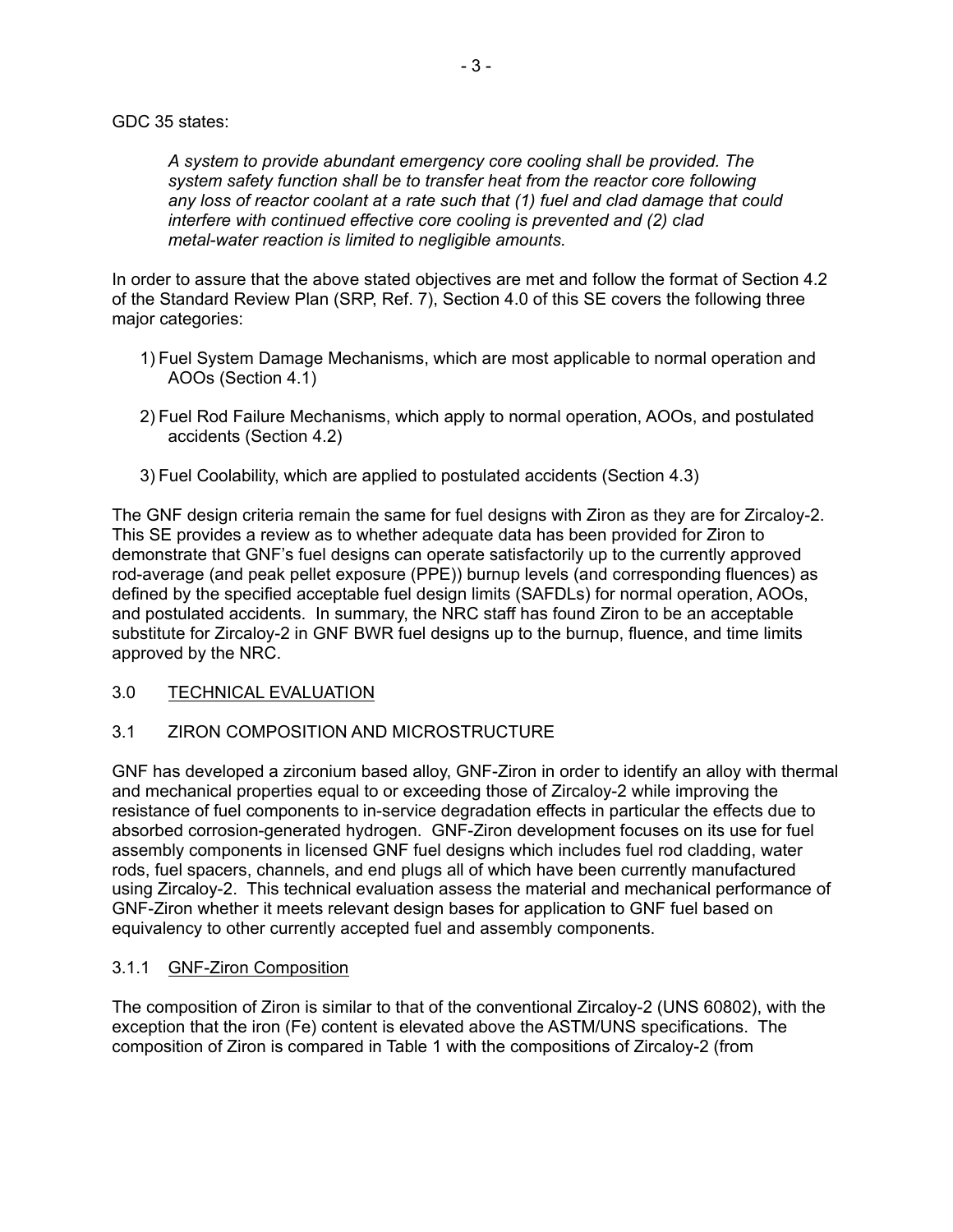ASTM B811) and GNF's controlled-chemistry (CC) version of Zircaloy-2. Traditionally, types of Zircaloy are fabricated near the mid-range for elements such as Sn and O, and toward the upper range for Fe. Over the decades, it has been discovered that Fe-content in the low end of the range contributes to poor corrosion performance.

| <b>Element</b> | <b>ASTM</b>   | <b>CC Zircaloy-2</b><br>Range<br><nominal></nominal> | Ziron<br><b>Range <nominal></nominal></b> |
|----------------|---------------|------------------------------------------------------|-------------------------------------------|
| Sn             | 1.20-1.70     | $1.25 - 1.45 < 1.35$                                 |                                           |
| Fe             | $0.07 - 0.20$ | $0.14 - 0.20 \le 0.17$                               |                                           |
| Cr             | $0.05 - 0.15$ | $0.05 - 0.15 < 0.10$                                 |                                           |
| Ni             | $0.03 - 0.08$ | $0.03 - 0.08 < 0.05$                                 |                                           |
|                | $0.09 - 0.15$ | $0.10 - 0.14 < 0.12$                                 |                                           |
| Fe+Cr+Ni       | $0.18 - 0.38$ |                                                      |                                           |
|                |               |                                                      |                                           |

| Table 1 | Comparison of Compositions of Zircaloy-2 (ASTM Standard), GNF CC |
|---------|------------------------------------------------------------------|
|         | Zircaloy-2, and Ziron (values in wt $\%$ )                       |

Zircaloy-2 has an upper limit, 0.38 percent, on the sum of Fe+Cr+Ni, which is less than the sum (0.43%) of the upper limits of the three elements. Ziron does not have a range or upper limit on the sum of Fe+Cr+Ni, but based on the upper limits of the individual elements, the sum would have a maximum value of **[ ]** percent, with a nominal target of **[ ]** percent.

For the nominal composition of Ziron **[ i**, the Zr mass fraction decreases from 0.9813 for Zircaloy-2 to **[**  $\qquad$  ], or a change of **[**  $\qquad$  ] with corresponding atomic fractions changing from 0.9763 to **[**  $\qquad$  ] (or a decrease of **[**  $\qquad$  ]. More atomic fractions changing from 0.9763 to **[ ]** (or a decrease of **[ ]**. More importantly, the mass fraction of the Zr+Sn portion is only slightly reduced from 0.9953 for Zircaloy-2 to **[ ]** for Ziron, or corresponding atomic fractions from 0.9870 to **[ ]**, respectively. These changes do not significantly impact the thermo-physical or mechanical properties of Ziron with respect to Zircaloy-2. At the upper limit of Fe content, the Zr+Sn mass and atomic fractions have only decreased by **[** ] percent, which is not a significant change. The reported composition for HiFi (Fe-enhanced Zircaloy-2) has an Fe content of 0.4 wt%.

GNF is aware of potential manufacturing issues associated with higher iron levels. In US Patent 4810461 (Ref. 8), the inventors state "In order to obtain an appreciable effect, the Fe content should be at least 0.2 wt %. An Fe content exceeding 0.35 wt%, however, increases the neutron absorption cross section and degrades cold workability. The Fe content, therefore, should not exceed 0.35 wt%." This patent further states that the cold plastic workability is seriously reduced when the sum of Ni and Fe becomes 0.64 percent

NFI have demonstrated that even high Fe content (nominally 0.40% in the HiFi alloy derivative of Zircaloy-2) does not significantly change, or adversely affect, the properties of high-iron Zircaloy either in manufacturing or due to irradiation (Ref. 9).

The staff concludes that the **[ ]**, in Ziron is acceptable.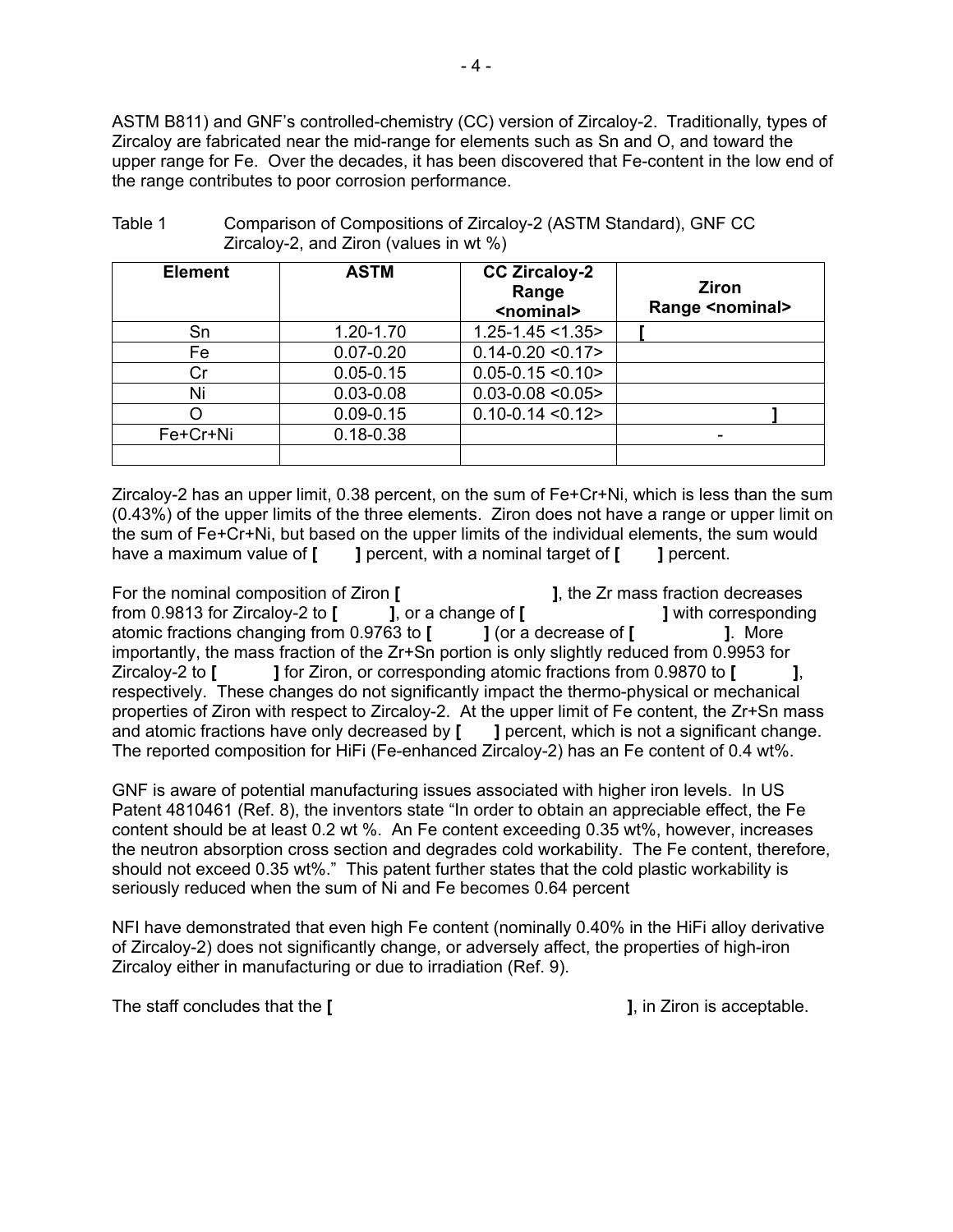#### 3.1.2 Microstructure

Particle size and distribution, in conjunction with surface finish, dislocation density and texture, has a profound influence on the corrosion (oxidation) behavior in an LWR environment. Section A.2 of the LTR states that the **[** 

# **]**

GNF describes the effect of heat treatment and composition in Section A.3.c of the LTR and the dispersion of the second phase particles (SPPs). The SPPs are formed because the solubility for alloying elements such as Fe, Cr, and Ni is very low below the solvus temperature of approximately 850° C. The distribution of SPPs affects primarily the corrosion characteristics of the zirconium alloy. SPP formation depends on the thermal treatment history. GNF provides a comparison of average SPP for Zircaloy-2 and Ziron **[** 

 **]**

In response to RAI 7b regarding fabrication specifications applied to texture and SPPs for GNF-Ziron, GNF provided further evidence of the **[** 

 **]**

The NRC staff concludes that the manufacturing process applied to Ziron produce an acceptable and satisfactory microstructure.

# 3.1.3 Texture

Texture refers to the anisotropic orientation of the crystals or grains in hexagonal close-packed (cubic) structure (hcp) material. Unlike face centered cubic (fcc) or body centered cubic (bcc) metals with their cubic crystal lattice structure, hcp grains have a long axis (c-axis or c-direction) and two shorter axes (a-direction) perpendicular to the c-axis. This results in a 'texture' of the material in which there is predominance in the orientation of the c-axis generally in the direction experiencing the greatest compressive stress during mechanical forming. Texture is important in the behavior of zirconium alloys, since during irradiation, the Zr-crystal structure shrinks in the c-axis and expands or grows in the a-direction, and creep and deformation are directionally dependent.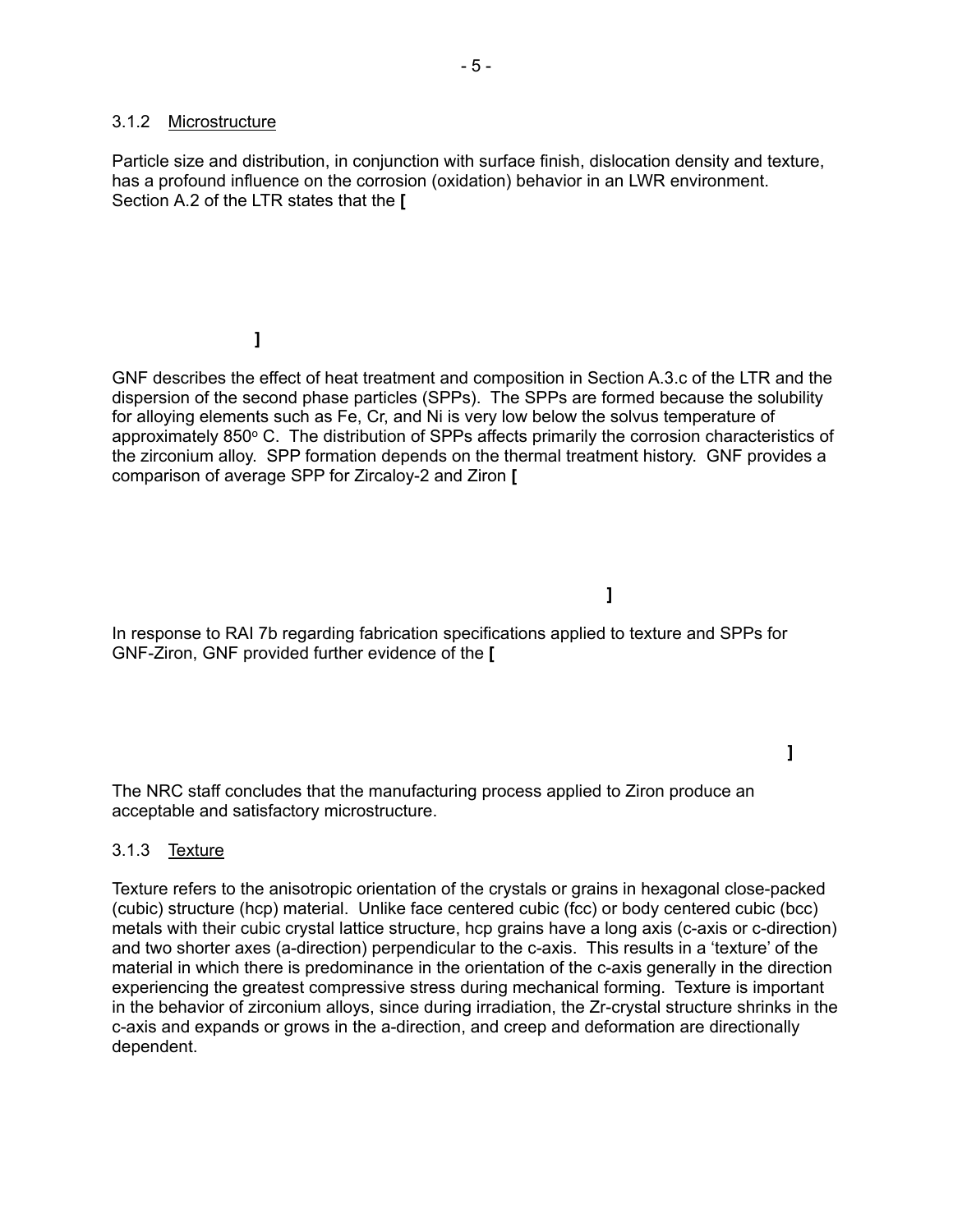Figure A-2 of the LTR shows that the texture of Ziron **[** 

 **]** In response to RAI-7, GNF provides a comparison of textures (set of Kearns *f*-parameters) for Ziron and Zr-2 used in cladding, spacer strip and water rods. **[** 

 **]**

The staff reviewed the materials related to the texture of Ziron material and concludes that the texture of Ziron and Zircaloy-2 are **[ ]**.

#### 3.2 ZIRON MATERIAL AND THERMAL PROPERTIES

This section will discuss the material properties that will be used for Ziron in various safety analyses. All of the properties that have been previously approved **[** 

 **]**. The staff will review the **[ ]**.

The Zircaloy-2/Ziron material properties addressed in this section are in general applicable to properties under normal operation and AOOs but some, such as thermal conductivity, thermal expansion, specific heat,  $\alpha/\beta$  phase transformations, and emissivity up to fuel melting, are also applicable to design basis accidents. Other properties that are unique to accident conditions such as cladding rupture, ballooning, flow blockage, and high temperature oxidation will be addressed in Sections 3.4 and 3.5 of this SE. The Ziron properties in this section along with GNF analysis methodologies are used to demonstrate that GNF fuel designs meet the SAFDLs defined in Sections 3.3, 3.4, and 3.5 of this SE.

As noted earlier, the Ziron fuel cladding is different from Zircaloy-2 cladding in two respects:

- **1. [ ]**
- **2. [ ]**

Consideration given to the differences **[ ]** could potentially lead to differences in some material properties or behavior under irradiation. The microstructures of both Ziron and Zircaloy-2 components (fuel rod cladding, water rod tubing, endplugs and adapters, spacer ferrules and strip, and channels) are **[** 

| microstructure is $\mathsf{I}$ | I depending on the component. Because the    |
|--------------------------------|----------------------------------------------|
|                                | 1 for some properties as would be the case [ |
|                                |                                              |

For all of these material properties GNF claims that the properties of Ziron and Zircaloy-2 **[** 

 **]** for safety analyses is acceptable. It is true that when comparing the latest property measurements made by GNF, for both Ziron and Zircaloy-2, **[**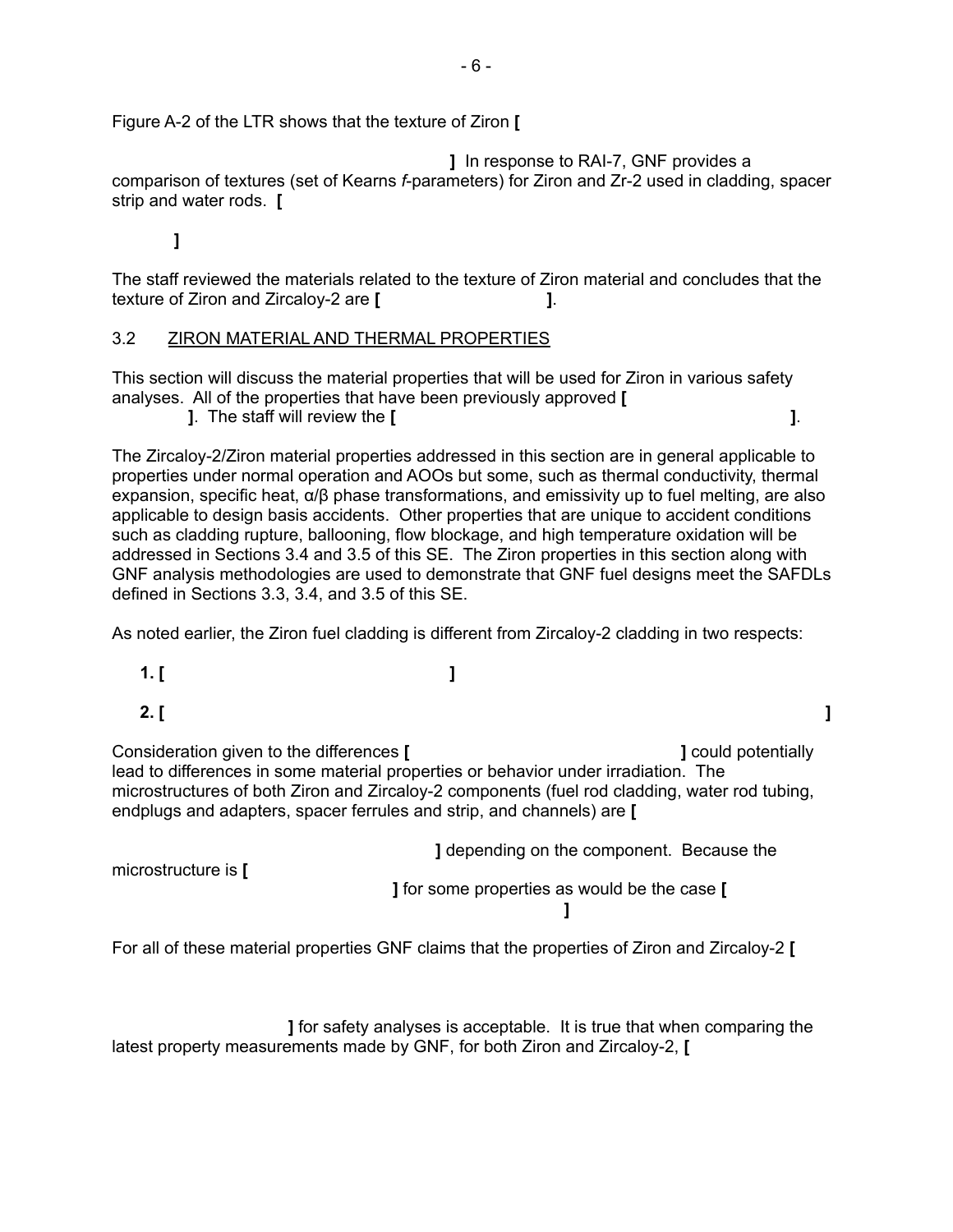# 3.2.1 Specific Gravity (Density)

GNF has determined that the specific gravity of Ziron and Zircaloy-2 (and Zircaloy-4) is essentially unaffected by the **[ ]**.

 **]**.

GNF notes that over the range of compositions allowed for Zircaloy-2 and Zircaloy-4, the industry standard, MATPRO, recommends the same density for all Zircaloy-2 and Zircaloy-4.

The NRC staff concludes that the GNF value for specific gravity is acceptable for Ziron licensing applications up to currently approved burnup limits for Zircaloy-2 and GNF fuel designs.

# 3.2.2 Coefficient of Thermal Expansion

GNF has determined that the diametric thermal expansion of Ziron and Zircaloy-2 are essentially the same. Thermal expansion is used in stored energy estimates, loss-of-coolant accident (LOCA), rod pressure, fuel temperatures and cladding stress/strain analyses. Based on a review of the literature and the atomic fraction data provided in Table 1-2, the NRC staff concurs with GNF's assessment.

The NRC staff concludes that the GNF model for Zircaloy-2 thermal expansion is acceptable for Ziron licensing applications up to currently approved burnup limits for Zircaloy-2 and GNF fuel designs.

# 3.2.3 Thermal Conductivity

GNF provided data from measurements of the thermal conductivity of Ziron for temperatures up to **[ ]** The data indicate that the thermal conductivity of Ziron **[ ]**. The staff compared the Ziron data with those reported from other sources, and found that Ziron data falls within the range of measurements of Zircaloy-2. The staff also compared the Ziron measurements with the PRIME model from NEDC-33256P, Rev. 0 (Eq. 3-23, Ref. 10) and found that the Ziron and Zircaloy-2 data fell below the curve, although the data fall within experimental uncertainty.

In addition, the current data has been compared against the thermal conductivity models proposed for licensing analyses (Appendix K and Best-Estimate) of GNF fuel designs with Ziron that show that both the GNF models are a reasonable representation of the data in some temperature ranges but not very good in others.

The NRC staff concludes that GNF's use of Zircaloy-2 thermal conductivity correlation in PRIME is acceptable for licensing applications up to currently approved burnup limits for Zircaloy-2 and GNF fuel designs.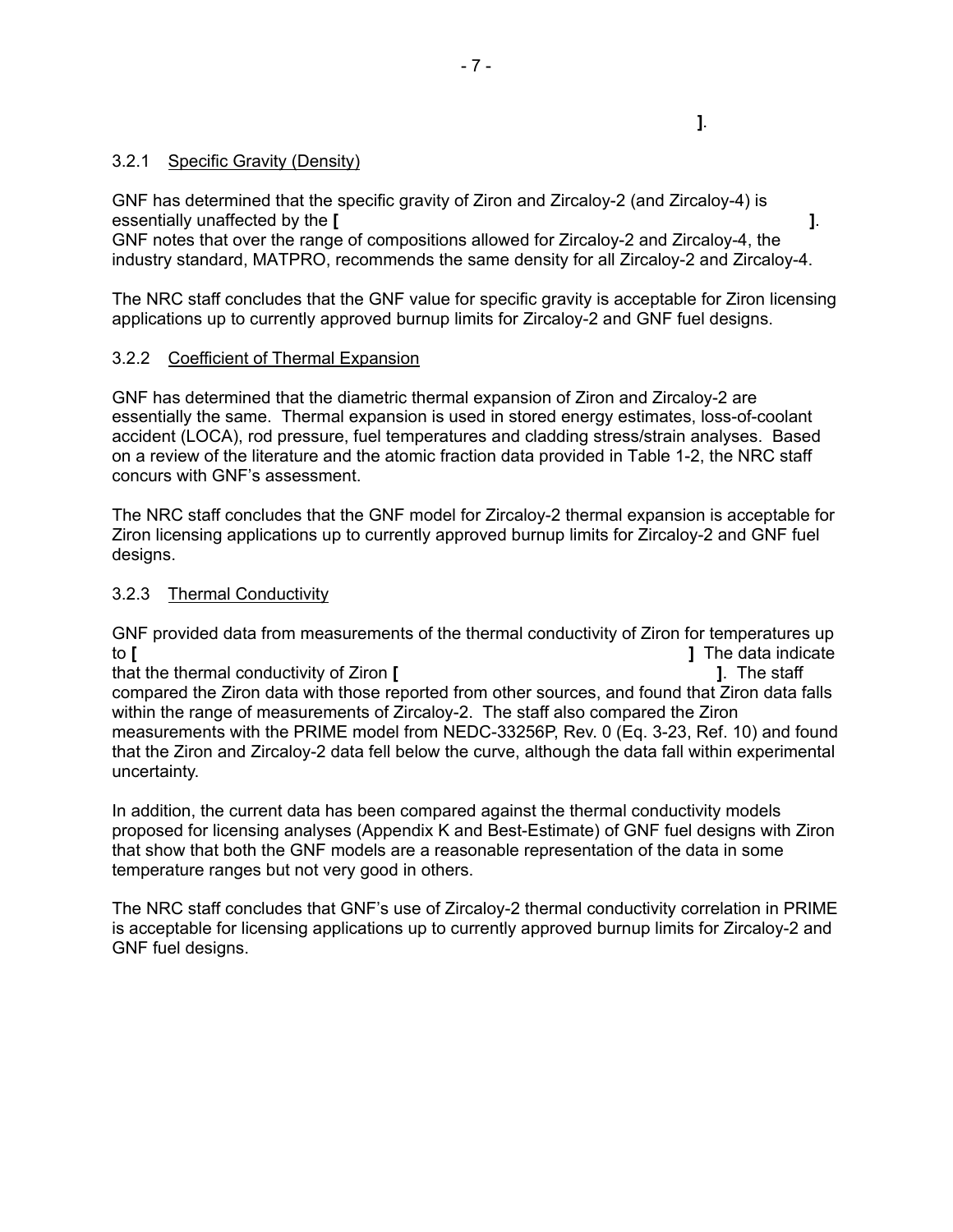# 3.2.4 Specific Heat

Although no measurement data were provided, GNF has determined that the specific heat for both Zircaloy-2 and Ziron are very similar. Independent calculations performed by staff support this determination.

The NRC staff concludes that the GNF model for Zircaloy-2 specific heat is acceptable for Ziron licensing applications up to currently approved burnup limits for Zircaloy-2 and GNF fuel designs.

# 3.2.5 Emissivity

Emissivity is important when high cladding temperatures are experienced in certain accident analyses such as LOCAs. GNF states that emissivity for Zircaloy-2 and Ziron depend on the oxide properties, and it is expected that the oxides are very similar, and therefore the emissivity is expected to be the same.

The staff concludes that the values used by GNF for emissivity of Zircaloy-2 (as oxidized) are acceptable for licensing applications with Ziron cladding up to currently approved burnup limits for Zircaloy-2 and GNF fuel designs.

# 3.2.6 Tensile Strength

As described in Section 3.1.2 of this SE, the microstructure of both Ziron and Zircaloy-2 **[** 

 **]** yield strength (YS) and ultimate tensile strength (UTS) as a function of irradiation and temperature. GNF has measured the UTS and YS of Ziron and Zircaloy-2 at room temperature, 25°C, and at elevated temperatures, **[ ]** (RAI-11). These measurements show that Ziron appears to have a **[** 

 **]** content in the upper portion of the specified range (same range as that for Zircaloy-2) (Figures 3-1, 3-2, and 3-3 of the TER from PNNL staff). The **[ l** would have the same effect on Zircaloy-2.

The NRC staff concludes that GNF's use of the PRIME correlations for yield strength and ultimate tensile strength of Zircaloy-2 for Ziron is acceptable for licensing and safety calculations involving Ziron components up to currently approved burnup limits for Zircaloy-2 and GNF fuel designs.

# 3.2.7 Ductility

Cladding ductility needs to be retained to avoid brittle failures. Generally, irradiation damage and hydride formation (due to corrosion) have been found to decrease the ductility of zirconium alloys. The NRC does not have a specific minimum limit on cladding ductility; however, Section 4.2 of the SRP (Ref. 7) suggests a limit for total (elastic + plastic) cladding uniform strain of 1 percent that should not be exceeded during normal operation and AOOs. Therefore,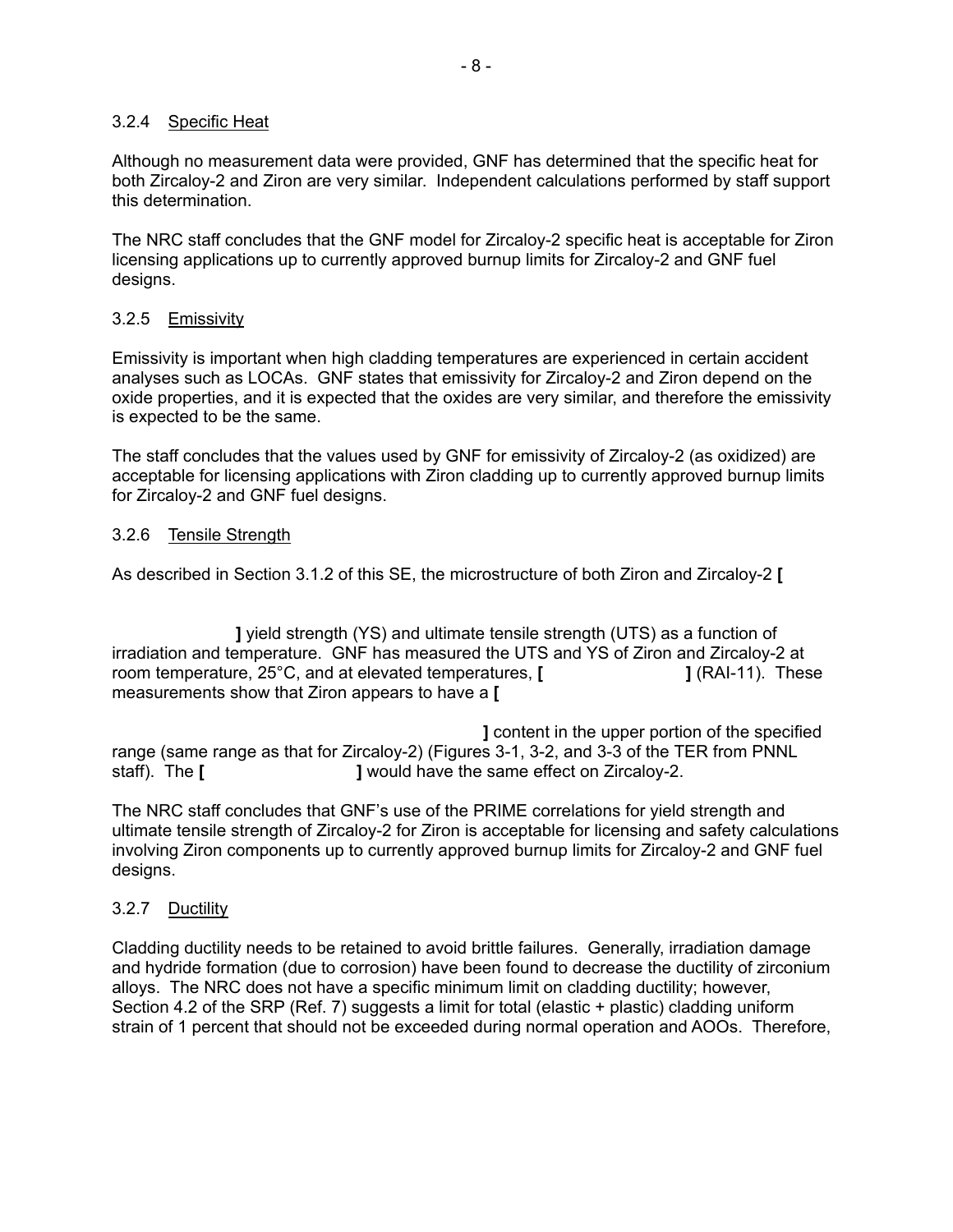the SRP would suggest a minimum total strain capability of at least 1% in order to prevent cladding failure below the 1 percent strain limit.

GNF has measured the total elongation of Ziron and Zircaloy-2 at room temperature 25ºC, and at elevated temperatures, **[ ]** (RAI-11). Figure 3-4 of the TER compares the total elongation for Ziron and Zircaloy-2 at room temperature and Figures 3-5 and 3-6 compare the total elongation for Ziron and Zircaloy-2 at elevated temperatures. The total elongation of unirradiated Ziron is **[ ]** at elevated temperature. As a function of irradiation, both alloys exhibit similar values of total elongation. However, at the highest fluences reported, Ziron shows a greater retention of ductility than Zircaloy-2.

The NRC staff concludes that the ductility of Ziron is equal to, or superior to, that of Zircaloy-2, and that the **[ ]** strain limit is acceptable for application to Ziron cladding in GNF fuel designs up to currently approved burnup levels. The improvement, or advantage of Ziron over Zircaloy-2, may be due to lower hydrogen content under the same irradiation conditions.

#### 3.2.8 Creep

This section addresses cladding creep of Ziron during normal operation. Section 3.5 of the SE discusses high temperature thermal creep and rupture which are important for accidents such as LOCA.

The LTR (Ref. 1) provides creep data for closed cladding capsules pressurized to a cladding wall hoop stress of 150 MPa. Ishimoto et al (Refe. 12) report on cladding creep capsules pressurized to hoop stresses of 80 MPa (Zr-2 and Zr-high FeNi) and 150 MPa (Zr-2, Zr-2 high Fe, and Zr-2 high FeNi).

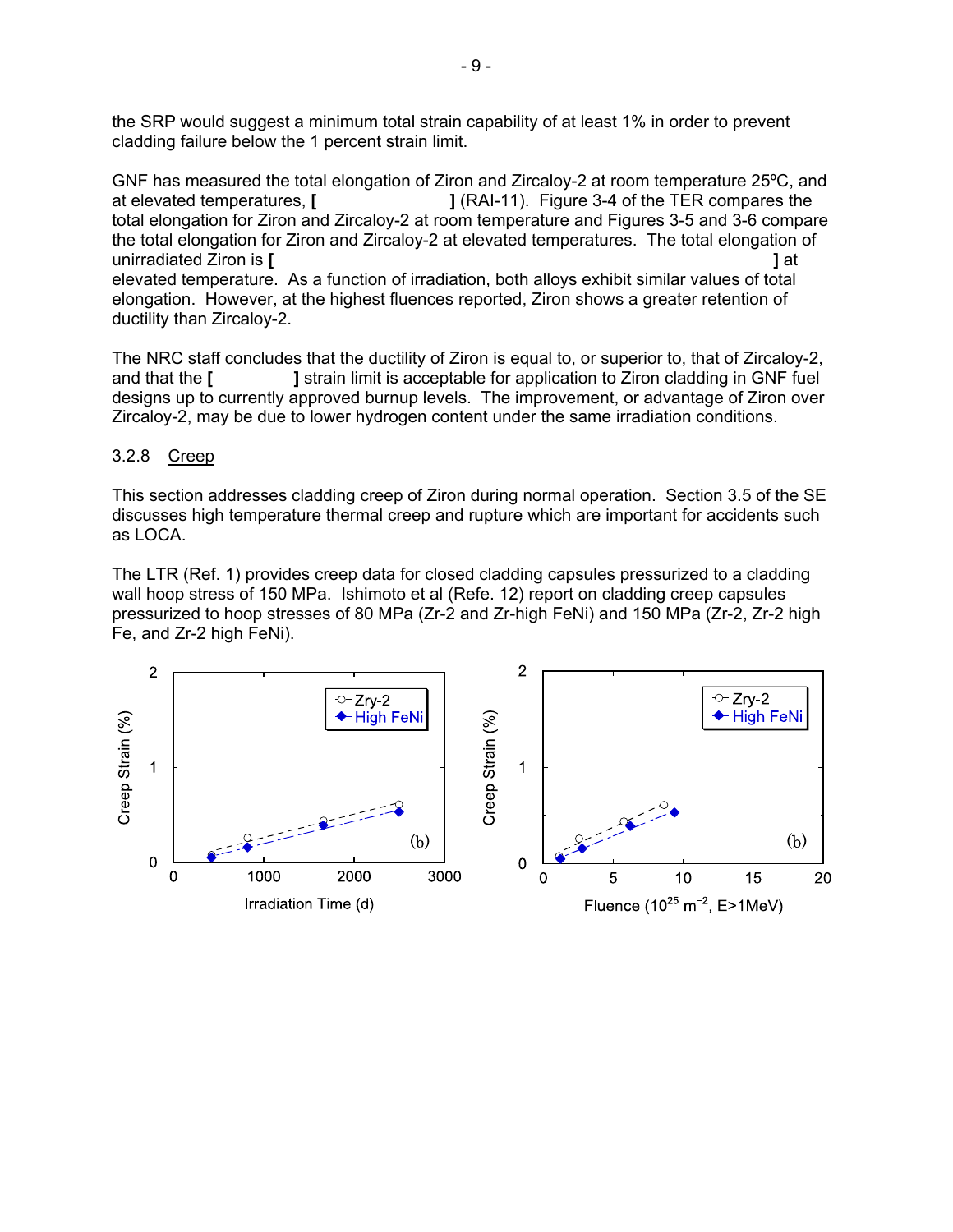

**Figure 3-1.** Creep strain for Zircaloy-2, Ziron and Zr-2 High FeNi from pressurized cladding capsules irradiated in Plant K (Ref. 12) – 80 MPa hoop stress (top) and 150 MPa hoop stress (bottom).

Figure 3-1 compares the creep strain measurements as functions of irradiation time and fluence. With respect to the 80 MPa capsules, the difference between Zr-2 and Zr-2 high FeNi was not significant, and it is expected that Ziron has similar creep behavior to the Zr-2 high FeNi, whereas for the 150 MPa capsules the creep rate for high Fe (Ziron) and high FeNi Zr-2 was about 15 percent lower than for Zr-2. In the LTR, GNF indicated that the **[** 

 **]** since over the same period of irradiation (6 cycles, 2500 days), the Ziron cladding achieved **[** 

 **]** GNF shows that the PRIME creep model predicts the creep behavior of Ziron well, and it is similar to that of Zircaloy-2.

The NRC staff concludes that GNF has addressed the creep characteristics of Ziron and use of the PRIME creep model for Zircaloy-2 is acceptable for Ziron for GNF fuel designs up to currently approved burnup levels for Zircaloy-2.

# 3.2.9 Poisson's Ratio

GNF uses a temperature-dependent value for Poisson's ratio of Zr-2 and proposes to use the same expression for Ziron. In addition, PNNL has proprietary data for Poisson's ratio from other zirconium alloys that show this property does not change with minor changes in composition or even relatively significant changes in fabrication for Zr-4 cladding.

The NRC staff concludes that the GNF model for Poisson's ratio for Zircaloy-2 is applicable to Ziron and is acceptable for licensing applications with Ziron cladding in GNF fuel designs up to currently approved burnup limits for Zircaloy-2 and GNF fuel designs.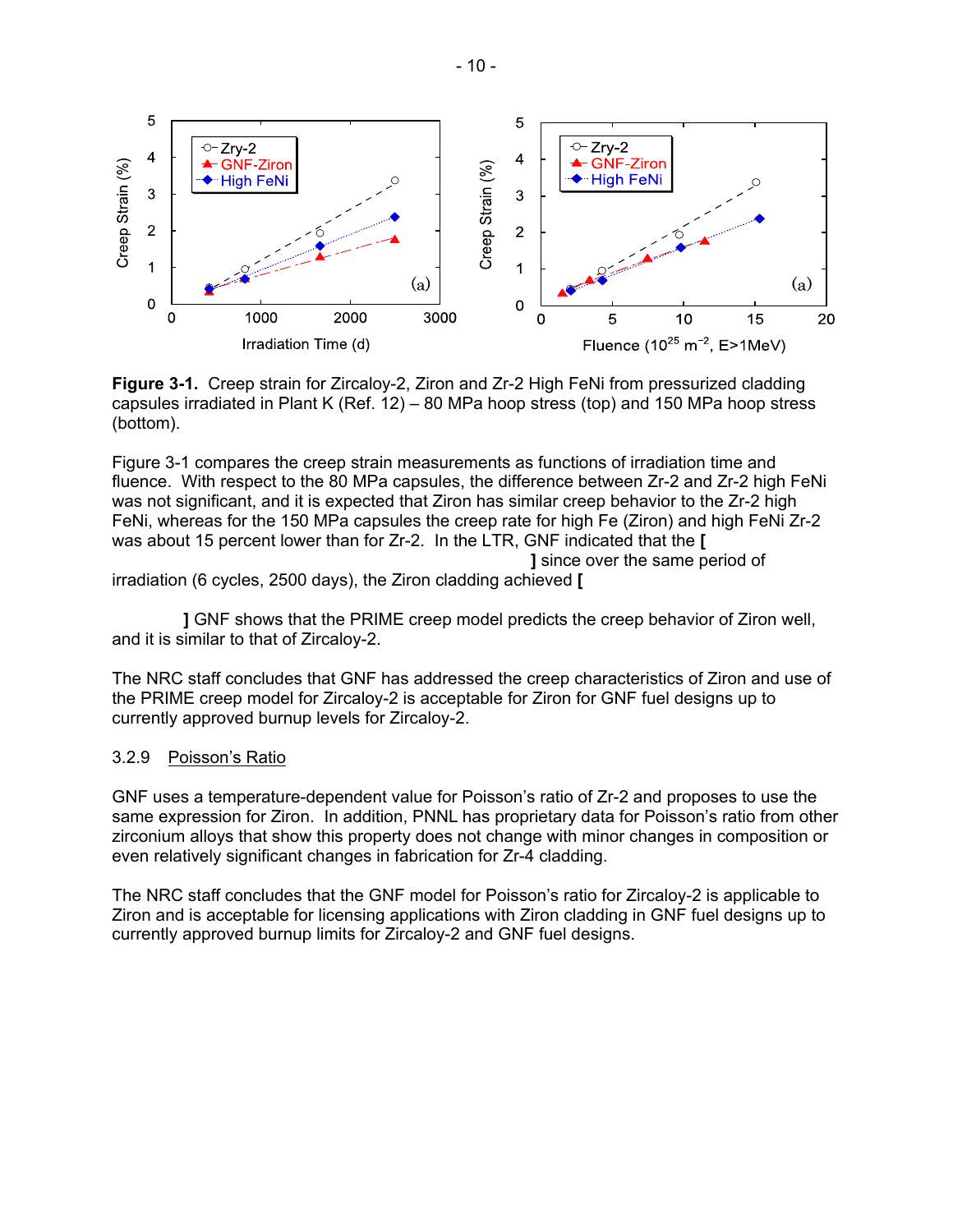#### 3.2.10 Modulus of Elasticity (Young's Modulus)

Young's modulus is used to determine the elastic strain experienced by the cladding or assembly structural component and, therefore, also impacts the amount of plastic deformation experienced.

GNF has measured the Young's modulus for both unirradiated Zircaloy-2 and Ziron and found that there is essentially no difference within the uncertainty of the data. GNF uses the same correlation for Young's modulus for Zircaloy-4, Zircaloy-2 and Ziron.

The staff concludes that the GNF correlation of Young's modulus for Ziron is acceptable for licensing applications with Ziron cladding in GNF fuel designs up to currently approved burnup limits for Zircaloy-2 and GNF fuel designs.

#### 3.2.11 Hardness (Meyer)

Meyer hardness is used in calculating the contact conductance between the fuel and cladding when the fuel-to-cladding gap is closed. It should be noted that a large change in Meyer hardness is required to make a significant effect on calculated fuel temperatures. GNF utilizes the same correlation for Meyer hardness for Zircaloy-2 and Ziron, and that correlation, which in **PRIME is [ ], is also applied to both alloys (Ref. 10).** 

GNF has measured the microhardness (Vickers hardness) for both unirradiated and irradiated Zircaloy-2 and Ziron (Figure B-7 of the LTR, Ref. 1). The data for Zircaloy-2 and Ziron overlap, with irradiated Ziron showing **[** 

 **]**. Both alloys show dramatic increase in hardness over the range of fluence from 0 (unirradiated) to 1.5 x 10<sup>20</sup> n/cm<sup>2</sup> (E > 1 MeV) with a slower and steady increase beyond.

The NRC staff concludes that this difference will have a negligible impact on fuel temperature calculations and the GNF correlation for Meyer Hardness for Zircaloy-2 is appropriate for Ziron and is acceptable for licensing applications with Ziron cladding in GNF fuel designs up to currently approved burnup limits for Zircaloy-2 and GNF fuel designs.

# 3.2.12 Growth

Both fuel rod and assembly (tie rod) growth (and differential growth) are important in maintaining acceptable fuel rod and assembly configuration in-reactor that prevents fuel failures and allows for control rod insertions. Water rod growth needs to be evaluated to ensure that there is clearance to the upper tie plate (i.e., the water rods do not make hard contact with the upper tie plate) and that the assembly does not deflect such that it interferes with control rod insertion (see Section 4.1.7 of this SE). Excessive fuel rod growth can result in an interference fit with the upper assembly structure because the fuel rod cladding grows faster than the assembly water rods in the axial direction. Also, cladding irradiation axial growth needs to be considered in applicable fuel performance codes, e.g., PRIME fuel performance code (Ref. 10), for calculating fuel rod void volumes and rod internal pressures. Excessive growth, or excessive differential growth, does not appear to be a problem up to current approved and licensed burnup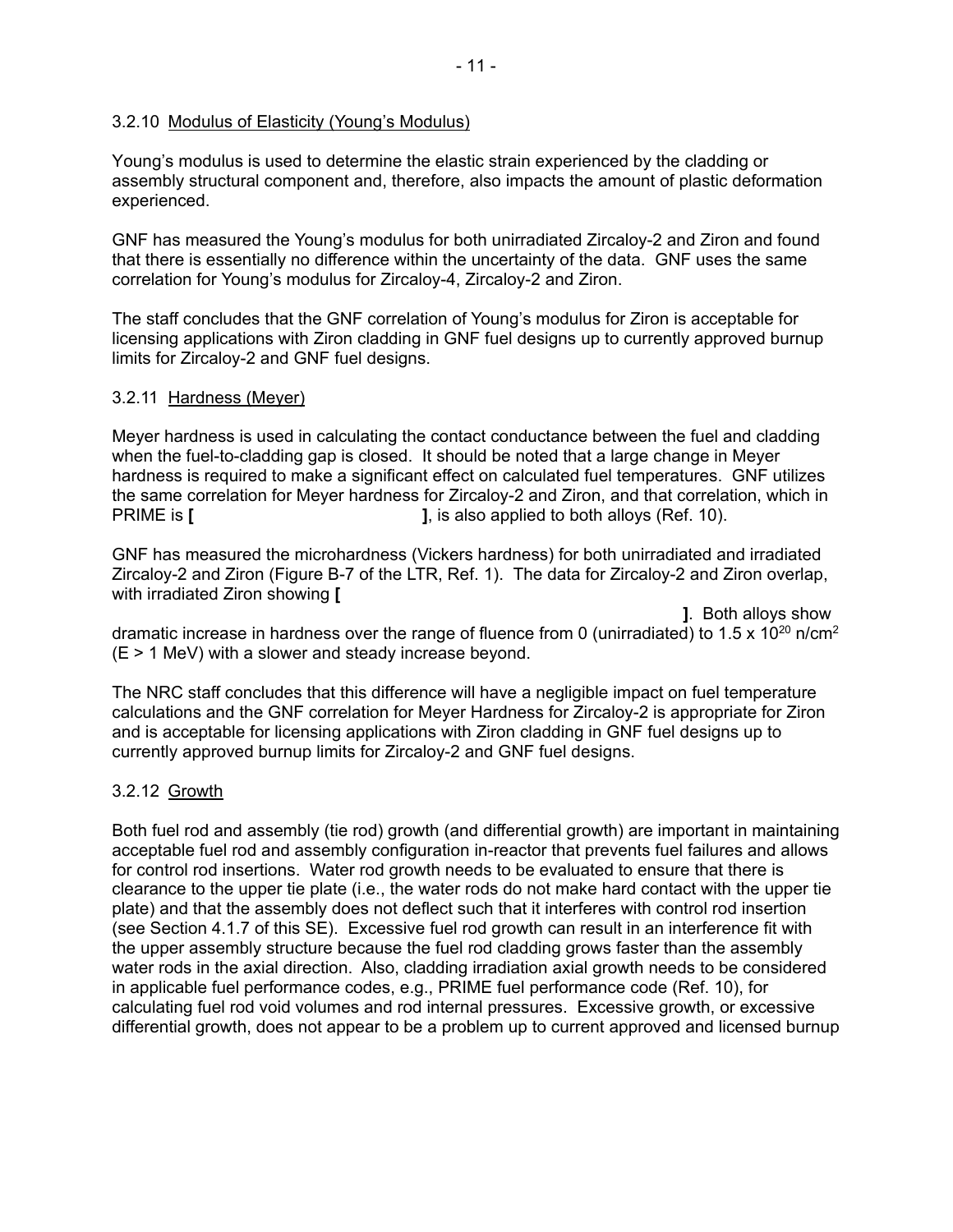levels. Differential growth in BWR channels is a concern, but GNF has withdrawn Ziron for application to BWR channels.

In the LTR (Ref. 1), GNF reported that Ziron spacer strip coupons irradiated in the Advanced Test Reactor (ATR) up to a fluence of  $6x10^{25}$  n/m<sup>2</sup> showed similar growth behavior as that of Zircaloy-2. GNF also irradiated Ziron and Zircaloy-2 cladding and strip material in BOR-60 up to a fast fluence of **[ ]** n/m<sup>2</sup> (equivalent to a fluence in a BWR of **[ ]** n/m<sup>2</sup>). Measurements of growth show that the Ziron is similar to that of Zircaloy-2 up through a BWR fast fluence of 14 x 10<sup>25</sup> n/m<sup>2</sup>, and slightly lower at higher fluence.

GNF has measured both Ziron fuel rod and water rod irradiation growth from GE14 lead use assemblies (LUAs) in Plant H after two cycles of irradiation (to an assembly burnup of **[ ]** GWd/tU) and in Plant G after 5 cycles (to an assembly burnup of **[ ]** GWd/tU), and compared these measured values to measurements from Zircaloy-2 rods from both plants and from their experience base (Figures 1-10 and 1-9, RAI-1 and Figures 13-1 and 13-2, RAI-13; Ref. 3).

The Ziron fuel rod growth **[** 

 **]**. The growth for fuel rods and water rods is acceptable up to an assembly average burnup of about 60 GWd/tU, which is sufficient for a fuel rod average burnup of 62 GWd/tU and peak pellet (nodal) exposure of 70 GWd/tU.

Assembly growth measurements are provided in Figure 1-19 (RAI-1) of Reference 3. The data show well-behaved growth through 5, 6 and 8 annual cycles with corresponding assembly average burnups of **[ ]** GWd/tU, respectively.

In RAI-13b, GNF states, "No GNF-Ziron tie rod data is currently available." However, based on the measurements of Zircaloy-2 basic fuel rod and tie rod growth (Figure 13-3, RAI-13 (Ref. 3)) that the differential growth between Ziron basic fuel rods and tie rods is expected to be similar to that of the corresponding Zircaloy-2 fuel rods. According to the legend in Figure 13-3 of RAI-13, the Zircaloy-2 basic fuel rods and tie rod were in fuel irradiated in **[ ]**. The fuel is GNF2fuel.

GNF has also noted in their responses to the RAIs (particularly RAI 12) that there was an irradiation growth and creep program in Plant K to measure the growth and creep rate of both Ziron and Zircaloy-2 tubes (without fuel) along with tubes of their newer advanced alloys. The irradiation program has been completed and GNF has shared the results of this data with the NRC in the submitted LTR.

As mentioned above, GNF reported that Ziron and Zircaloy-2 strip materials were irradiated under similar conditions of fast flux and temperature. The growth behavior was effectively the same for both alloys. The modern GNF2 fuel design, which is currently replacing GE14 in US BWRs with GNF reloads, uses Inconel X750 spacer grids instead of the ferrule spacers used in GE14. Thus the lateral growth of Ziron is not a significant concern, even though it appears acceptable up to approved limits.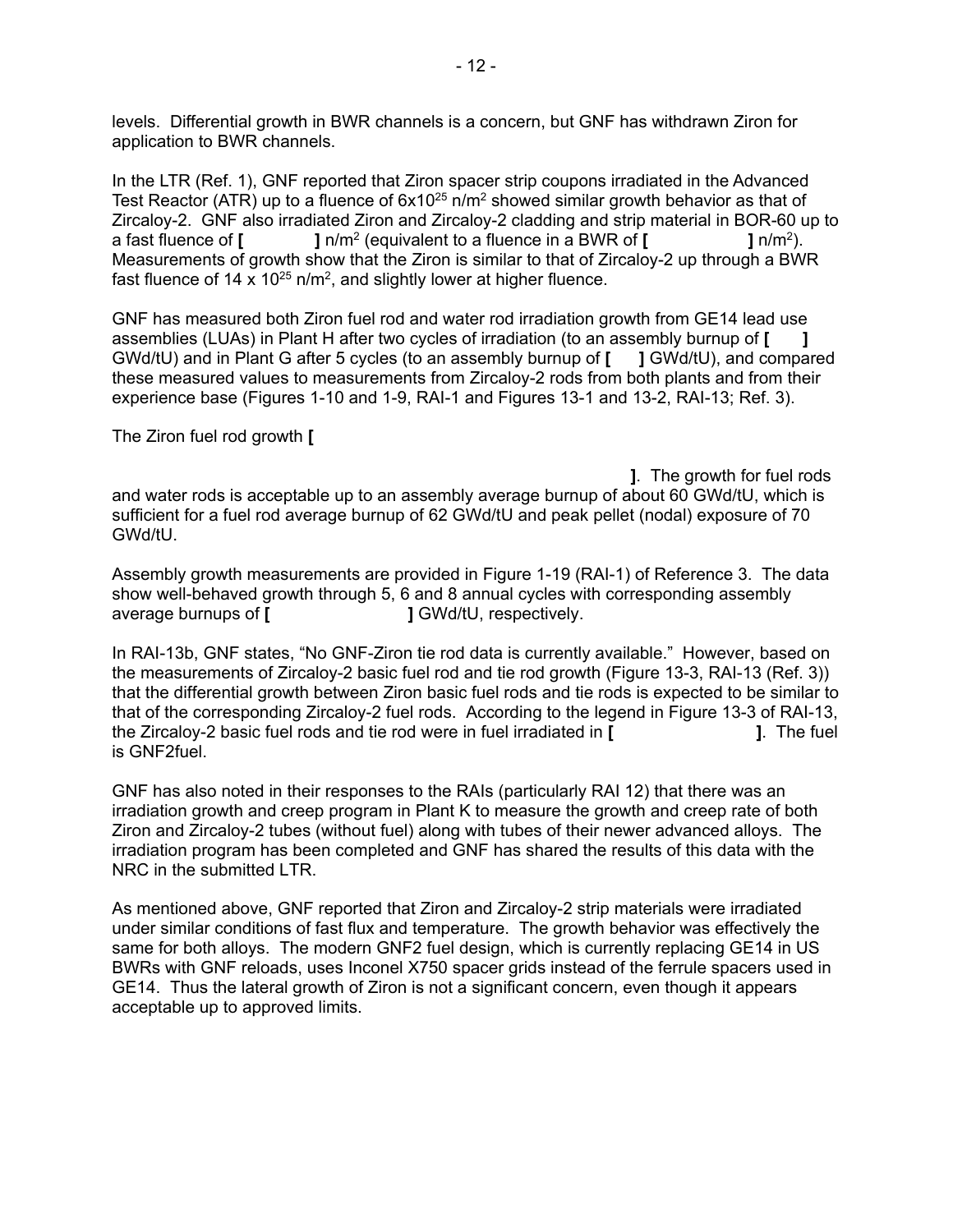The NRC staff concludes that GNF has adequate testing programs in place to verify that the irradiation growth for Ziron is similar to Zircaloy-2 and use of Zircaloy-2 growth models is acceptable for licensing applications with Ziron components (cladding, water rods, and spacer grids) in GNF fuel designs up to currently approved burnup levels.

# 3.2.13 Oxidation

# 3.2.13.1 *Inner Surface Oxidation*

During the course of irradiation, oxygen is transported from the  $UO<sub>2</sub>$  or  $UO<sub>2</sub>-Gd<sub>2</sub>O<sub>3</sub>$  fuel to the cladding inner surface where the oxygen combines the Zr-alloy surface. Oxidation layers of a few microns to 20 microns have been reported (Refs 14 and 15). GNF was asked about inspections and measurements of LUAs (RAI-4), and GNF responded with results of PIE measurements of oxide thicknesses taken from several samples. The staff finds the measurements consistent with those reported by others in the literature (Refs. 14 and 15). The cladding inner surface oxide layer is not explicitly modeled in PRIME, or other fuel performance codes, but rather it is implicitly included in measurements of the surface conditions of hardness and emissivity. For liner cladding, the inner surface condition is independent of Zircaloy-2 or Ziron. Inner surface oxide measurements are simply used to ensure that the behavior is consistent with historical observations.

# 3.2.13.2 *Outer Surface Oxidation*

GNF compared Ziron corrosion measurements with calculations from the corrosion model used in PRIME (Figure 10-1, RAI-10; Ref. 3). The Ziron measurements fall **[** 

 **]** is missing from Figure 10-1 (RAI-10).

GNF has measured oxidation/corrosion on fuel rods containing Zircaloy-2 and Ziron cladding in the same assembly. The measured data show that the cladding corrosion under similar irradiation conditions **[** 

 **]**. Figure 2-11 in the LTR, GNF provided the results of MELO (maximum effective liftoff) measurements of oxide thickness for Ziron and Zircaloy-2 fuel rods irradiated in Plant G for up to 6 cycles (assembly average burnup **[ ]**) and in Plant V. The results show low oxide thickness of less than **[ ]** without acceleration at high burnup (up through **[ ].**

GNF provided additional results of oxide thickness measurements in RAI-1 from several MELO (liftoff) measurements of Ziron and Zircaloy-2 fuel rods. GNF provided oxide thickness measurements from Plant H (GE14 LUA after two 24-month cycles), and these are compared in Figure 3-2 with Zircaloy-2 corrosion data taken from a GNF2 LUA program in Peach Bottom 3 (RAI-4). As with the data presented for Ziron and Zircaloy-2 oxidation measurements from Plant G and V in Figure 2-11 of the LTR, the data from Plant H show **[**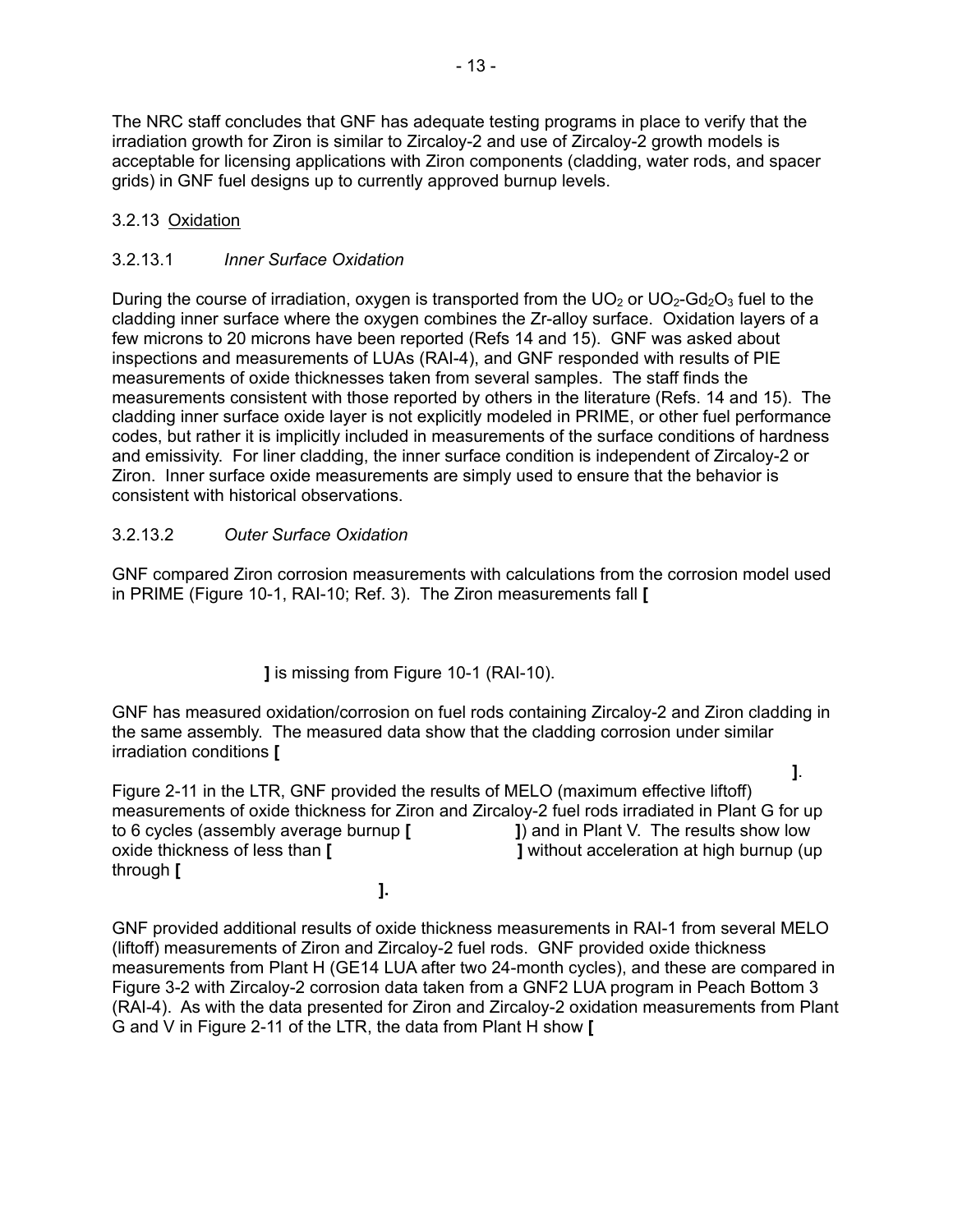**]** with respect to cladding oxidation. Furthermore, the Plant P data show a rising trend with burnup while the Plant H data fall on the low side of the Plant P data and GNF's experience base. This observation indicates a dependency on plant conditions and/or fuel operating history.

**[** 

 **]** 

**Figure 3-2.** Comparison of GNF-Ziron and Zircaloy-2 (Zry2) corrosion operating in Hatch (GE14, RAI-1) and Peach Bottom 3 (GNF2 Zircaloy-2, RAI-4) from MELO liftoff oxide thickness measurements.

#### 3.2.13.3 *Shadow Corrosion*

Shadow corrosion is a concern with the use of Inconel X750 grids or springs (in bimetallic grids) in BWR fuel designs. GNF addresses shadow corrosion in the LTR, RAI-4, RAI-16, and has provided assessments in other reports (MFN 10-045, Ref. 16). GNF observes that shadow corrosion with GNF2 is consistent with historical experience with GE12 with X750 Inconel grids. In Reference 16, GNF commits to continuing inspections (surveillance) of GNF2 with respect to shadow corrosion.

In general, the staff concludes that Ziron exhibits an improved corrosion resistance compared to that of Zircaloy-2 from GNF's overall database. However, the corrosion of the fuel rod cladding (and the benefit of Ziron over Zircaloy-2) seems dependent on the irradiation conditions, particularly for assembly burnups beyond **[ ]** when comparing the cladding oxidation from plants G, H and V with those of plant P as discussed above (Section 3.2.13.2). The NRC staff is requesting more complete corrosion measurements for Ziron fuel rods.

Such opportunities are available from GE14 LUAs discharged from Hatch 1 (Plant H) in March 2016 and from GNF2 LUAs operating in Hatch 2 (Plant H) through February 2017.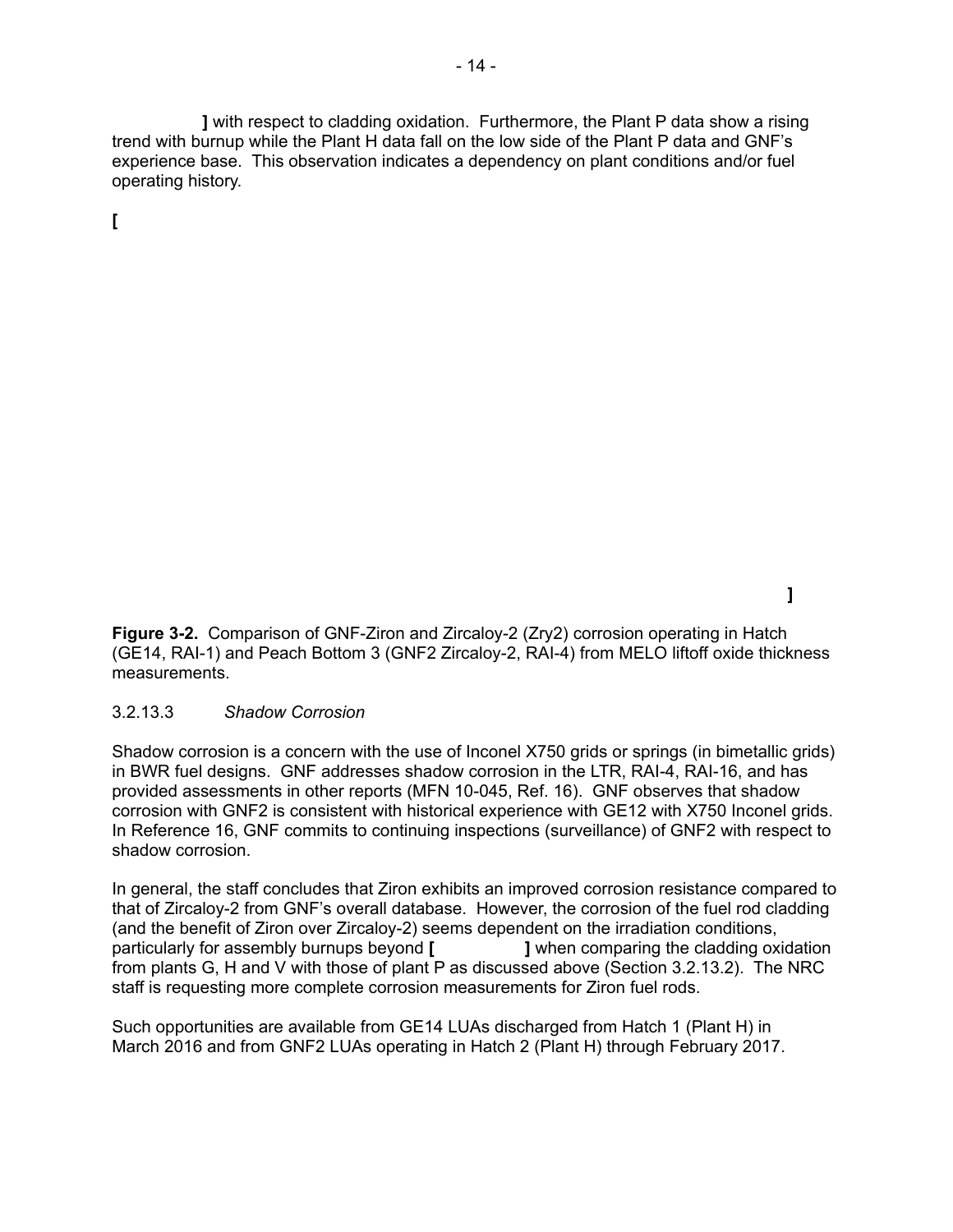Ideally, corrosion measurements should be made on more Ziron fuel rods and water rods (particularly from GNF2 assemblies) in uprated plants, particularly those operating with MELLLA+, e.g., Peach Bottom, LaSalle, Nine Mile Point 2, or Grand Gulf and River Bend.

#### 3.2.14 Hydrogen Pickup and Hydriding

Hydrogen and hydrides increase with increased corrosion and have been shown to have a degrading effect on cladding ductility. As a result, GNF has a limit on hydrogen pickup from waterside corrosion (see Section 3.3.1.5 of this SE). In the LTR, GNF states, "In conjunction with this cladding strain limit [ **]**, [

 **]**

(radial and circumferential average) are specified to prevent localized cladding ductility loss." However, while it appears that Ziron will exhibit more margin relative to the oxide thickness and hydrogen limits than Zircaloy-2, *there is insufficient evidence to indicate that Zircaloy-2 or Ziron cladding will remain in compliance with the hydrogen limit in all possible operating conditions.* It is noted, however, that evidence does suggest that Ziron will accumulate less hydrogen than Zircaloy-2*.*

GNF has obtained limited measurements of the hydrogen content and hydrogen pickup fraction for Ziron. The limited data on hydrogen pickup of Ziron show that the hydrogen pickup is **[ ]** than that of Zircaloy-2 (Ref. 1). In addition, the corrosion is reduced for Ziron such that the overall hydrogen pickup and impact on cladding performance should be improved over that for Zircaloy-2.

In some of the earliest testing, Ziron demonstrates an advantage over Zircaloy-2 with respect to hydrogen pickup. Ishimoto et al reported the relative hydrogen pickup between Ziron and Zircaloy-2 (Reference 13) irradiated in Kashiwzaki-Kariwa 5 (Plant K)). Zircaloy-2 of two compositions, Zry-2(1) with Fe in the upper range of the ASTM specification and Zry-2(2) Fe in the mid-range of the ASTM specification, and with the fabrication process and accumulated annealing parameter of Zry-2(1) the same as those of GNF-Ziron and High FeNi were provided as references. Zry-2(1) is more typical of currently used Zircaloy-2, with Fe content toward the upper end of the ASTM range. Ziron shows a relative hydrogen pickup of approximately 0.71 of that exhibited by Zry-2(1), whereas with respect to Zry-2(2), Ziron shows a relative hydrogen pickup of 0.29. This should be interpreted as Ziron showing less acceleration of hydrogen pickup than Zry-2(1), and much less than Zry-2(2). However, GNF is not taking credit at this time for the reduction in hydrogen pickup for Ziron.

In the LTR, GNF provides plots of hydrogen content as a function of fluence (Figures 2-2, 2-3, 2-5, and 2-7 of Ref. 1). For four cycles or about 1661 days, or roughly equivalent to three cycles in a U.S. plant, the data show that the hydrogen content for Ziron and Zircaloy-2 is similar through two cycles. In the third and fourth cycle, the hydrogen pickup in Ziron tends to be lower than that for Zircaloy-2, and during the fifth (~2000 days) and sixth cycles (~2500 days), the hydrogen content of Ziron is significantly lower than that of Zircaloy-2. After five cycles, the hydrogen content of Ziron exceeds 350 ppm (> 500 ppm) with even greater hydrogen content in Zircaloy-2. These data are likely taken from samples exposed to two-sided oxidation conditions, so that they would be expected to experience high hydrogen pickup at some point.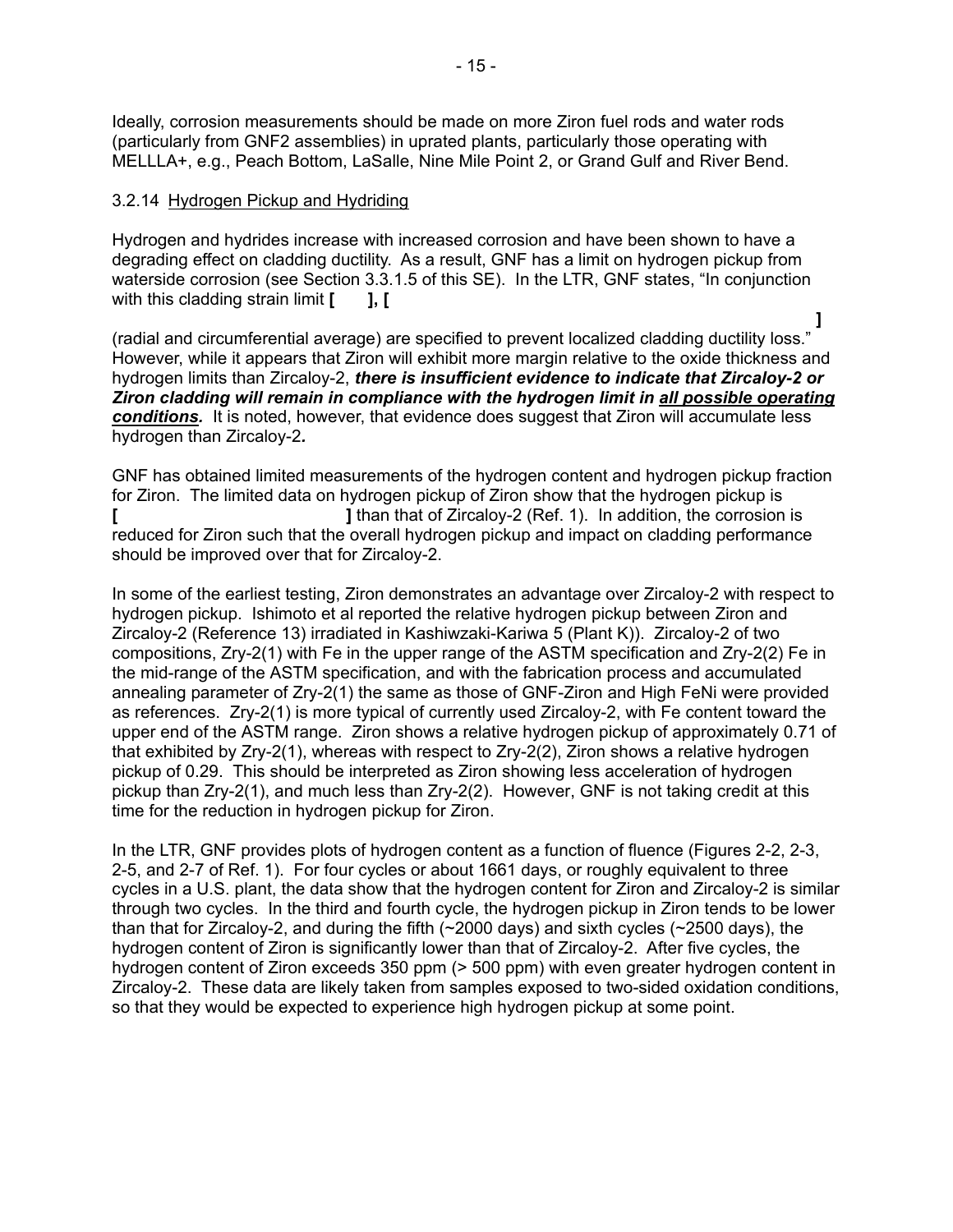The data plotted in Figure 2-5 of the LTR show that Ziron tends to have a lower pickup fraction than Zircaloy-2 throughout the irradiation. During irradiation to 10 x  $10^{25}$  n/m<sup>2</sup>, the pickup fraction of Ziron starts around 15 to 16 percent and increases to 18 to 24 percent while Zircaloy-2 exhibits considerable scatter in H-pickup fraction from 12 to 32 percent early in life and increasing to a range of 30 to 44% over the fluence range of 6-10 x  $10^{25}$  n/m<sup>2</sup>. Above 10 x 1025 n/m2, the pickup fraction of Ziron increases to 37 to 38 percent, while that of Zircaloy-2 has increased to the range of 40 to 70 percent, with four of five data points in the range of 60 to 70 percent.

In Figure 2-7 of the LTR, comparison is made between Ziron hydrogen content measurements after 6 cycles of operation (~5.6 years) in Plant G with hydrogen content measurements of Zircaloy-2 in plant G and other reactors. The Ziron measurements from Plant G are taken from GE14 cladding while the Zircaloy-2 data represent different cladding designs (with different wall thicknesses and diameters) including GE14, and so the Zircaloy-2 data are renormalized to the GE14 geometry. If the measurements were renormalized to GNF2, all the data would increase by a factor of **[ ]**, which is not significant for the hydrogen contents < 100 ppm, but would be significant if hydrogen contents approached whatever limit is established.

In EPRI report 1016624 (Ref. 17) on PIE of Ziron and Zircaloy-2 water rods irradiated in Gundremmingen (Plant G), the abstract states "The fuel bundles were maintained at rather high power of 10-12 GWd/MTU per cycle throughout the irradiation period to achieve the high burnup," which was ~67 GWd/tU in ~5.6 years over 6 annual cycles. The significance with respect to hydrogen pickup in the cladding will become apparent in the following discussion.

In page 2-4 of the LTR, GNF acknowledges that the hydrogen content in cladding is lower than in water rods with similar residence time (in the reactor). This difference is consistent with "reduced hydrogen absorption due to the temperature gradient across the cladding in the heat-generating portion of the cladding." Conversely, if the fuel rod operates at sufficiently low power, such that the temperature gradient is sufficiently low, then an increase in hydrogen pickup would be expected. At high power (> 12 kW/m, and particularly > 15 kW/m), based on the AREVA observations, it would be expected that the cladding would have low hydrogen pickup.

The staff acknowledges that Ziron exhibits a reduction in hydrogen pickup as compared to Zircaloy-2, and Ziron cladding (and material properties) should be considered acceptable in GNF fuel designs and licensing applications up to currently approved burnup limits for Zircaloy-2 and GNF fuel designs. Nevertheless, GNF has provided limited data (from one unit in which the fuel operated at high power) on hydrogen content of cladding operating up to a burnup of  $\sim 67$ GWd/tU, which is well beyond the approved burnup limits. However, it is not clear to the staff how GNF confirms that hydrogen content of fuel rod cladding (either Ziron or Zircaloy-2) remains below their proposed limit of 350 ppm for the GNF2 fuel designs under all possible operating conditions, particularly beyond 6 years up to 8 years of residence time, and particularly operating at low power for an extended period, would be the case for fuel operation for a third or fourth 24-month cycle on the core periphery.

Based on the above assessment, the staff has determined that it is prudent for GNF to perform hot cell measurements of hydrogen content, or, alternatively, provide poolside length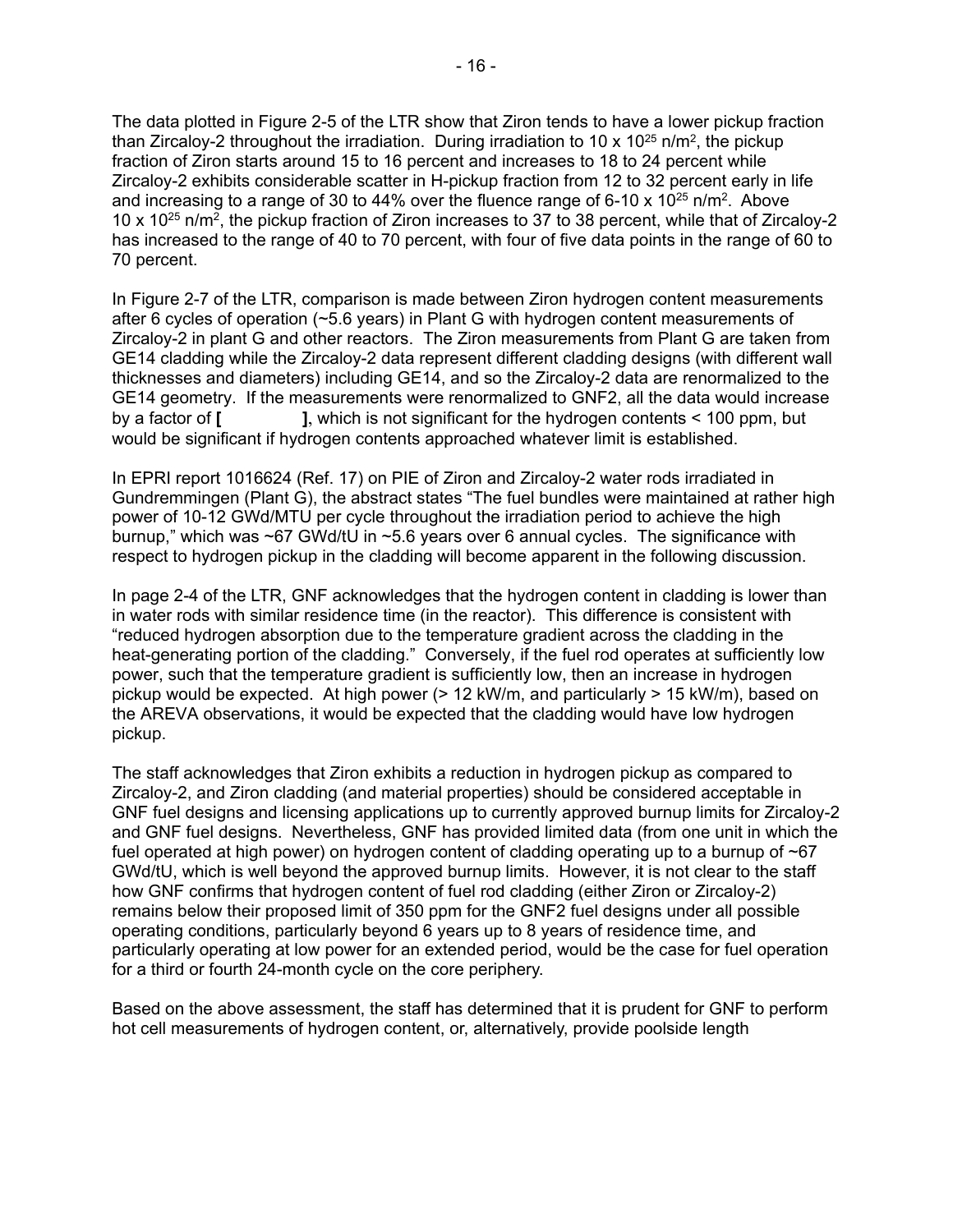measurements as a means of assessing hydrogen pickup of Ziron (or Zircaloy-2) cladding and water rods from GNF2 fuel, which has operated for at least 6 years (either 3 x 24 month cycles, or 4 x 18 month cycles) and preferably up to 8 years (4 x 24 month cycle). For Zircaloy-2, two GNF2 LUAs were discharged from Peach Bottom 3 after 4 x 24-month cycles of operation (Ref. 18) and two sets of LUAs irradiated for four 24-month cycles are available from Hatch 1 and 2 (Refs. 19 and 20).

While the Ziron hydrogen pickup seems to be lower than that of Zircaloy-2 under some conditions, the staff feels that GNF should provide some further evidence based on typical US BWR operating experience to the approved design burnup limits (**[ ]**) and corresponding fluence, and residence time of at least 2100 days (6 years) and up to 2800 days (8 years). The NRC staff requires that GNF provide additional poolside inspection data, including fuel rod length measurements, and provide discussions on how such measurements can be used to assess, qualitatively, the absence of excessive hydrogen pickup by the fuel rod. (See Section 5.0, Limitations and Conditions).

# 3.2.15 α/β Phase Transformation Temperatures

The  $\alpha \to \alpha + \beta$  and  $\alpha + \beta \to \beta$  transformation temperatures are only important for those accidents where the cladding temperatures exceed these temperatures, i.e., get relatively hot. The phase transition temperatures determine the break points in many cladding properties such as specific heat, thermal conductivity, thermal expansion, and rupture strain. GNF has measured the  $\alpha \to \alpha + \beta$  phase transition temperature for Ziron as a function of Fe content that shows the phase transition temperature is not significantly affected by Fe content over the specified range (RAI-20).

The staff concludes that GNF has adequately determined the impact of the phase transformation temperature on the performance of Ziron for licensing applications with Ziron cladding in GNF fuel designs up to currently approved burnup limits for Zircaloy-2 and GNF fuel designs.

# 3.3 IMPACT OF ZIRON ON FUEL LICENSING AND SAFETY

This section provides the results of review for compliance to GNF fuel design licensing criteria including compliance to NRC approved methodologies. Licensing calculations and safety analyses are addressed through GESTAR-II and the US supplement (Ref. 21), and fuel design (e.g., GNF2) specific compliance documents (Ref. 22), and documents describing methods downstream of PRIME (Ref. 23). There is no change made to the design bases or the associated evaluation methodologies for the Ziron relative to those used for Zircaloy-2.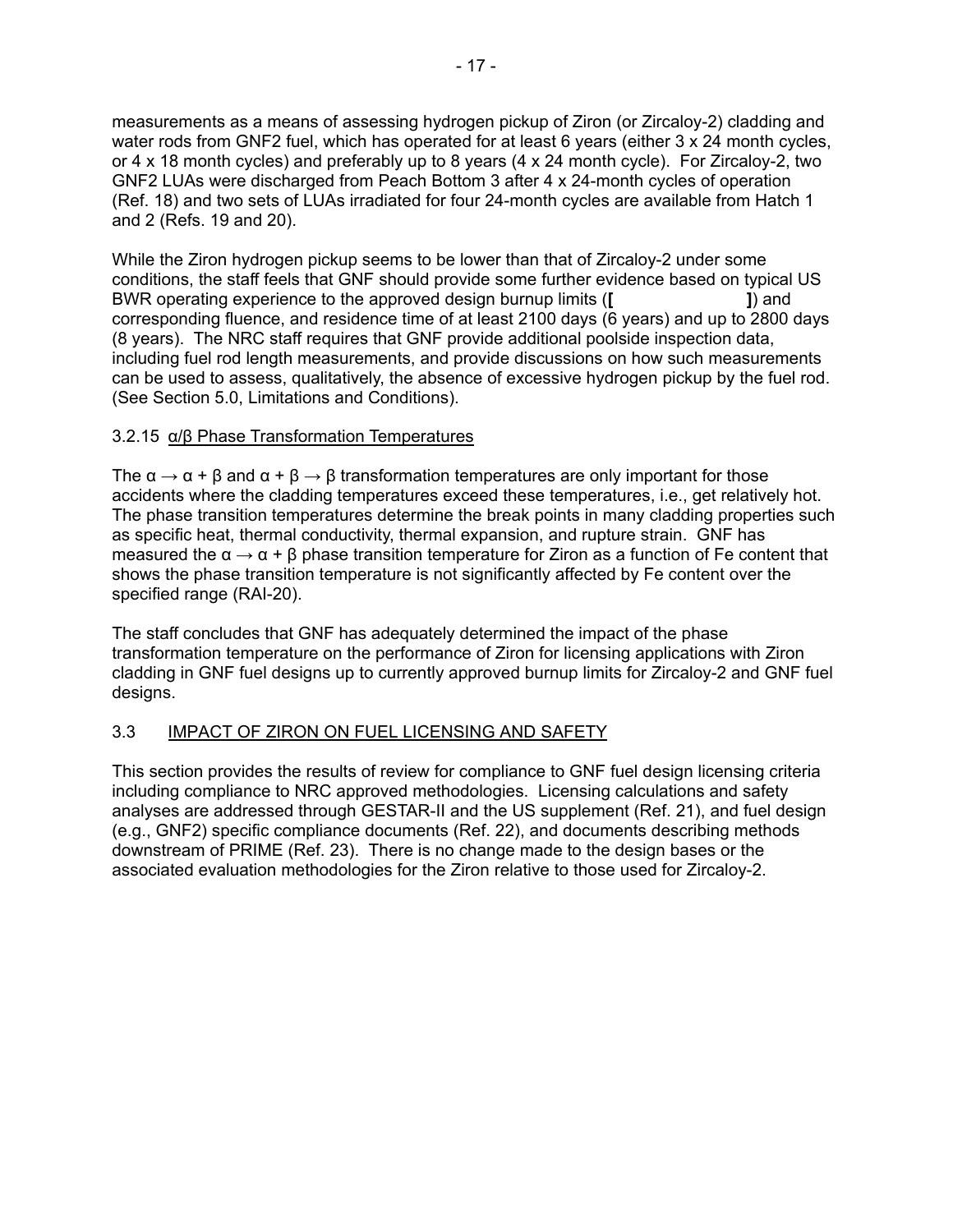### 3.3.1 Fuel System Damage

The design criteria presented in this section should not be exceeded during normal operation including AOOs. The evaluation portion of each damage mechanism evaluates the Ziron properties and analysis methods used for GNF fuel designs to demonstrate that the specific design criteria are not exceeded during normal operation including AOOs for their fuel designs utilizing Ziron. The bases/criteria and evaluation methods have not changed with introduction of Ziron in place of Zircaloy-2.

# 3.3.1.1 *Stress*

Base/Criteria: In conformance with GDC 10 with respect to SAFDLs, fuel damage criteria for cladding stress should ensure that fuel system dimensions remain within operational tolerances and that functional capabilities are not reduced below those assumed in the safety analysis. GNF cites GESTAR II Section 1.1.2.B.i (Ref. 21): "The fuel rod and fuel assembly component stresses, strains, and fatigue life usage shall not exceed the material ultimate stress or strain and the material fatigue capability."

The GNF design basis for fuel assembly, fuel rod, burnable poison rod, and upper end fitting spring stresses is that the fuel system will be functional and will not be damaged due to excessive stresses.

#### Evaluation:

Fuel rod stress analyses are performed using PRIME code (Ref. 10) using a Monte Carlo statistical method to calculate the effects of pressure differential, cladding ovality, radial thermal gradients, spacer contact, thermal bow, and circumferential thermal gradients. For each calculation, the stresses are combined into an effective stress using the Von Mises theory and compared with the appropriate design limit to produce a design ratio.

It is noted in Section 3.2.6 of this SE that Ziron has a **[** 

 **]** of the specification.

The NRC staff concludes that the design bases/criteria and evaluation methodology for cladding stress for Zircaloy-2 is acceptable for Ziron.

3.3.1.2 *Strain* 

Bases/Criteria: The GNF design basis for fuel rod cladding strain is that the fuel system will not be damaged due to excessive cladding strain. In order to meet this design basis, the GNF design limit for cladding strain during steady-state operation is that the **[** 

 **]**. These design strain bases and limits are intended to preclude excessive cladding deformation during normal operation and AOOs.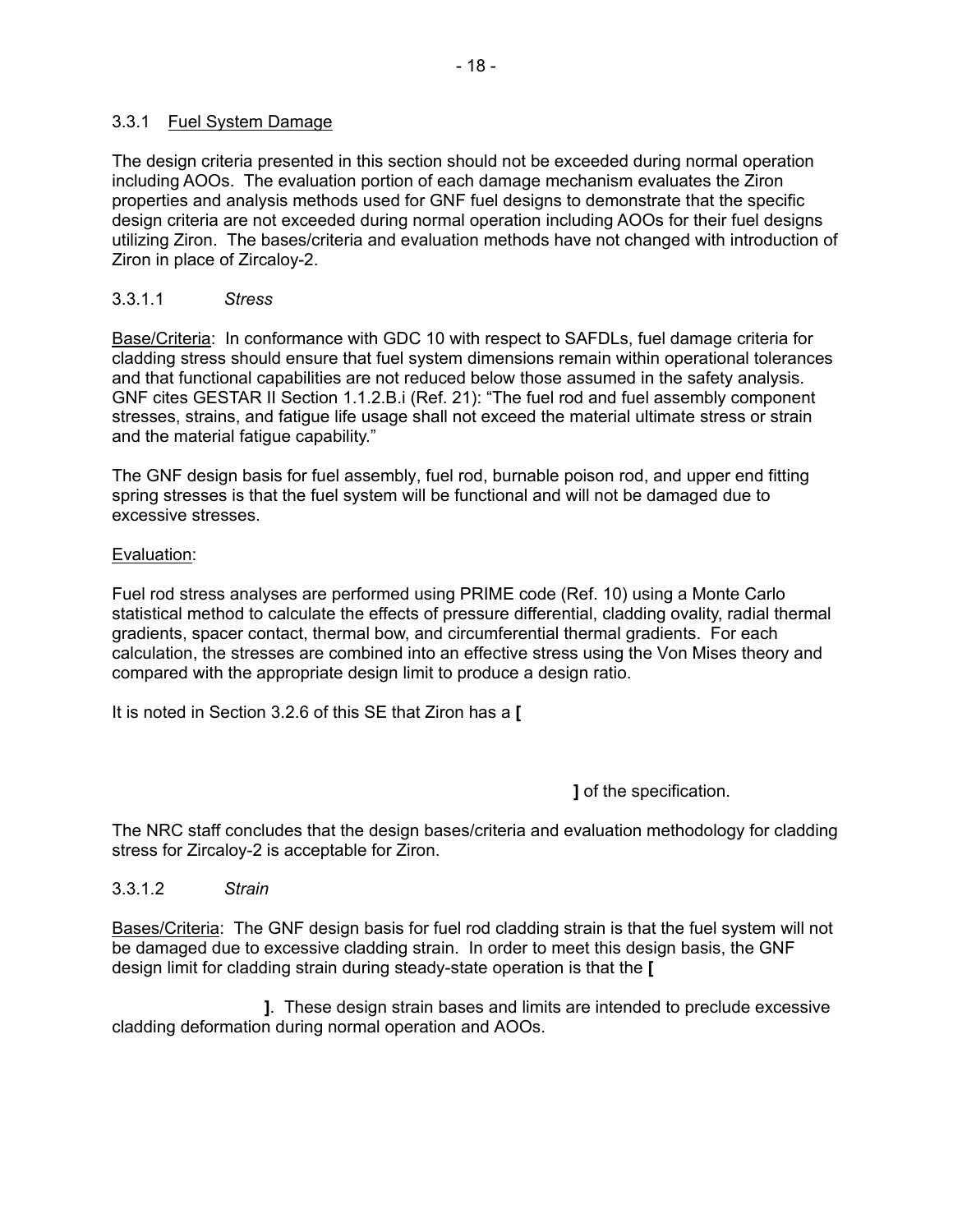Evaluation: Section 3.2.7 of this SE concluded that the observed ductility of Ziron is sufficient to meet the GNF 1 percent cladding strain limit criterion. The thermo-mechanical properties of Ziron and Zircaloy-2 are essentially identical, and in fact, Ziron exhibits **[** 

 **]**. GNF proposes to use Zircaloy-2 materials properties for Ziron with PRIME and other methods.

The strain limit is actually applied to the design, which is mostly GNF2 with some GE14 in current US BWRs. The GNF strain analysis methods have not been changed for Ziron and the use of Ziron in place of Zircaloy-2 has no adverse impact on the analyses. The NRC staff concludes that the GNF methods and **[ ]** strain limit are applicable to Ziron for application in GNF fuel designs up to currently approved burnup limits for Zircaloy-2 and GNF fuel designs.

The staff concludes that the design bases/criteria and evaluation methodology for cladding strain for Zircaloy-2 is acceptable for Ziron.

# 3.3.1.3 *Strain Fatigue*

Bases/Criteria: The GNF design basis for fuel rod cladding fatigue is that the fuel system will not be damaged due to cladding strain fatigue. In order to assure that this design basis is met, GNF imposes a design limit for strain fatigue such that the fatigue life usage factor is less than 1.0. That is, for a given strain range, the number of strain fatigue cycles are less than those required for failure when a minimum safety factor of 2 on the stress amplitude or a minimum safety factor of 20 on the number of cycles, whichever is the more conservative, is imposed. This criteria is essentially the same as that described in Section 4.2 of the SRP (based on the Langer-O'Donnell curve for Zircaloy) and, thus, has been approved for application to all GNF fuel designs using Zircaloy-2 and Zircaloy-4 up to currently approved burnup levels.

Evaluation: GNF has performed fatigue tests on Ziron that show the fatigue is somewhat below the best-estimate Langer-O'Donnell curve. GNF provided some results in the LTR (Figure B-8) and has published data in the literature (Ref. 12) shown in Figure 3-3. The data sit above the Langer-O'Donnell curve, and it demonstrates that Ziron has similar, or otherwise improved, fatigue resistance capability compared to that of Zircaloy-2.

The GNF fatigue analysis methods have not been changed for Ziron and the use of this material has no impact on the analyses.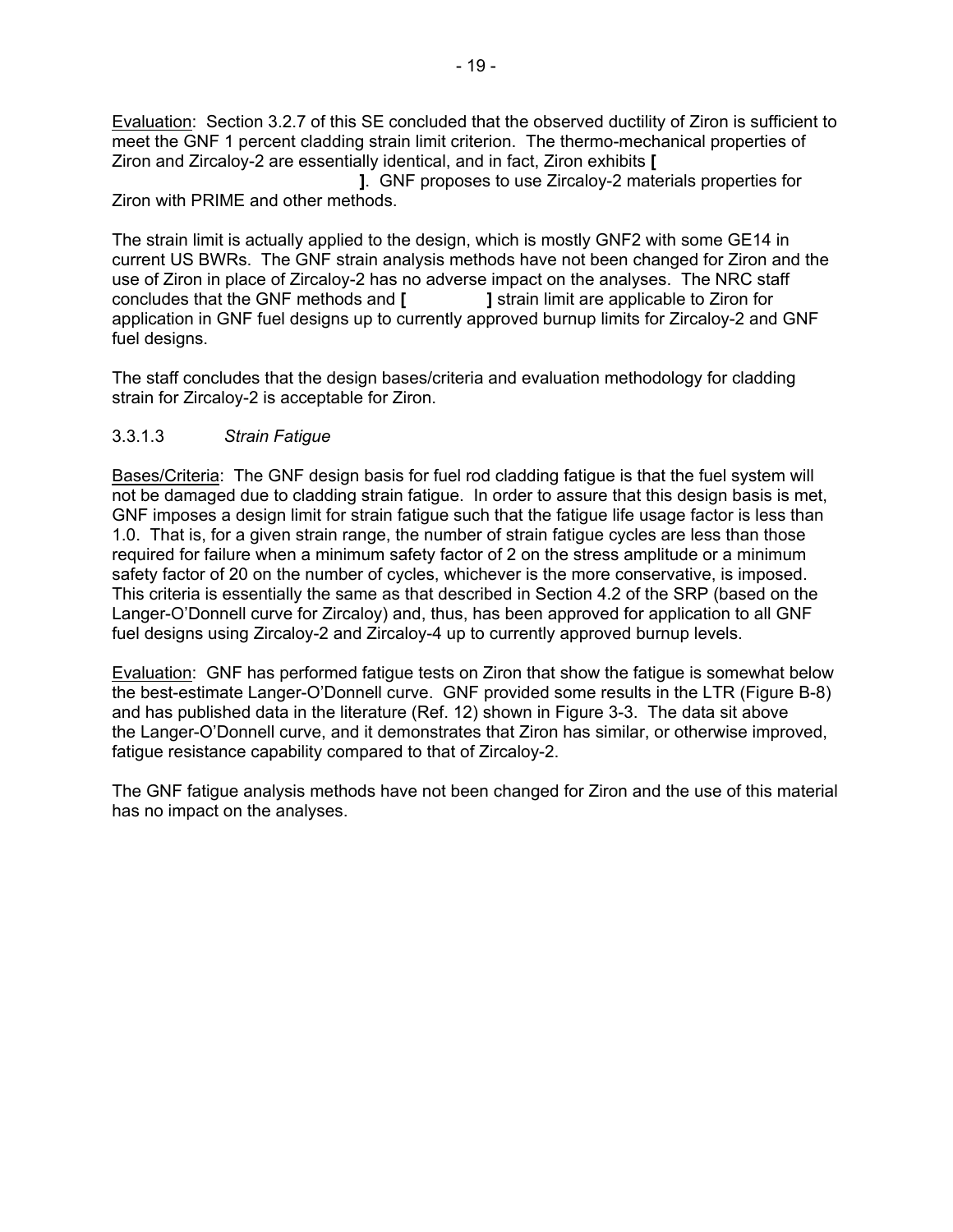

**Figure 3-3.** Cycle Strain Amplitude as a Function of Cycle for 9x9 BWR Cladding (Ref. 12)

The staff concludes that the design bases/criteria and evaluation methodology for cladding strain fatigue for Zircaloy-2 is acceptable for Ziron.

#### 3.3.1.4 *Fretting Wear*

Bases/Criteria: Fretting wear has not been a traditional concern for BWR fuel. BWR fuel assemblies with the surrounding square channel are rather stiff and not subject to assembly vibration. In addition, the fuel rods are fixed at each end through the interface of the end plug shank and upper and lower tie plates.

Although Section 4.2 of the SRP does not provide numerical bounding value acceptance criteria for fretting wear, it does stipulate that the allowable fretting wear should be stated in the safety analysis report and that the stress/strain and fatigue limits should presume the existence of this wear.

Evaluation: GNF addresses fretting wear in GESTAR II Section 1.1.2.B.ii (Ref. 21): "Mechanical testing will be performed to ensure that loss of fuel rod and assembly component mechanical integrity will not occur due to fretting wear when operating in an environment free of foreign material."

The GNF2 fuel assembly was tested to assure that the design features do not result in a significant increase in flow induced vibration (FIV) response and thereby do not increase the potential for fretting. The method used to demonstrate the adequacy of the fuel assembly from a FIV perspective was to compare the vibration response of the GNF2 design with the GE14 design during FIV tests. The response comparison was based on accelerometer data from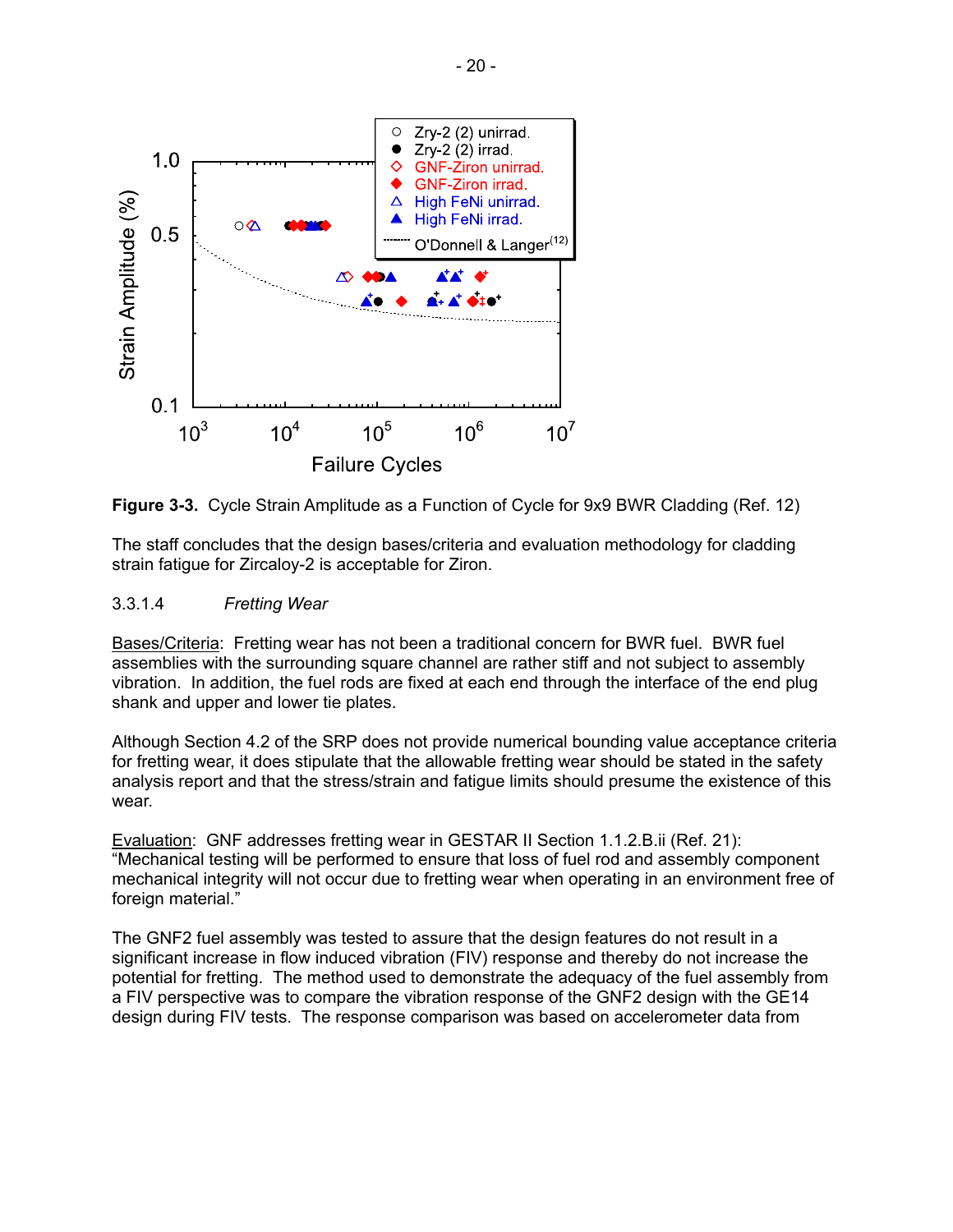various locations in the fuel assemblies. The GE14 fuel assembly's performance is considered acceptable based upon its reliable performance in reactor operation.

The results of FIV testing were found to be acceptable for GNF2, and the GE14 fuel design has not experienced FIV-induced fretting. The use of Ziron does not impact these results.

The staff concludes that the design bases/criteria and evaluation methodology for fretting wear for Zircaloy-2 is acceptable for Ziron.

# 3.3.1.5 *Oxidation and Crud Buildup*

Bases/Criteria: GNF addresses oxidation in GESTAR II Section 1.1.2.B.iii (Ref. 21): "The fuel rod and assembly component evaluations include consideration of metal thinning and any associated temperature increase due to oxidation and the buildup of corrosion products to the extent that these effects influence the material properties and structural strength of the components."

Evaluation: GNF models the effect of cladding oxidation and crud with a best estimate and bounding model in PRIME (RAI-10). The correlations are based on a database of corrosion measurements. GNF has an adequate surveillance program to monitor corrosion through measurements of individual fuel rods from LUAs (RAI-1, RAI-4, and RAI-10). See Section 3.2.13.

GNF has proposed a limit on hydrogen pickup from waterside corrosion of **[ ]** (see SE Section 3.4.1 below). GNF claims that this hydrogen limit will restrict corrosion to at or below GNF's proposed oxide thickness limit of **[ ]**, but hydrogen is generally not measured in poolside examinations performed on LUAs while oxide thickness is measured.

The staff concludes that the design bases/criteria for oxidation and CRUD buildup is acceptable, but GNF has not demonstrated a robust methodology for ensuring that hydrogen will remain below the set limit of **[ ]**.

# 3.3.1.6 *Rod Bowing*

Bases/Criteria: Fuel and burnable poison rod bowing are phenomena that alter the design-pitch dimensions between adjacent rods. Bowing affects local nuclear power peaking and the local heat transfer to the coolant. Rather than place design limits on the amount of bowing that is permitted, the effects of bowing are included in the critical heat flux (CHF) analysis by a critical power ratio (CPR) penalty when rod bow is greater than a predetermined amount.

Evaluation: Rod bowing has been found to be dependent on rod axial growth, the distance between grid spacers, the rod moment of inertia, flux distribution, and other assembly design specific characteristics. All of these parameters are design dependent and not material dependent with the exception of rod growth. Therefore, the potential impact of Ziron on rod bowing would be an increase fuel rod axial growth (see Section 3.3.1.7).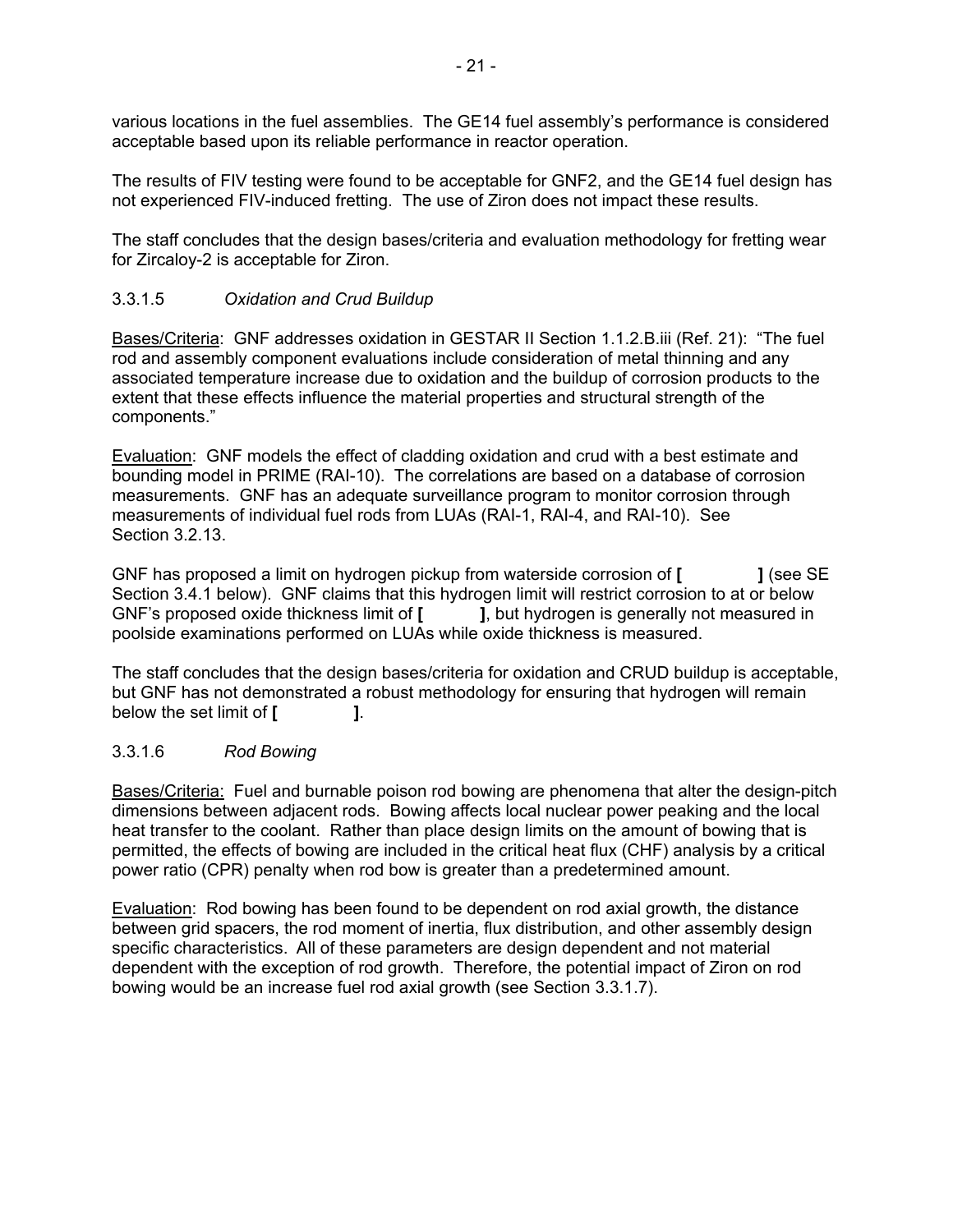GNF has measured both fuel rod irradiation growth of Ziron from two LTAs in Plants H and V (GE plant) after two cycles of irradiation and compared these measured values to those from Zircaloy-2 rods in the same assemblies (RAI-1). The growth measurements for Ziron cladding **[ ]**. Differential growth did not appear to be significant. Furthermore, GNF has been monitoring fuel rod-to-fuel rod gap in their GNF2 surveillance program, and GNF has committed to notifying the NRC if gap closure exceeds 50 percent of the as-fabricated gap (Ref. 22) as part of the GNF2 surveillance program. The staff concludes that the design bases/criteria and evaluation methodology for rod bowing for Zircaloy-2 is acceptable for Ziron based on GNF's commitment to collect Ziron growth data up to currently approved burnup levels from GNF fuel designs to confirm that this data is enveloped by the Zircaloy-2 growth model.

# *3.3.1.7 Axial Growth*

Bases/Criteria: Failure to adequately design for axial growth of the fuel rods can lead to fuel and fuel rod bowing and possible failure. Failure to adequately design for assembly growth can lead to collapse of the assembly hold-down springs, guide tube bowing, and control rod insertion problems. The GNF design bases are similar in that the fuel rods will be designed with adequate clearance between the fuel rod ends and the upper tie plate to accommodate the differences in the growth of the fuel rods and the growth of the fuel assembly

Evaluation: The GNF design limits for fuel rod growth are similar in that no interference between the fuel rods and the fuel assembly upper tie plate is allowed taking into account adequate uncertainties in the predictions.

GNF currently uses the same axial rod growth model for Zircaloy-2 for application to Ziron clad rods and water rods in GNF fuel designs. In addition, GNF has a surveillance program to look at fuel rod and assembly growth, and perform measurements on LUAs and selected reload fuel assemblies (RAI-1).

The staff concludes that the design bases/criteria and evaluation methodology for axial growth for Zircaloy-2 is acceptable for Ziron.

# 3.3.1.8 *Rod Internal Pressure*

Bases/Criteria: Rod internal pressure is a driving force for, rather than a direct mechanism of, fuel system damage that could contribute to the loss of dimensional stability and cladding integrity. Rod internal pressure is also an important parameter of input for LOCA analyses. Section 4.2 of the SRP presents a rod pressure limit of maintaining rod pressures below system pressure that is sufficient to preclude fuel damage.

Evaluation: GNF has demonstrated that there is **[** 

PRIME calculations of the same fuel rod design and power history would produce essentially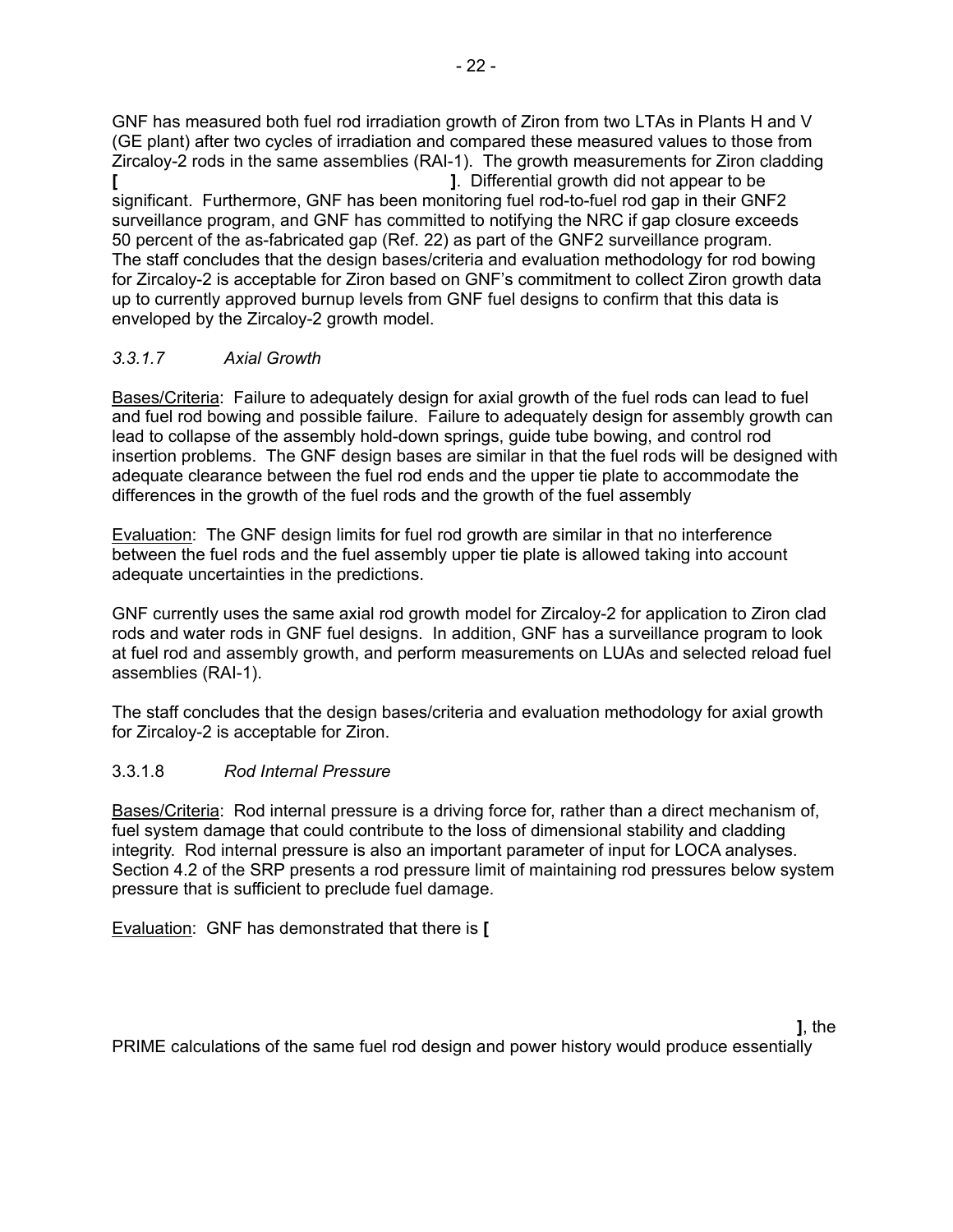the same results for both Ziron and Zircaloy-2, and the impact on the calculation of rod internal pressure would be the same.

The NRC staff concurs with GNF. Use of GNF's approved code (PRIME) and approved methodology using Zircaloy-2 properties for Ziron cladding is acceptable to design burnup limits approved for Zircaloy-2. The NRC staff concludes that the design bases/criteria and evaluation methodology for rod internal pressure for Zircaloy-2 is acceptable for Ziron.

# 3.4 FUEL ROD FAILURE

In the following sections, fuel rod failure thresholds and analysis methods for the failure mechanisms listed in the SRP will be reviewed. When the failure thresholds are applied for normal operation including AOOs, they are used as limits (and hence SAFDLs) since fuel failure under those conditions should not occur according to the traditional conservative interpretation of the GDC 10. When these thresholds are used for postulated accidents, fuel failures are permitted, but they must be accounted for in the dose assessments required by 10 CFR Part 100 (Ref. 8). The basis or reason for these failure thresholds is established by GDC 10 and Part 100, and only the threshold values and the analysis methods used to assure that they are met are reviewed below. The bases/criteria and evaluation methods have not changed with introduction of Ziron in place of Zircaloy-2.

# 3.4.1 Hydriding

Bases/Criteria: Internal hydriding as a cladding failure mechanism is precluded by controlling the level of hydrogen impurities in the fuel during fabrication; this is an early-in-life failure mechanism. The moisture level for the fuel in GNF fuel designs is limited to **[** 

 **]**, and this specification is compatible with the ASTM C776 specification (Ref. 24), which allows two micrograms of hydrogen per gram of uranium (i.e., 2 ppm). GNF addresses internal hydriding in GESTAR II Section 1.1.2.B.iv (Ref. 21): "The fuel rod internal hydrogen content is controlled during manufacture of the fuel rod consistent with ASTM standards C776-83 and C934-85 to assure that loss of fuel rod mechanical integrity will not occur due to internal cladding hydriding."

Evaluation: Internal hydriding is not generally impacted by the introduction of a new cladding material unless its reaction with water or hydrogen is significantly different from previous Zircaloy. This is not the case for Ziron and Zircaloy-2 cladding. The staff concludes that the moisture limit on the fuel remains applicable for fuel rods clad with Ziron up to currently approved burnup levels.

Internal hydriding is controlled by controls in the manufacturing process. The GNF corrosion analysis methods and, therefore, hydrogen pickup due to corrosion for Zircaloy-2 are applied to Ziron. This appears to be conservative because Ziron corrosion and resulting hydrogen levels appear to be significantly lower than for Zircaloy-2. In addition, GNF has committed to monitor oxidation up to currently approved burnup levels in several BWR plants with LUAs utilizing Ziron. The NRC staff concludes that GNF has adequately addressed waterside oxidation but not hydrogen levels for application of Ziron in GNF fuel designs based on their commitment to measure waterside corrosion in their LTA program up to currently approved burnup limits for Zircaloy-2 and GNF fuel designs. In order to use oxidation as a proxy for hydrogen pickup, a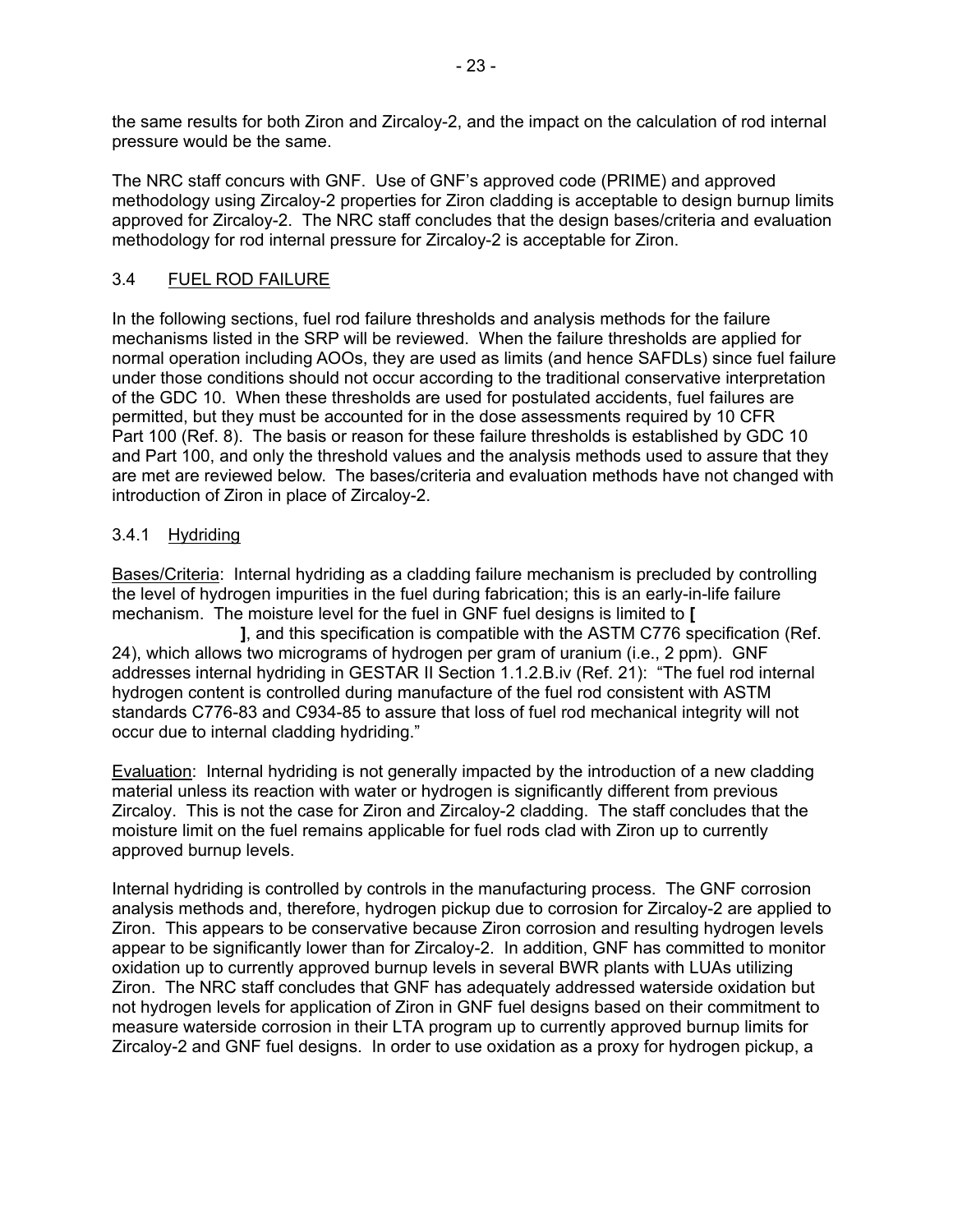detailed hydrogen pickup model needs to be developed, and a set of measurements of hydrogen content must be obtained against which to validate the model. However, GNF is not planning on using oxidation as a proxy for hydrogen.

The NRC staff concludes that the design bases/criteria and evaluation methodology for internal hydriding for Zircaloy-2 is acceptable for Ziron.

As discussed in Section 3.2.14, GNF also has proposed upper bound limit of **[ ]** (volume average) of hydrogen pickup due to waterside corrosion up to the current burnup limit for GNF fuel designs. In the absence of a robust methodology specific for GNF Ziron for hydrogen uptake, the NRC staff accepts this limit based on surveillance and tests described in Section 3.2.14 of this safety evaluation.

# 3.4.2 Cladding Collapse

Bases/Criteria: If axial gaps in the fuel pellet column were to occur due to densification, the cladding would have the potential of collapsing into this axial gap (i.e., flattening) due to irradiation creep of the cladding. Because of the large local strains that would result from collapse, the cladding is assumed to fail. It is a GNF design basis that fuel and burnable poison rod failures due to flattening will not occur. In order to meet this design basis, GNF imposes a GNF fuel design limit for fuel rod cladding flattening such that the core residence time shall not exceed the calculated core residence time corresponding to a flattened rod frequency of 1.0. These criteria are not impacted by the use of Ziron in place of Zircaloy-2 cladding.

Evaluation: GNF has developed a cladding collapse analysis methodology (Ref. 25), which the NRC has approved along with approval of GESTAR-II.

The cladding model that has a significant impact on the cladding collapse analysis is the irradiation creep model discussed in Section 3.2.8 above. GNF utilizes the irradiation creep model developed for Zircaloy-2 cladding for application to irradiation creep of Ziron cladding for both GNF fuel designs. GNF has claimed that there is **[** 

 **]** based on a tubing creep specimen pressurized to a hoop stress of 150 MPa. The creep is compared in Figures B-9 and B-10 of the Ziron LTR (NEDC 33353P, Ref. 1).

The NRC staff concludes that the design bases/criteria and evaluation methodology for cladding collapse for Zircaloy-2 is acceptable for Ziron.

# 3.4.3 Overheating of Cladding

Bases/Criteria: The GNF fuel design basis for the prevention of fuel failures due to overheating is that there will be at least a 95 percent probability at a 95 percent confidence level that boiling transition (dryout) will not occur on a fuel rod having the minimum CPR ratio during normal operation and AOOs. This design basis is consistent with the thermal margin criterion of Section 4.2 of the SRP. The use of Ziron in place of Zircaloy-2 cladding does not impact the critical heat flux (CHF) correlations for these designs.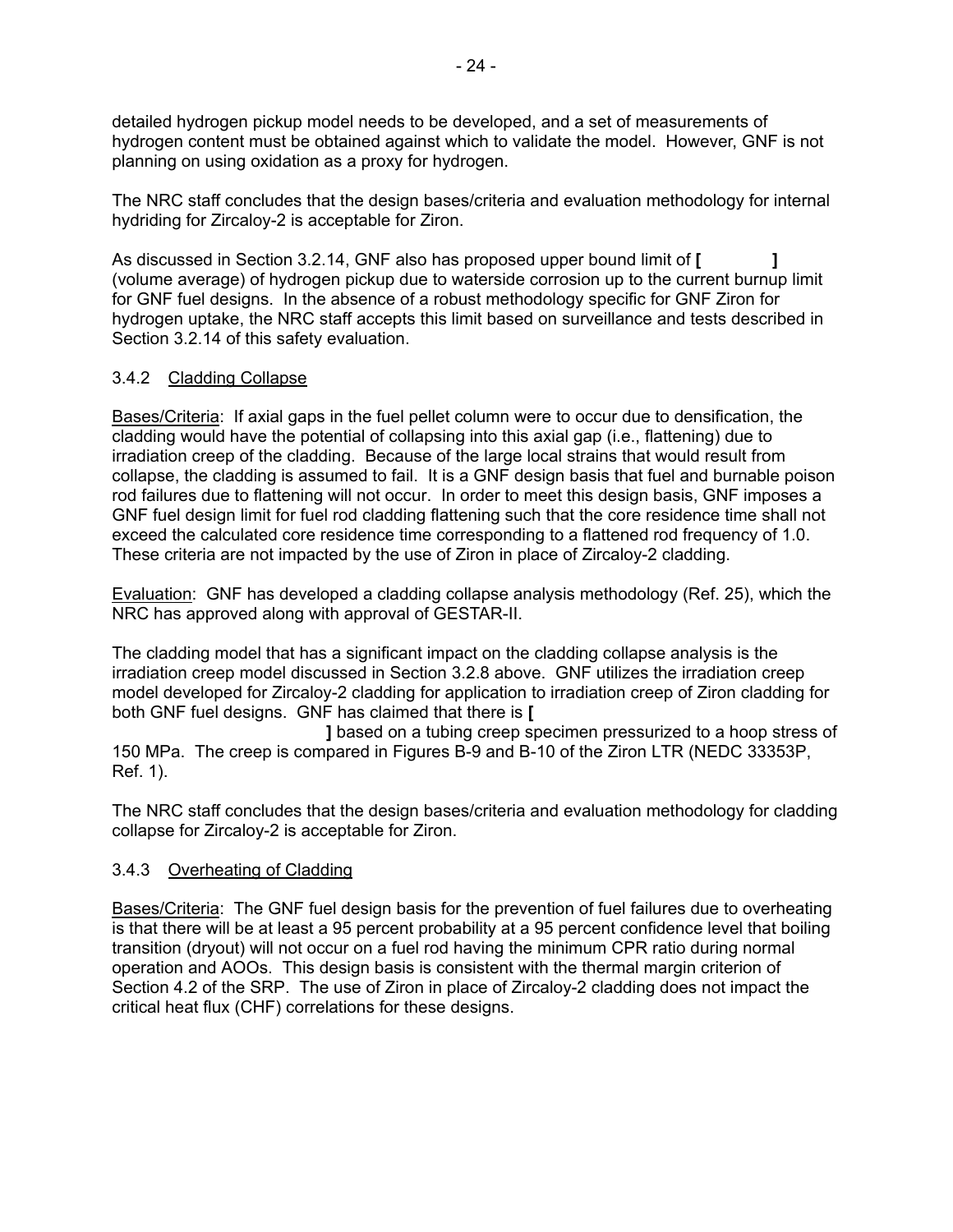Evaluation: As stated in the SRP, Section 4.2, adequate cooling is assumed to exist when the thermal margin criterion to limiting CPR (or MCPR) or boiling transition in the core is satisfied. GNF thermal hydraulic codes used to demonstrate that satisfactory thermal margin exists are not impacted by the change from Zircaloy-2 cladding to Ziron cladding.

The staff concludes that the design bases/criteria and evaluation methodology for overheating of the cladding for Zircaloy-2 is acceptable for Ziron.

# 3.4.4 Overheating of Fuel Pellets (Fuel Melting)

Bases/Criteria: NEDO-33270, Rev. 5, Section 3.2.9 (Ref. 22) references GESTAR II, Section 1.1.2.B.ix, which states, "Loss of fuel rod mechanical integrity will not occur due to fuel melting."

The fuel center temperature evaluation is performed using the PRIME thermal-mechanical performance model in conjunction with the standard error propagation statistical method.

The standard error propagation analysis results in a mean and standard deviation for the fuel center temperature during AOOs at uniformly spaced exposure points throughout the design lifetime. These results are used to specify a Thermal Overpower (TOP) limit that assures with 95 percent confidence that the fuel center temperature will not exceed the fuel melting temperature for the maximum duty fuel rod during an AOO at any point in the licensed design lifetime of the fuel. This design basis and the limit are not impacted by use of Ziron in place of Zircaloy-2 cladding.

Evaluation: The GNF evaluation methods used to verify that the fuel melting limit is met have not been changed by replacing Zircaloy-2 with Ziron in GNF fuel designs.

The staff concludes that the design bases/criteria and evaluation methodology for overheating of the fuel pellets for Zircaloy-2 is acceptable for Ziron.

# 3.4.5 Excessive Fuel Enthalpy

Bases/Criteria: NEDO-33270, Rev. 5, Section 3.12.3 (Ref. 22) refers to "Fuel Enthalpy Analysis," which is consistent with Amendment 10 to NEDE-24011-P (Ref. 21), which states "For a severe reactivity initiated accident (RIA) in a BWR at zero or low power, fuel failure is assumed in the SRP to occur  $\sim$  the radially averaged fuel rod enthalpy is greater than 170 cal/g at any axial location." In NEDO-33270, Rev. 5, Section 3.12.3, citing *NEDE-31152P, Rev. 8*, GNF states that "based on a bounding postulated Control Rod Drop Accident (CRDA) analysis, it was conservatively determined for the 8x8 fuel designs that approximately **[ ]** fuel rods would reach a fuel enthalpy of 170 cal/g. This is the enthalpy limit for eventual cladding perforation. For the 9x9 GE11 and GE13 fuel designs, approximately **[ ]** fuel rods would reach a fuel enthalpy of 170 cal/g, and for the 10x10 GE12 and GE14 fuel designs, approximately **[ ]** fuel rods would reach a fuel enthalpy of 170 cal/g.

As with the other 10x10 designs, when the bounding analysis is applied to GNF2, approximately **[ ]** fuel rods are calculated to reach a fuel enthalpy of 170 cal/g."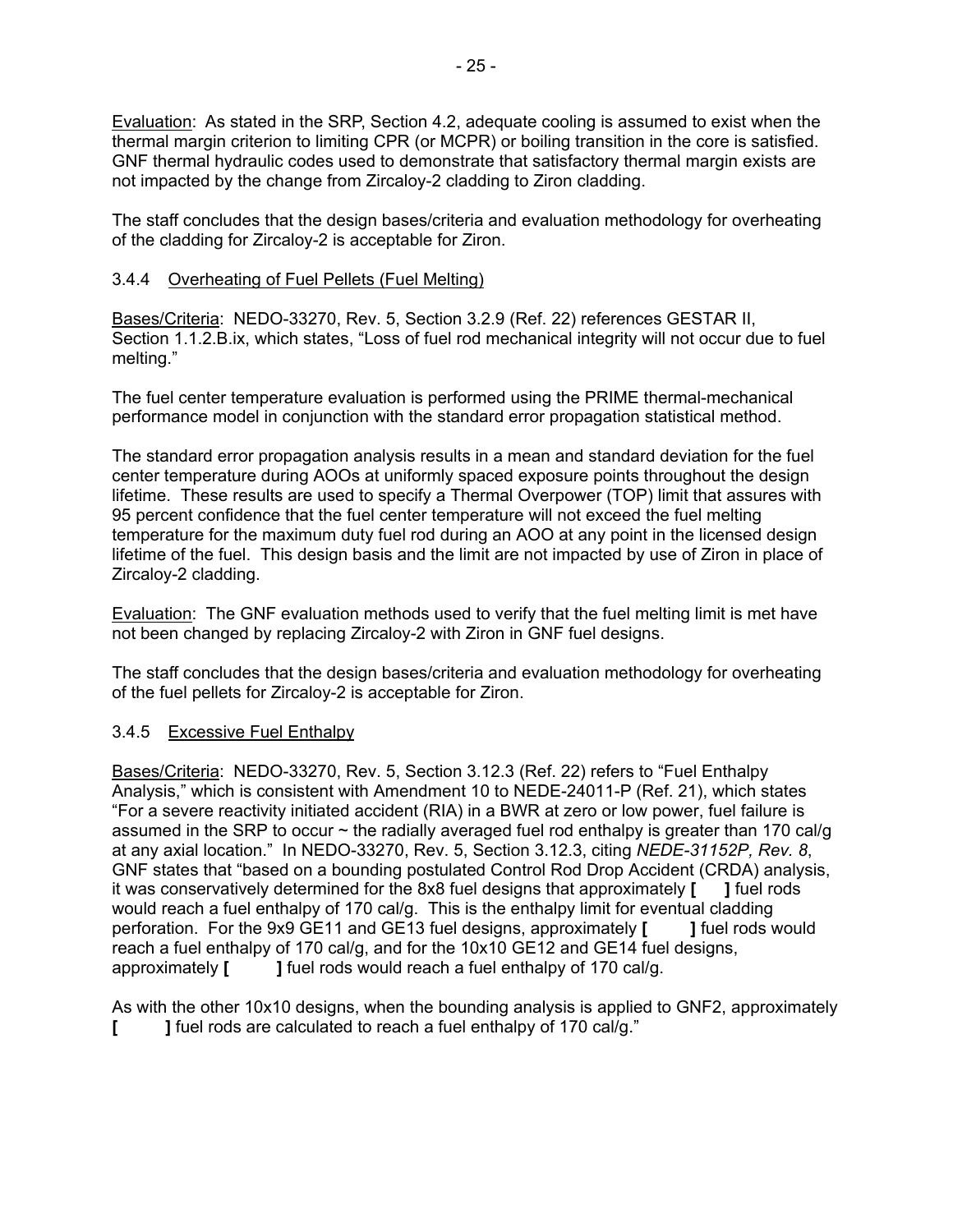In the LTR, GNF acknowledges the recent changes in criteria (Ref. 1):

a) For zero power conditions, peak radial average fuel enthalpy greater than 170 cal/g for fuel rods with an internal rod pressure at or below system pressure and 150 cal/g for fuel rods with an internal rod pressure exceeding system pressure; for intermediate and full power conditions, fuel cladding is assumed to be failed if local heat flux exceeds thermal design limits, and;

b) For BWRs, radial average fuel enthalpy greater than the hydrogen-dependent limits, in which the limiting radial average fuel enthalpy is lowered from 150 cal/g at 75 ppm hydrogen in cladding to 60 cal/g at 150 ppm hydrogen and greater.

GNF further states that these criteria are "addressed through core design and energy deposition calculations," and that since the properties of Ziron and Zircaloy-2 are **[** 

 **]**, as is concluded in Section 3 of this TER, the "GNF-Ziron cladding complies with current criteria by following the same energy deposition based approach to core design."

Evaluation: The GNF analysis methods for RIA events are not significantly impacted by the use of Ziron in place of Zircaloy-2, and therefore, NRC-approved methods are acceptable for application to GNF fuel designs with Ziron cladding and components.

The staff concludes that the design bases/criteria and evaluation methodology for excessive fuel enthalpy for Zircaloy-2 is acceptable for Ziron.

#### 3.4.6 Pellet-Cladding Interaction

Bases/Criteria As indicated in Section 4.2 of the SRP, there are no generally applicable criteria for PCI failure. However, two acceptable criteria of limited application are presented in the SRP for PCI: 1) less than 1 percent transient-induced cladding strain, and 2) no centerline fuel melting. Both of these limits are used by GNF for GNF fuel designs as discussed in Sections 4.1.2 and 4.2.4 of this SE and, therefore, have been addressed by GNF. Evaluation: The GNF evaluation methods (with the PRIME code) used to verify that the cladding strain and fuel melting limits are met have not been changed for Ziron for GNF fuel.

The staff concludes that the design bases/criteria and evaluation methodology for pellet-cladding interaction for Zircaloy-2 is acceptable for Ziron.

# 3.4.7 Cladding Rupture

Bases/Criteria: There are no specific design limits associated with cladding rupture other than the 10 CFR Part 50, Appendix K (Reference 26) requirement that the degree of swelling not be underestimated. The GNF rupture models comprise an integral portion of the GNF emergency core cooling system (ECCS) evaluation models for determining the peak cladding temperature (PCT) for the respective GNF fuel designs. The GNF design basis also states that the degree of cladding swelling or ballooning not be underestimated. This design basis is not impacted by use of Ziron in place of Zircaloy-2 cladding.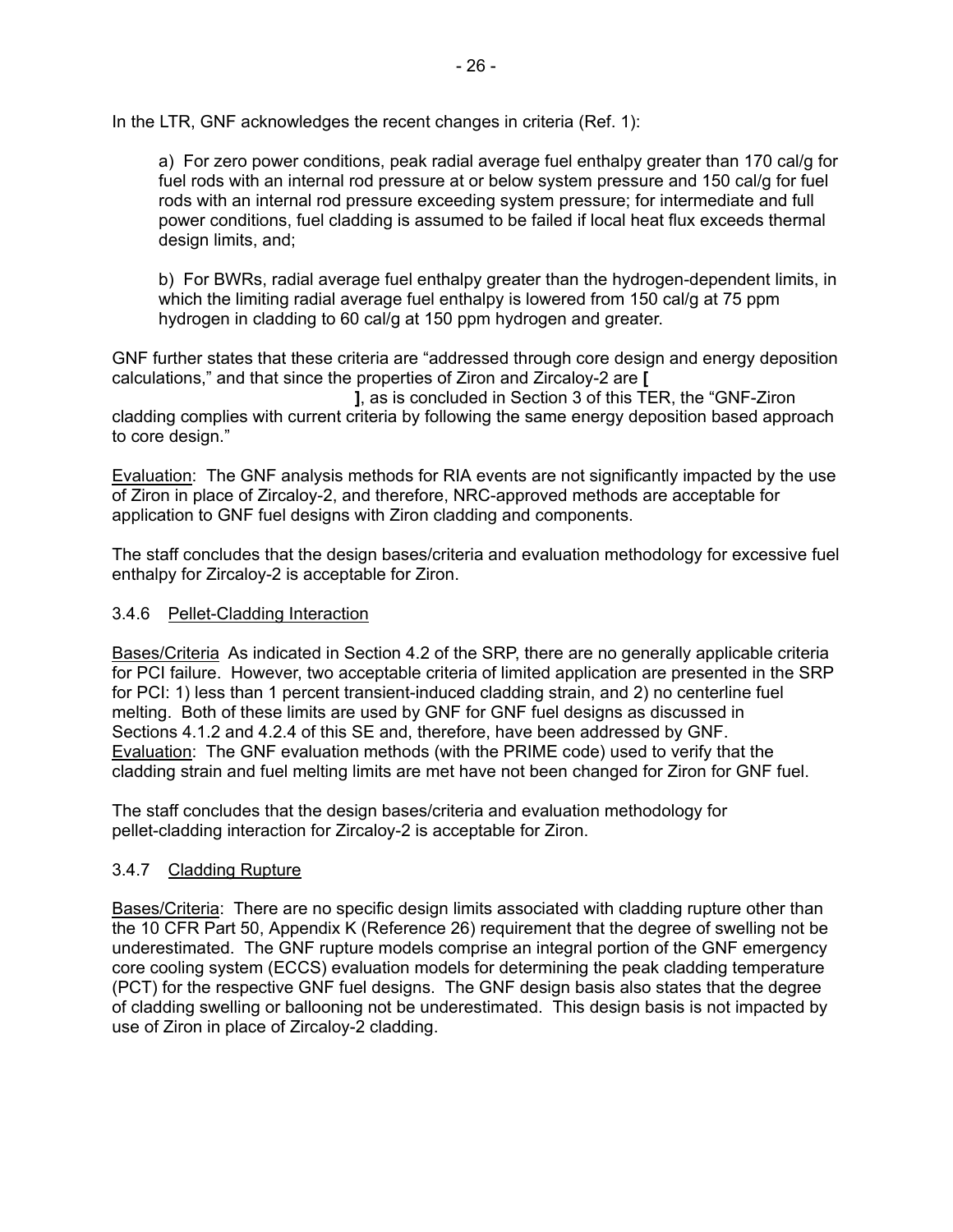Furthermore, in recognition of the limited amount of GNF-Ziron data, GNF plans to treat GNF-Ziron in the same way as Zircaloy-2 (i.e., any advantage of GNF-Ziron over Zircaloy-2 in corrosion and hydriding in LOCA analyses will not be utilized in analyses or design) until a broader database for GNF- Ziron has been established.

Evaluation: The high temperature creep and rupture models used by GNF in their LOCA-ECCS analysis are directly coupled to their models for cladding ballooning and flow blockage. A detailed discussion of the cladding ballooning and flow blockage models is provided in Section 3.5.3 below. GNF has proposed using the cladding rupture model for Zircaloy-2 to be applied to GNF fuel designs using Ziron cladding. Burst tests were performed on GNF-Ziron, and GNF provided data showing hoop stress from the experiments compared with curves developed from the literature in Figure B-6 of the LTR (Ref. 1). The hoop stresses for Ziron **[** 

# **]** is applicable to GNF-Ziron.

The staff asked GNF to compare the rupture strains corresponding to the data provided in LTR Figure B-6 (RAI-14). In response, GNF compared the measured rupture strains for Ziron with those available for Zircaloy-2 from the literature (RAI-14c).

The staff concludes that the design bases/criteria and evaluation methodology for cladding rupture for Zircaloy-2 is acceptable for Ziron.

# 3.4.8 Fuel Rod Mechanical Fracturing

Bases/Criteria: The term "mechanical fracture" refers to a cladding defect that is caused by an externally applied force such as a load derived from core-plate motion or a hydraulic load. These loads are bounded by the loads of a safe-shutdown earthquake (SSE) and LOCA, and the mechanical fracturing analysis is usually done as a part of the SSE-LOCA loads analysis, see Section 3.5.4 of this SE.

Evaluation: The discussion of the SSE-LOCA loading analysis is given in Section 3.5.4 of this SE.

# 3.5 FUEL COOLABILITY

For postulated and design basis accidents such as LOCA in which severe fuel damage might occur, core coolability must be maintained as required by several GDCs (e.g., GDC 27 and 35). In the following paragraphs, limits and methods used to assure that coolability is maintained are discussed for the severe damage mechanisms listed in the SRP. The bases/criteria and evaluation methods have not changed with introduction of Ziron in place of Zircaloy-2.

# 3.5.1 Fragmentation of Embrittled Cladding

Bases/Criteria: In GESTAR II (Ref. 21), GNF states, "the most severe occurrence of cladding oxidation and possible fragmentation during an accident results from a LOCA. In order to limit the effects of cladding oxidation for a LOCA GE uses (References 27 and 28) acceptance criteria of 2200°F on peak cladding temperature and 17% on maximum cladding oxidation as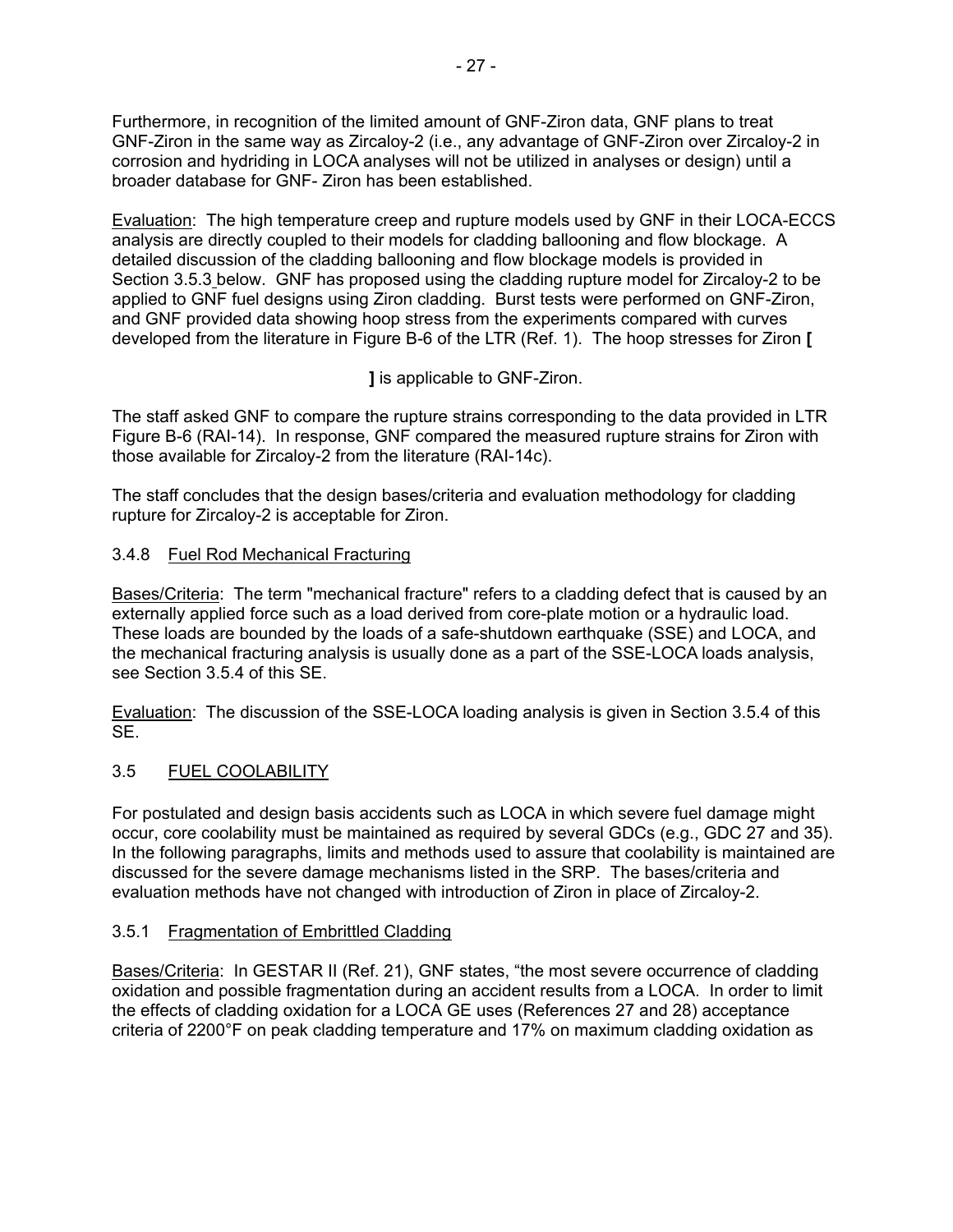prescribed by 10CFR50.46." GESTAR II originally applied to GE 8x8 fuel designs, but has been extended to 9x9 and 10x10 designs, including GNF2 (Ref. 25).

In the GNF2 compliance document, GNF states "The SAFER/GESTR-LOCA ECCS evaluation methodology is used to determine the effects of the postulated loss-of-coolant accident (LOCA) in accordance with the requirements of 10 CFR 50.46 and Appendix K. This methodology is NRC-approved and is described in Section S.2.2.3.2 of the US Supplement to GESTARII (Reference 1) and its references. The SAFER/GESTR-LOCA evaluation methodology is used for all GE BWRs."

In the LTR (Ref. 1), Appendix B, GNF provided data on high temperature oxidation. Ziron was tested at 1000°C and 1200°C. At 1000°C (Figure B-13 in the LTR), the weight gain results from both sets of tests are **[ ]** based on the CP relationship. At 1200°C (Figure B-14 in the LTR), the weight gain results from both sets of tests are **[** 

 **]** the expected CP relationship. GNF notes that in both figures, two sets of experimental measurements (Ziron 1 and Ziron 2) reveal differences between the results obtained by the two laboratories. One set (Ziron 2) shows **[** 

 **]** weight gain than Ziron 2 or

#### Zircaloy-2.

The results (in Figure B-17 and Figure B-19 of the LTR) show that both Ziron samples exhibited ductility greater than the embrittlement criteria at 135°C for 17 percent ECR (CP). The ductility of Ziron was observed to be **[** 

 **]**. GNF asserted that additional data for ECR > 17 percent might show that **[ ]**. The NRC staff agrees with GNF's assessment.

Evaluation: Based on the similarities in thermo-mechanical properties of Zircaloy-2 and Ziron, and the test results for high temperature oxidation, the staff finds that Ziron has adequate oxidation resistance and ductility at high temperature comparable to Zircaloy-2.

The NRC staff concludes that the design bases/criteria and evaluation methodology for fragmentation of embrittled cladding for Zircaloy-2 is acceptable for Ziron.

#### 3.5.2 Violent Expulsion of Fuel

Bases/Criteria: In a severe reactivity insertion accident (RIA), such as a control rod drop accident (CRDA), large and rapid deposition of energy in the fuel could result in melting, fragmentation, and dispersal of fuel into the primary coolant. The mechanical action associated with fuel dispersal might be sufficient to destroy the fuel cladding and rod bundle geometry and provide significant pressure pulses in the primary system. To meet the guidelines of the SRP as it relates to the prevention of widespread fragmentation and dispersal of fuel and the avoidance of pressure pulse—generation within the reactor vessel, GNF has traditionally used a radially averaged enthalpy limit of 280 cal/g. As indicated in References 29 and 28, GE/GNF methods employed the 280 cal/g criterion as a control rod drop accident design limit that was consistent with the previous revision of the SRP. The applicability of this limit to extended burnup fuel was addressed in the review of NEDE-22148.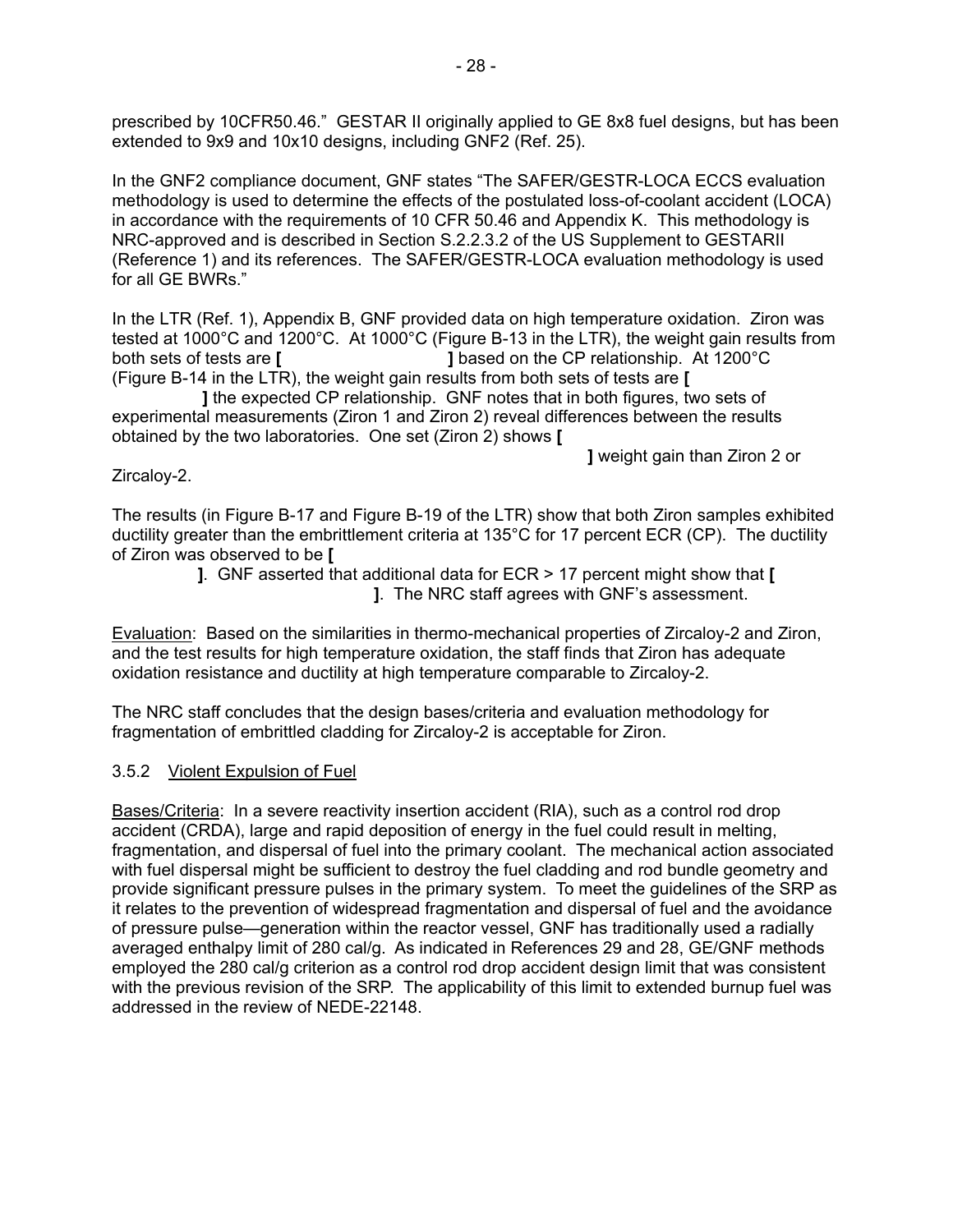Recent RIA testing has indicated that fuel expulsion and fuel failure may occur before the 280 cal/gm limit and the onset of dryout, respectively (Ref. 20). The NRC has introduced revised limits (Ref. 7). In the LTR, GNF acknowledges what was then an interim criterion, 230 cal/g, and states:

a) Peak radial average fuel enthalpy must remain below 230 cal/g,

b) Peak fuel temperature must remain below incipient fuel melting conditions,

 c) Mechanical energy generated as a result of (a) non-molten fuel-to-coolant interaction and (b) fuel rod burst must be addressed with respect to reactor pressure boundary, reactor internals, and fuel assembly structural integrity, and

 d) No loss of coolable geometry due to (a) fuel pellet and cladding fragmentation and dispersal and (b) fuel rod ballooning.

GNF further states that these criteria are "addressed through core design and energy deposition calculations," and that since the properties of Ziron and Zircaloy-2 are **[** 

 **]** as is concluded in Section 3 of this TER, the "GNF-Ziron cladding complies with current criteria by following the same energy deposition based approach to core design.

Evaluation: The GNF analysis methods for RIA events are not significantly impacted by the use of Ziron in place of Zircaloy-2, and therefore, NRC-approved methods are acceptable for application to GNF fuel designs with Ziron cladding and components.

The NRC staff concludes that the design bases/criteria and evaluation methodology for violent expulsion of fuel for Zircaloy-2 is acceptable for Ziron.

# 3.5.3 Cladding Ballooning and Flow Blockage

Bases/Criteria: Zircaloy cladding will balloon (swell) under certain combinations of temperature, heating rate, and stress during a LOCA (Ref. 22). There are no specific design limits associated with cladding ballooning other than the 10 CFR Part 50, Appendix K (Ref. 26) requirement that the degree of swelling not be underestimated. GNF states that the models utilize applicable test data in such a way as to properly estimate the pre-rupture clad strain, the rupture (burst) strain at the location of clad rupture and not under-estimate the assembly flow blockage. Evaluation: The GNF cladding ballooning is addressed in the approved report

NEDE-20566-P-A (Ref. 27). In RAI-14, GNF compares the burst strains measured for Ziron with a population of data for Zircaloy-2 taken from NUREG-0630. The burst strain for Ziron are **[ ]** (in

the temperature range from 600 to 1150ºC). These data fall in the lower portion of the population of Zircaloy-2 data.

In recognition of the limited amount of GNF-Ziron data, GNF plans to treat GNF-Ziron in the same way as Zircaloy-2 (i.e., any advantage of GNF-Ziron over Zircaloy-2 in corrosion and hydriding in LOCA analyses will not be utilized in analyses or design) until a broader database for GNF- Ziron has been established.

The staff concludes that the design bases/criteria and evaluation methodology for flow blockage for Zircaloy-2 is acceptable for Ziron.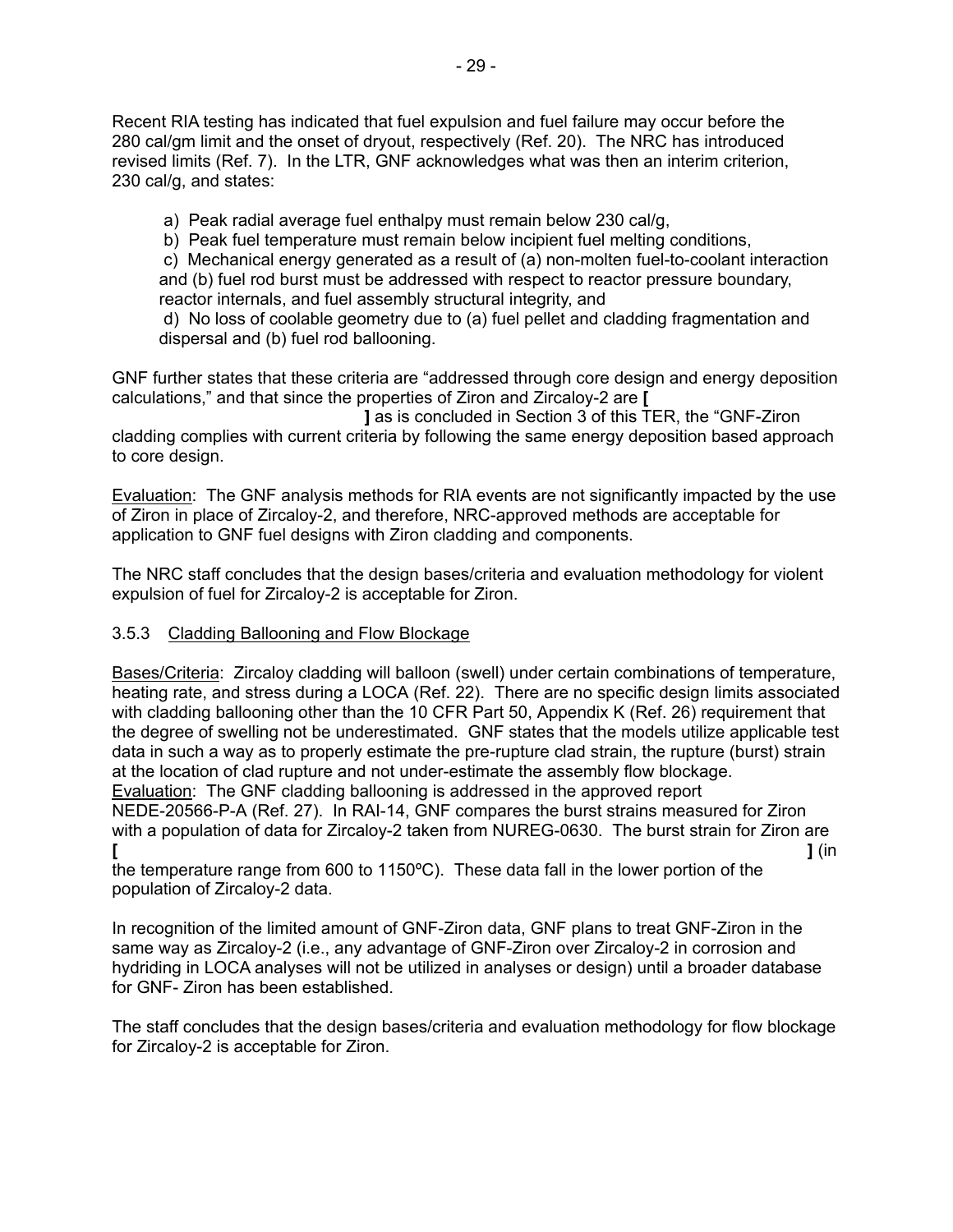# 3.5.4 Fuel Assembly Structure Damage from External Forces

Bases/Criteria: Earthquakes and postulated pipe breaks in the reactor coolant system would result in external forces on the fuel assembly. Section 4.2 of the SRP and associated Appendix A stated that fuel system coolability should be maintained and that damage should not be so severe as to prevent control rod insertion when required during these low probability accidents.

The GNF design basis is that the fuel assembly will maintain a geometry that is capable of being cooled under the worst case design basis accident and that no interference between control rods and channels will occur during a safe shutdown earthquake (SSE). This is nearly identical to the design basis presented in the SRP and, therefore, the staff concludes that this basis is acceptable for application to GNF fuel designs.

Evaluation: GNF has considered using Ziron in their water rods and spacer grids of GNF GE14 fuel designs, and the fuel channels that surround the bundle and form the primary cooling channel in-core. GNF has however removed Ziron from consideration of BWR channel material in favor of NSF, a Zr-1Nb-1Sn-0.35Fe alloy similar to ZIRLO<sup>TM</sup> and the Russian alloy E635 (Anikuloy). The NRC approved the use of NSF channels October 2015 (Ref. 30). The spacer grids are one of the main structural components maintaining fuel geometry and control rod insertability due to loading from seismic-LOCA accidents; therefore, the structural strength of this component is important for these accidents.

GNF customers are currently replacing GE14 (10x10), or GE11 (9x9) in two BWR/2s, with GNF2 (10x10). The GNF2 design uses Inconel X750 grids, so use of Ziron does not affect the material properties or mechanical performance of the grid structure. On the other hand, if a customer requested GNF2 with ferrule grids, which are used in GE14, then use of Ziron would potentially impact the grid material properties and performance. However, GNF has demonstrated that Ziron properties are essentially equivalent to those of Zircaloy-2, except that the corrosion and hydrogen pickup are less for Ziron than for Zircaloy-2 under equivalent operating conditions.

The NRC staff concludes that the design bases/criteria and evaluation methodology for fuel assembly structural damage from external forces for Zircaloy-2 is acceptable for Ziron.

# 3.6 MATERIALS TESTING AND FUEL SURVEILLANCE

The development of Ziron is the culmination of a program that began in the late 1980s. GNF (then GE), Siemens, and ABB had separate programs to investigate the effects of composition and microstructure on the corrosion and hydrogen pickup behavior of Zircaloy-2. This included the effects of principal alloy content, e.g., Fe, Cr, Ni, impurity levels, P, C, Si, and additional alloying elements, e.g., Te, Bi (Etoh et al., Ref. 35).

In the LTR, GNF provide a summary table (Figure 2-1 in LTR) of the various programs for alloy development and testing. The earliest programs consisted of strip coupons or tubing specimens irradiated in ATR, in two commercial reactors (Cooper (Plant C) and Kashiwazaki Kariwa-5 (KK5, Plant K), Ref. 11) in dummy neutron source holders, and in special rigs (Halden) (Refs. 11, 12, and 13).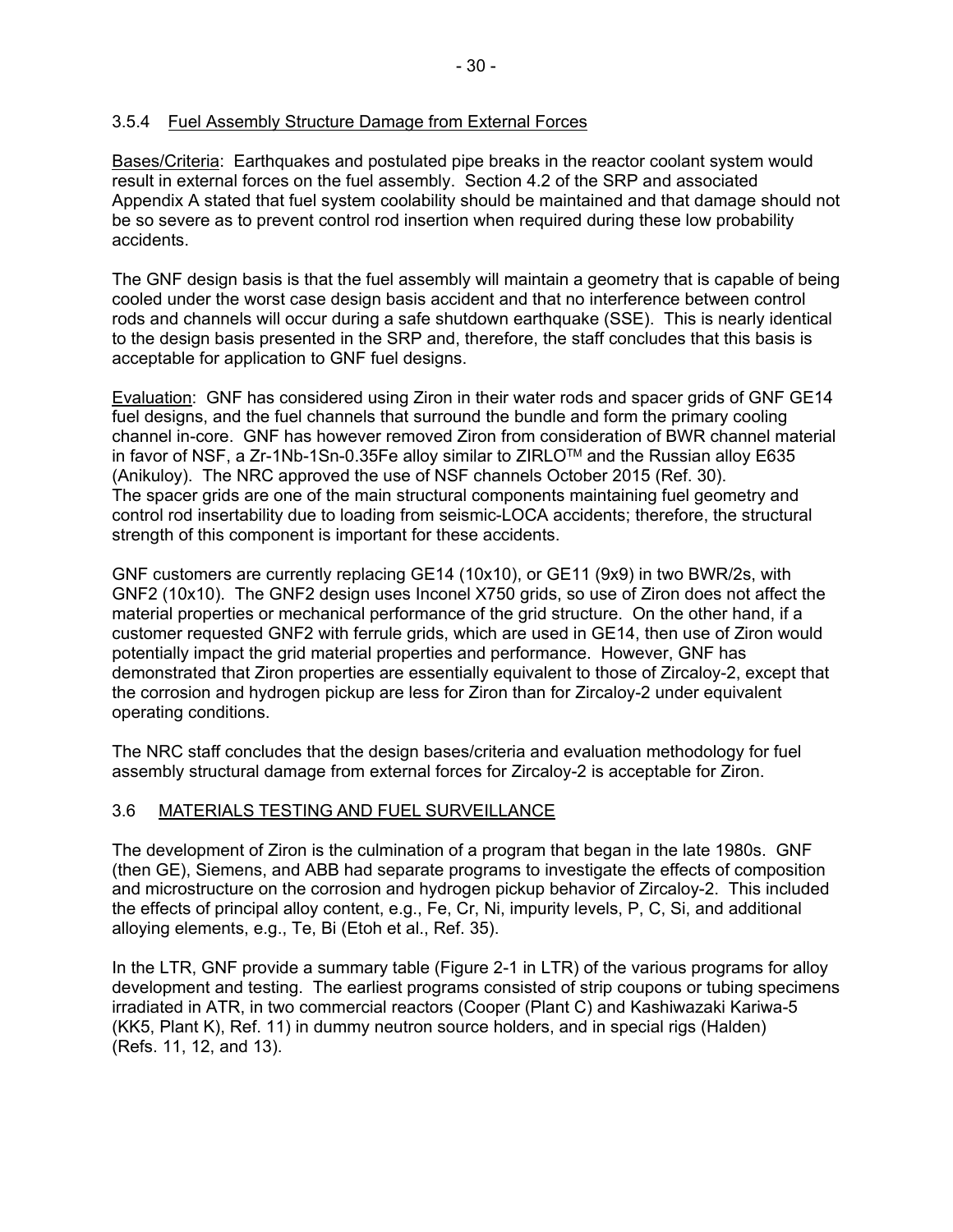The Cooper tests provided the earliest testing in a commercial reactor (Refs. 11, 12, and 13), which according to the LTR began in 1988 (Cycle 12, June 1988). Corrosion tests followed in LTR (Ref. 1), and in various water chemistries in Halden (Refs. 11, 12, 13, and 32), and then tests followed in KK5.

The Halden test program is discussed in detail in EPRI report TR-106830 (with tables mostly illegible, Ref. 32) and by Shimada (Ref. 33). The results of testing in various water chemistries do indicate an advantage of Ziron over Zircaloy-2 in terms of corrosion resistance.

GNF was asked about recent and ongoing fuel surveillance programs involving Ziron fuel cladding and components (RAI-1 and RAI-17) beyond those provided in NEDC-33353P (Ref.1). A summary of the LUA programs in commercial BWRs is provided in Table 2.

| Unit (Code)         | <b>Fuel Design</b> | Cycles, Burnup                            | Dates     | No. of<br><b>LUAs</b> |
|---------------------|--------------------|-------------------------------------------|-----------|-----------------------|
| Gundremmingen C (G) | <b>GE14</b>        | GWd/tU<br>6                               | 1999-2005 |                       |
|                     | GE14               | 8<br>GWd/tU                               | 2008-2010 |                       |
| Vermont Yankee (V)  | GNF <sub>2</sub>   | GWd/tU<br>2.<br>GWd/tU<br>5,              | 2007-2010 |                       |
| J(F)                | GNF <sub>2</sub>   | 1 GWd/tU<br>$2.5, \Gamma$<br>GWd/tU<br>5, | 2008      |                       |
| Hatch $2(H)$        | GE14               | 2,1<br>GWd/tU                             | 2009-2013 |                       |
| Hatch $1(H)$        | <b>GE14</b>        | 3, ??                                     | 2014-2016 |                       |
| Hatch $2(H)$        | GNF <sub>2</sub>   | 3, ??                                     | 2011-2017 |                       |
| Perry (P)           | $LUC - GE14$       | $\overline{\phantom{a}}$                  | 2005-2011 |                       |
| Clinton $(N)$       | $LUC - GE14$       | $\overline{\phantom{0}}$                  | 2006-2012 |                       |

| Table 2. |  |  | Summary of GNF Surveillance Program on Ziron Cladding and Fuel Components |  |
|----------|--|--|---------------------------------------------------------------------------|--|
|----------|--|--|---------------------------------------------------------------------------|--|

Table 3 provides a summary of the water chemistries, assembly burnups, and residence times of the different LUA programs in commercial BWRs. The Hatch water chemistry is more typical of US BWRs, while that of Vermont Yankee is similar. The NWC and annual cycle operation of Gundremmingen and **[ ]** plants are atypical of US plants, and in fact, may contribute to low hydrogen pickup in their respective programs, in conjunction with the relative high power of the assemblies in the last cycle. The Hatch program will be important with respect to hydrogen pickup.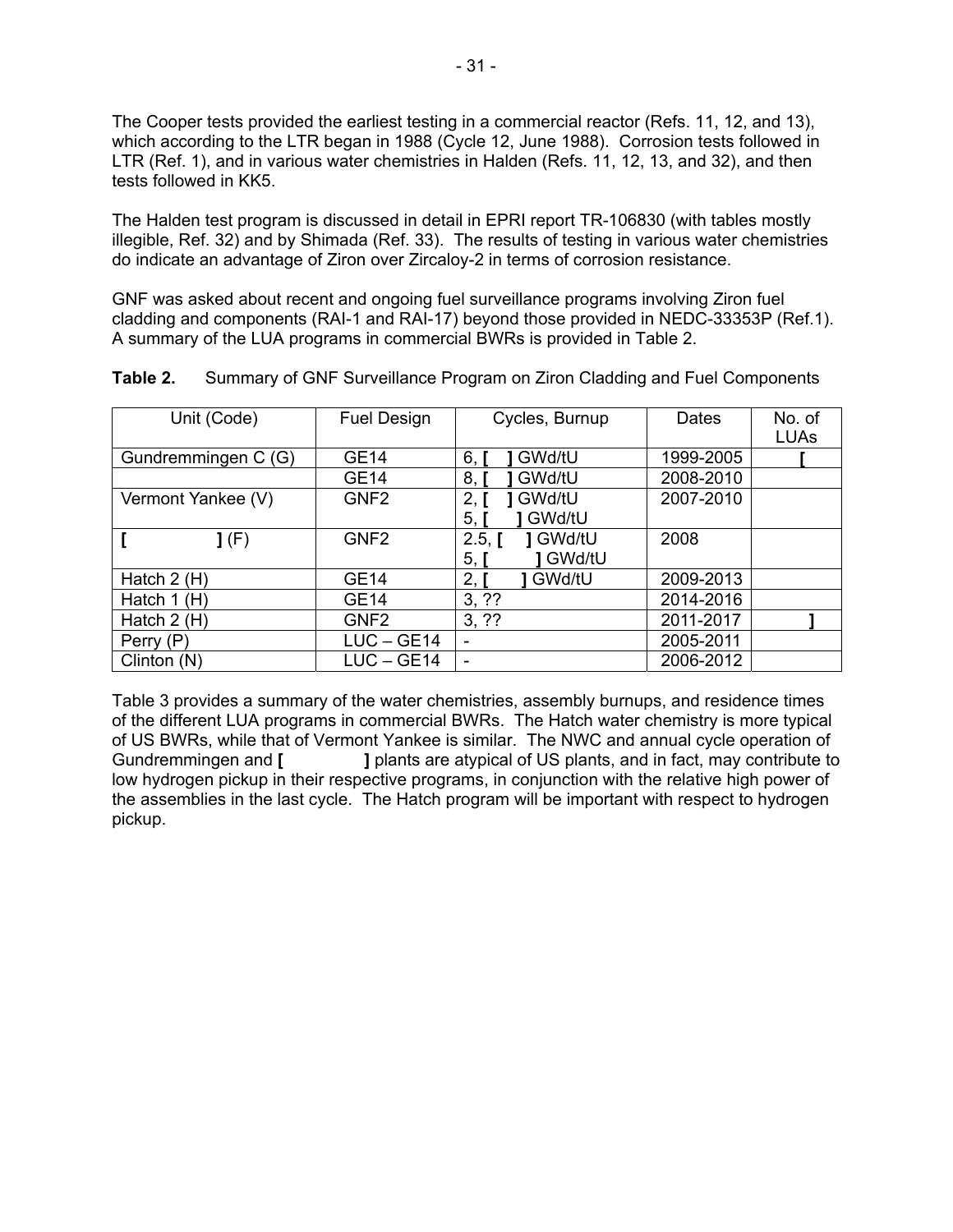| <b>Plant</b>          | Fuel<br><b>Design</b> | <b>Water Chemistry</b> | <b>Assembly Burnup,</b><br><b>GWd/tU</b> | <b>Number of</b><br><b>Days</b> |
|-----------------------|-----------------------|------------------------|------------------------------------------|---------------------------------|
| Gundremmingen (G)     | <b>GE14</b>           | NWC, High Fe FW        | ] (5.6 years),<br>$(7.5 \text{ years})$  | 2086,<br>2723                   |
| Hatch 2, Hatch 1 (H)  | <b>GE14</b>           | OLNC, Zn, HWC          | $(3.5 \text{ years})$                    | 1293,                           |
|                       |                       |                        | 5.6 years                                | 2029                            |
| Hatch $2(H)$          | GNF <sub>2</sub>      | OLNC, Zn, HWC          | $(3.6 \text{ years})$                    | 1318                            |
| <b>Vermont Yankee</b> | GNF <sub>2</sub>      | NMCA, Zn, HWC          |                                          |                                 |
|                       |                       |                        | ](7.2 years)                             | 2622                            |
|                       | GNF <sub>2</sub>      | NWC, Low Fe FW         | $(5.4 \text{ years})$                    | 1979                            |

**Table 3.** Summary of Water Chemistries and Operating Experience of GE14 and GNF2 Fuel Assemblies with Ziron Cladding

The program at Gundremmingen C is the earliest lead use assembly (LUA) program from which data are available for Ziron. [ JGE14 LUAs were inserted in 1999 and operated through **J** GE14 LUAs were inserted in 1999 and operated through six cycles through 2005 when they were discharged with assembly average burnups of **[ ]**  GWd/tU and subject to poolside examinations. **[ ]** assemblies were then selected for reinsertion for two additional cycles in 2008 and were discharged in May 2010. The two assemblies achieved a peak burnup of **[ ]** GWd/tU.

GNF initiated GNF2 LUA programs in Vermont Yankee in 2007 and **[ ]** in 2008. MELO corrosion measurements were made after one (2008) and two cycles (2010) (Ref. 1, RAI-1 in Ref. 3). However, in the responses to RAIs, no further measurements are reported after 2010.

**[ ]** GE14 LUAs, with selected fuel rods (29 rods in each assembly) fabricated from GNF-Ziron cladding material, were loaded into Plant Hatch Unit 2 during Cycle 21, with planned operation through Cycles 22 and 23 (Ref. 34). The LUAs completed operation in Hatch Unit 2 during Cycles 21 and 22, but were not irradiated during Cycle 23. One of these LUAs is being irradiated in Hatch Unit 1, Cycle 27. Due to issues unrelated to the cladding material inspection results, the other LUA is not being used during Unit 1 Cycle 27. Based on plant status reports, the third cycle GE14 operated through February 7, 2016, with a cumulative in-core time of 2029 days (~ 1933 EFPD).

A set of GNF2 LUAs were inserted in Hatch 2, Cycle 22, and operated in a third 24-month cycle in Cycle 24, which ended in early 2017 (Ref. 35). According to GNF, "All fuel rods in these LTAs will have GNF-Ziron cladding. This operating experience, along with the revised GNF2 compliance report to be issued once GNF-Ziron is licensed by the NRC, will form the basis for future reload applications of GNF2 fuel with GNF-Ziron cladding in domestic BWRs." If Cycle 24 runs beyond 700 days, then the four LUAs may operate in excess of 2020 days.

In RAI-15, "GNF commits to perform **[**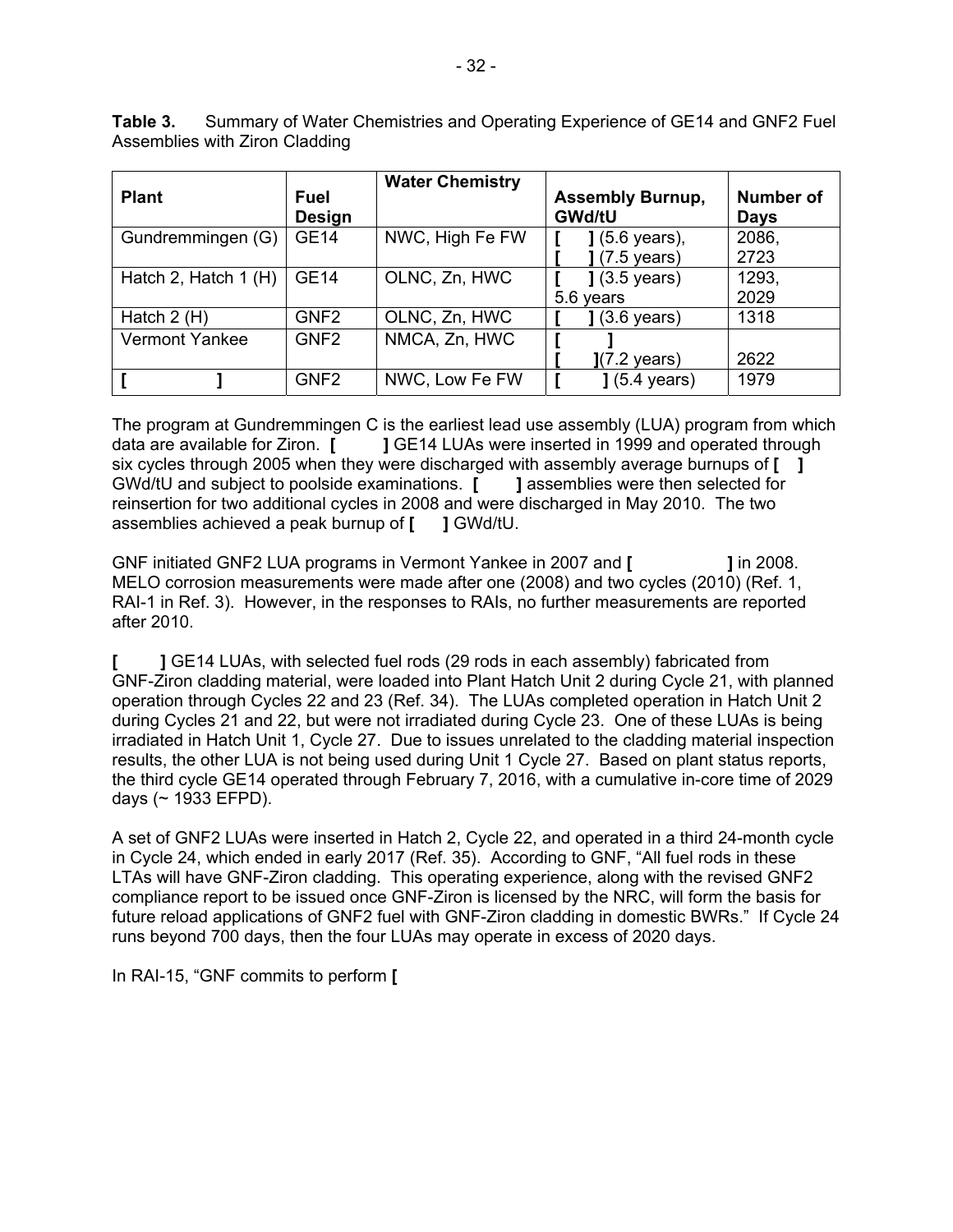**]** under mutually agreeable terms with a host utility." GNF provided a proposed inspection plan for Ziron containing assemblies, which is summarized in Table 4 (from Table 15-1, RAI-15), and it is expected that the fuel design will be GNF2. With respect to the hydrogen level, it is not clear how measuring length is appropriate, except for excessive hydrogen uptake.

| <b>Task</b>              | <b>Method</b>               | <b>Comment</b>            |
|--------------------------|-----------------------------|---------------------------|
| <b>General Condition</b> | Bundle, fuel rod, water rod | Corrosion, spalling,      |
|                          | and spacer* visual          | mechanical integrity      |
| Cladding oxide thickness | Rod eddy current lift-off   | Corrosion, includes crud  |
| Cladding creep down      | Rod diameter profilometry   | Includes oxide and crud   |
| Fuel rod and water rod   | Visual and tape measure     | N/A                       |
| growth                   | Length                      |                           |
| Hydrogen level           | Visual and tape measure     | Gross excessive condition |
|                          | Length                      |                           |

### **Table 4.** Proposed Inspection Plan for GNF-Ziron Reload Bundle

\*if GNF-Ziron is used in the inspected bundle

While poolside examinations with measurements are an important aspect in confirming sound fuel performance, the NRC staff expects the applicant to perform fuel inspection described in the response to RAI-15 and the inspection plan summarized in Table 15-1 (Reference 3). This requirement is listed in Section 5.0 *Limitations and Conditions* of the SE.

Recent cycles at Limerick station frequently exceed 700 days, and fuel in three such cycles may exceed 2100 days, while fuel in four cycle cycles will exceed 2800 days. Aside from the GE14 LUA discharged from Hatch 1, Cycle 27 (spring 2016) and the four GNF2 LUAs to be discharged in Hatch 2, Cycle 24 (spring 2017), there is a dearth of data available regarding hydrogen pickup under conditions of low power operation during third or fourth cycles (2100-2800 days) of operation.

The GNF surveillance program seems to rely on observation of acceleration of fuel rod or assembly growth to indicate an increase in hydrogen pickup, an approach which is consistent with the Westinghouse experience at KKL. (See Section 5).

# 4.0 CONCLUSIONS

The NRC staff has reviewed the GNF submittal of the LTR, entitled "Application of GNF-Ziron to GNF Fuel Designs" (Ref. 1), as Enclosure 1 to letter MFN 10-358, December 2010 (Ref. 1), for application of Ziron in GNF BWR fuel designs up to currently approved burnup levels. Ziron is chemically similar to Zircaloy-2 with **[ ]** and a corresponding reduction in Zr.

The staff concludes that the differences in composition, microstructure and texture will not adversely affect the alloys' performance (Section 2.0).

The staff concludes that the thermo-physical and thermal-mechanical properties of Ziron are essentially identical or the same as those of Zircaloy-2. Furthermore, Ziron exhibits greater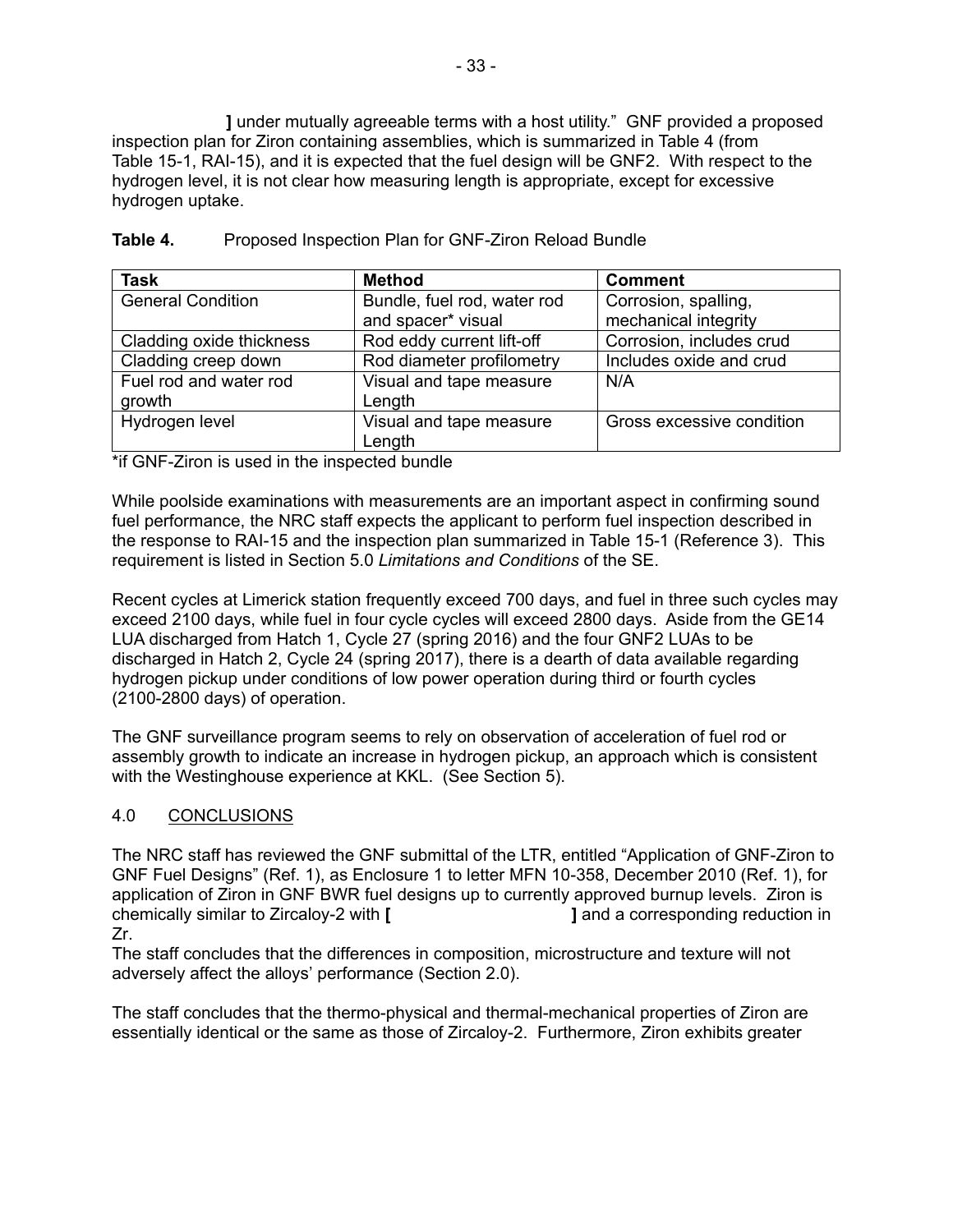oxidation (corrosion) resistance than Zircaloy-2, and it appears that the hydrogen pickup of Ziron is less than that of Zircaloy-2. GNF did not provide a hydrogen pickup model for Ziron, or for Zircaloy-2. Measurements on Ziron and Zircaloy-2 irradiated or tested under different conditions demonstrate that in a majority of campaigns, the hydrogen pickup of Ziron is less than that of Zircaloy-2 in the same environment. In one comparison of hydrogen pickup in BWR cladding, Ziron showed no significant advantage compared to Zircaloy-2 with respect to hydrogen pickup, and both alloys showed low hydrogen content (typically < 100 ppm). The use of Zircaloy-2 properties for Ziron is acceptable.

No changes have been made to the design bases or the associated evaluation methodologies for Ziron relative to those used for Zircaloy-2. These have been reviewed and the staff concludes that the design bases for Zircaloy-2 are acceptable for ZIRON and the associated evaluation methodologies are also acceptable.

Implementation of Ziron material, as a substitute for Zircaloy-2 in fuel assembly components, other than fuel cladding (e.g., water rods, spacer grids, etc.) for reloads of GNF fuel is acceptable.

The NRC staff recommends approval of Ziron as a suitable substitute or replacement for Zircaloy-2 subject to the following conditions and limitations listed in Section 5.

# 5.0 LIMITATIONS AND CONDITIONS

- 1. The fuel rod burnup limit for this approval shall remain at currently established limits as specified in the safety evaluation for the topical report, "The Prime Model for Analysis of Fuel Rod Thermal-Mechanical Performance (NEDC-33256P, NEDC-33257P, and NEDC-33258P)" Section 3.9.6.
- 2. All the conditions listed in previous NRC Safety Evaluation approvals for methodologies used for Zircaloy-2 fuel analysis shall continue to be met, except that the use of Ziron cladding in addition to or in place of Zircaloy-2 cladding is now approved.
- 3. Based on the schedule listed in the response to RAI-21 (Reference 3) and procedures described in the response to RAI-15 (Reference 3), GNF should provide the NRC staff with a letter(s) containing the following information:
	- Ziron data from Hatch 1 (GE14) and Hatch 2 (GNF2),
		- i) Visual
		- ii) Oxidation of fuel rods, water rods, and spacer grids
		- iii) Profilometry
		- iv) Fuel rod length (including qualitative assessment of fuel clad hydrogen content)
		- v) Fuel assembly length

#### 6.0 REFERENCES

1. Letter MFN 10-358 from A. Lingenfelter (Global Nuclear Fuel) to US NRC Document Control Desk, "NEDC-33353 and NEDO-33353 Licensing Topical Report Application of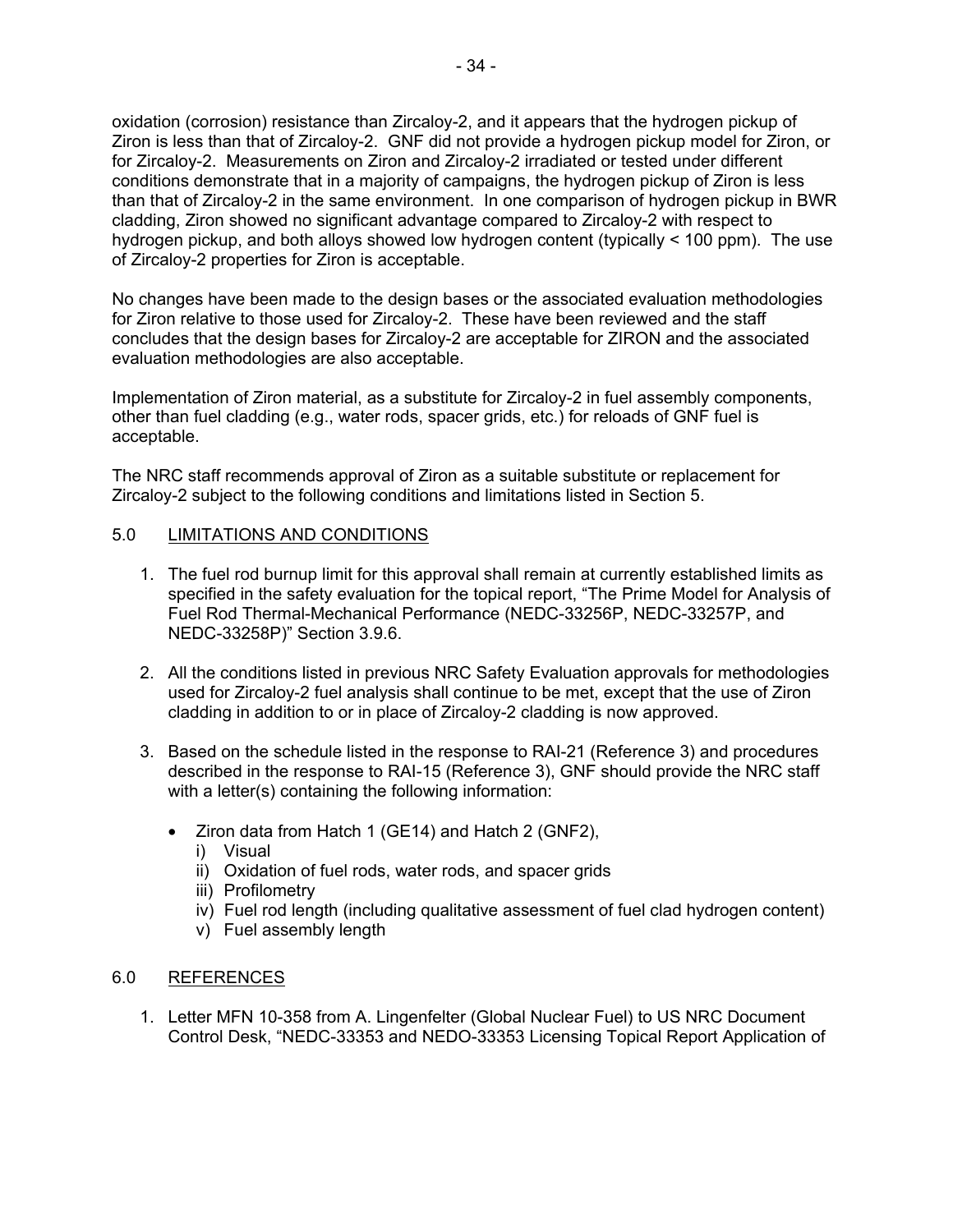GNF-Ziron to GNF Fuel Designs," Global Nuclear Fuel, December 22, 2010 (ADAMS Accession No. ML103560838).

- 2. Joseph A. Golla (NRC) to Jerald G. Head (GEH), "Request for Additional Information RE: GEH Licensing Topical Report NEDC-33353P, 'Licensing Topical Report Application of GNF-Ziron to GNF Fuel Designs,'" February 4, 2015 (ADAMS Accession No. ML14261A264, proprietary).
- 3. Letter MFN 15-059 from Brian R. Moore (GNF) to US NRC Document Control Desk, Enclosure 1, "GNF Response to NRC RAIs for Licensing Topical Report NEDC-33353P, 'Licensing Topical Report Application of GNF-Ziron to GNF Fuel Designs,'" October 23, 2015 (ADAMS Accession No. ML15296A043).
- 4. Technical Evaluation Report of the Topical Report Enclosure 1, MFN 10-358, "NEDC-55553P, Revision 0 Application of GNF-Ziron to GNF Fuel designs," Dion Sunderland and Ken Geelhood, PNNL, November 30, 2016.
- 5. *Code of Federal Regulations*, 10 CFR Part 50 Appendix A General Design Criteria
- 6. *Code of Federal Regulations*, 10 CFR Part 100
- 7. *Code of Federal Regulations*, 10 CFR Part 50, Section 50.46.
- 8. Masahisa Inagaki et al, "Zirconium-Based Alloy with High Corrosion Resistance," US Patent 4810461, March 7, 1989.
- 9. K. Kataoka, M. Owaki, K. Kakiuchi, H. Ide, H. Kishita, Y. Kubo, and Y. Inaba, "The Irradiation Performance and Experience of Advanced Zirconium Alloy HiFi® in a Commercial BWR," TOPFUEL 2012, Manchester, UK, September 2012.
- 10. NEDC-33256P-A, Revision 0, "The PRIME Model for Analysis of Fuel Rod Thermal-Mechanical Performance, Part 1 – Technical Bases," Global Nuclear Fuel, September 2007.
- 11. S. Ishimoto, T. Kubo, R. B. Adamson, Y. Etoh, K. Ito and Y. Suzawa, "Development of New Zirconium Alloys for Ultra-High Burnup Fuel," Transactions of the ANS International Topical Meeting on LWR Fuel Performance, Park City, 2000, pp. 31-42.
- 12. S. Ishimoto, T. Kubo, and O. Kubota, "Development of New Zirconium Alloys for Higher Burnup Fuel," Paper 112-f, Proceedings of TOPFUEL 2003, Wurzburg, 2003.
- 13. S. Ishimoto, Y. Etoh, T. Matsumoto, D. Lutz, and A. Takagi, "Improved Zr Alloys for High Burnup BWR Fuel," Proceeding of TOPFUEL 2006, Salamanca, 2006, pp. 318-329.
- 14. Lionel Desgranges, "Internal Corrosion Layer in PWR Fuel," Proceedings of the Seminar on thermal performance of high burn-up LWR Fuel, March 3-6, 1998, CEA, Cadarache, pp. 187-196.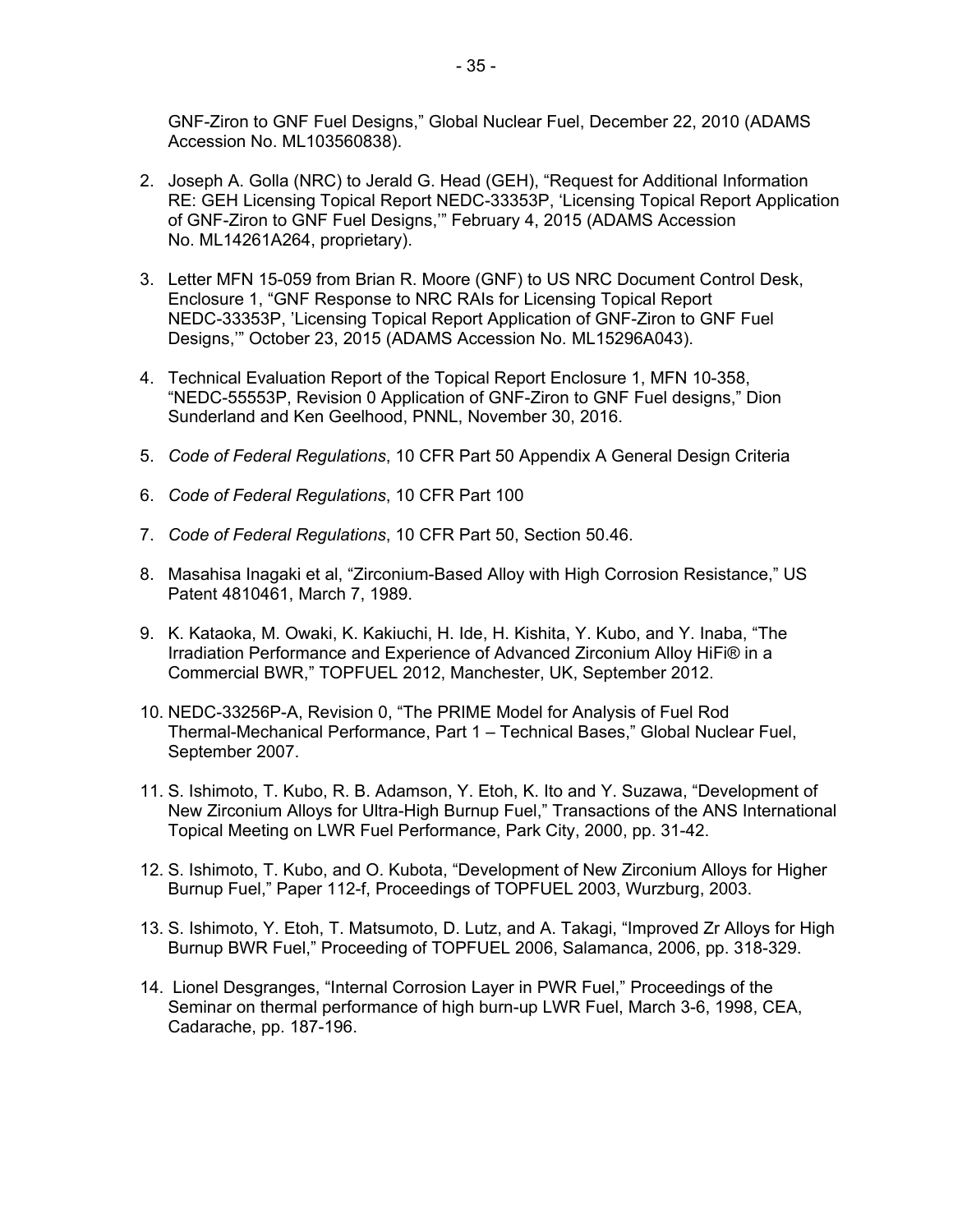- 15. K. Nogita, K. Une, Y. Korei, TEM analysis of pellet-cladding bonding layer in high burnup BWR fuel, Nuclear Instruments and Methods in Physics Research, Section B: Beam Interactions with Materials and Atoms, Volume 116, Issues 1–4, August 2, 1996, pp. 521-526, ISSN 0168-583X.
- 16. Letter from Andrew A. Lingenfelter (GNF) to US NRC, "Amendment 33 to NEDE-24011-P, General Electric Standard Application for Reactor Fuel (GESTAR II) and GNF2 Advantage Generic Compliance with NEDE-24011-P-A (GESTAR II), NEDC-33270P, Revision 3," March 2010 (ADAMS Accession No. ML100700432, 3 page(s), March 5, 2010) – Enclosure 1, "Amendment 32 Safety Evaluation Follow-on Items and GNF Response – Proprietary Information."
- 17. "Hot cell Examination of GE14 High Burnup Lead Use Assembly Water Rods from Kernkraftwerk Gundremmingen Block C," EPRI Report 1016624, Palo Alto, May 2008.
- 18. Letter from Michael D. Jesse (Exelon Generation Company, LLC) to US NRC Document Control Desk, "License Amendment Request - Safety Limit Minimum Critical Power Ratio Change", June 8, 2011 (ADAMS Accession No. ML111600180) and Attachment 5, Non-Proprietary Version of Global Nuclear Fuel Letter, "GNF Additional Information Regarding the Requested Changes to the Technical Specification SLMCPR, Peach Bottom Unit 3 Cycle 19," GNF-0000-0127-1959-R0-NP, May 3, 2011.
- 19. Letter NL-15-0905 from C. R. Pierce (Southern Nuclear Operating Company, Inc.) to US NRC Document Control Desk, "Edwin I. Hatch Nuclear Plant - Unit 2 Startup Test Report," June 12, 2015 (ADAMS Accession No. ML15163A291) and Enclosure, "GNF2 New Fuel Introduction Startup Test Report for Cycle 24."
- 20. Letter NL-15-1535 from C. R. Pierce (Southern Nuclear Operating Company, Inc.) to US NRC Document Control Desk, "Edwin I. Hatch, Unit 1 - License Amendment Request Concerning Safety Limit Minimum Critical Power Ratio" (ADAMS Accession No. ML15252A186), Enclosure 2, "GNF Additional Information Regarding the Requested Changes to the Technical Specification SLMCPR, Hatch 1 Cycle 28," GNF-002N9964-R1-NP (ADAMS Accession No. ML15252A187).
- 21. Letter MFN 15-089 from Brian R. Moore (GNF) to US NRC Document Control Desk, "Accepted Proprietary and Non-Proprietary Versions of Revision 22 to NEDE-24011–P, General Electric Standard Application for Reactor Fuel (GESTAR II), Main and United States Supplement," NEDO-24011-A, Revision 22, "General Electric Standard Application for Reactor Fuel (GESTAR II, Main)," November 2015 (ADAMS Accession No. ML15324A148), and GESTAR-II US Supplement (NEDO-24011-A-22-US/ NEDE-24011-A-22-US), November 20, 2015 (ADAMS Accession No. ML15324A149).
- 22. MFN 13-029, "GNF2 Advantage Generic Compliance with NEDE-24011-P-A (GESTAR II)," NEDO-33270/NEDC-33270P, Revision 5, May 2013 (ADAMS Accession No. ML13148A317).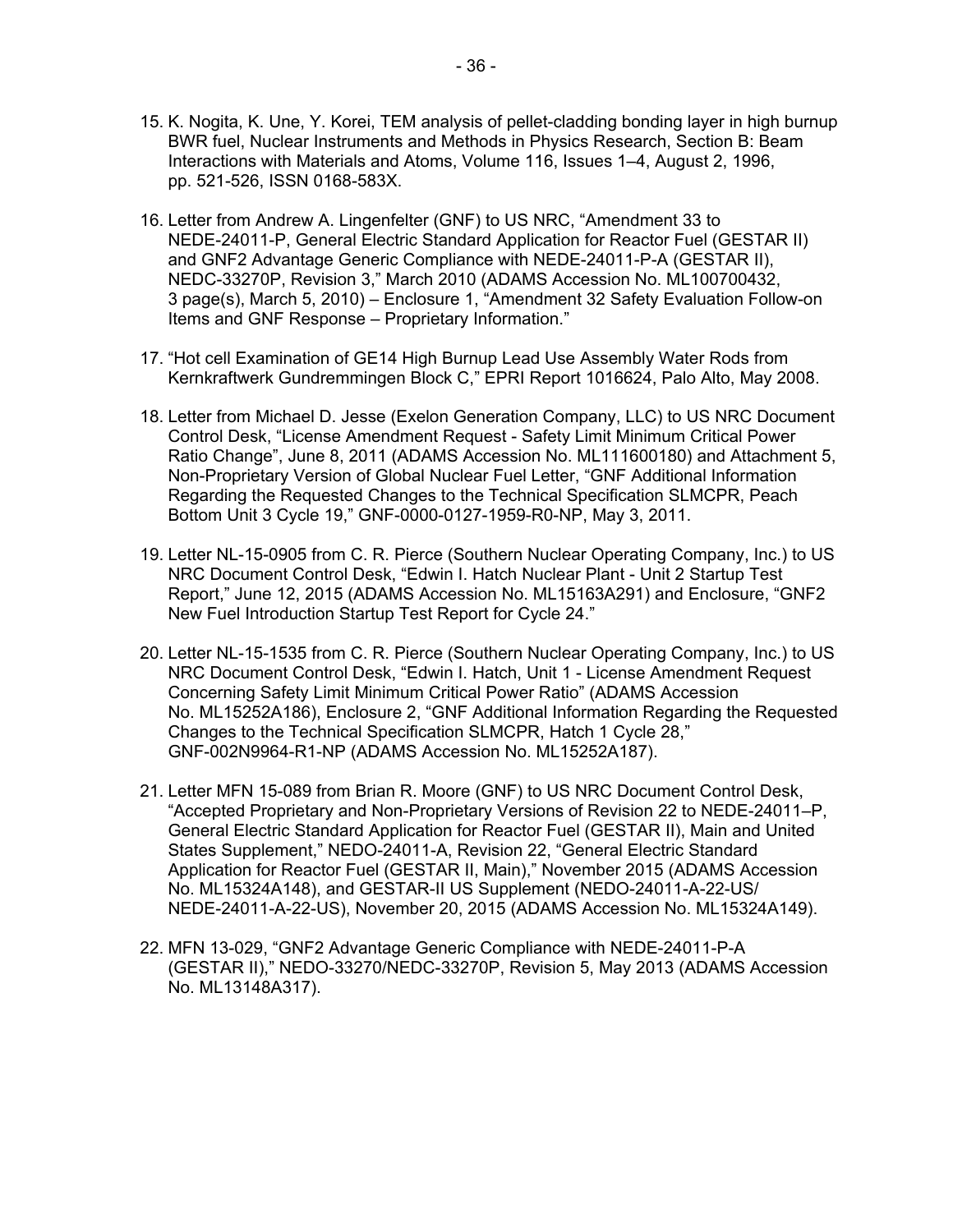- 23. MFN 12-117, "Implementation of PRIME Models and Data in Downstream Methods," NEDO-33173/NEDC-33173P, Supplement 4-A, Revision 1, November 2012 (ADAMS Accession No. ML12307A077).
- 24. ASTM C776-06 (2011), "Standard Specification for Sintered Uranium Dioxide Pellets," ASTM International, Conshohocken, 2011.
- 25. Letter from Margaret Harding (GNF) to US NRC Document Control Desk, "Transmittal of GNF-A Non-Proprietary Report, NEDO-33139-A, "Cladding Creep Collapse," July 28, 2005, Attachment, Robert A. Rand, "Cladding Creep Collapse: Licensing Topical Report," NEDO-33193-A, July 2005 (ADAMS Accession No. ML14094A227).
- 26. *Code of Federal Regulations*, 10 CFR Part 50, Appendix K.
- 27. General Electric Company Analytical Model for Loss-of-Coolant Analysis in Accordance with 10CFR50 Appendix K, NEDE-20566-P, Volume 1, January 1976, General Electric Company.
- 28. General Electric Standard Application For Reactor Fuel, NEDE-24011-P-A-6, April 1983.
- 29. J. Poane, et al., Rod Drop Accident Analysis for Large BWRs, NEDE-10527, March 1972; Supplement 1, July 1972, Supplement 2, January 1973.
- 30. Letter from Mirela Gavrilas (US NRC) to Jerald G. Head (GNF), "Final Safety Evaluation for Global Nuclear Fuel – Americas, LLC. Licensing Topical Report NEDE-33798P, "Application of NSF to GNF Fuel Channel Designs" (TAC NO. MF0742)," September 1, 2015 (ADAMS Accession No. ML15273A012).
- 31. Y. Etoh, S. Shimada, T. Yasuda, T. Ikeda, R. B. Adamson, J. S. Chen, Y. Ishii, and K. Takei, "Development of New Zirconium Alloys for a BWR," Zirconium in the Nuclear Industry: Eleventh International Symposium: Zirconium in the Nuclear Industry, ASTM STP 1295, E. R. Bradley and G. P. Sabol, Eds., American Society for Testing and Materials, 1996, pp. 825-849.
- 32. D. R. Lutz, C. C. Lin, "BWR Zircaloy Corrosion and Water Chemistry Tests," TR-106830, EPRI, December 1996.
- 33. S. Shimada, B. Cheng, D. Lutz, O. Kubota, N. Ichickawa, and H. Ibe, "In-Core Tests of Effects of BWR Water Chemistry Impurities of Zircaloy Corrosion," Fourteenth International Symposium: Zirconium in the Nuclear Industry, ASTM STP 1467, 2005, pp. 418-444.
- 34. Letter NL-14-0383 from C. R. Pierce (Southern Nuclear Operating Company, Inc.) to US NRC Document Control Desk, "Edwin I. Hatch Nuclear Plant - Unit 1, Cycle 27 Core Operating Limits Report, Information Letter on NSF Channel Lead Test Assemblies (LTAs), and Information Letter on GNF-Ziron Cladding Material and Water Rod Material LTAs" (ADAMS Accession No. ML14094A014), March 28, 2014, and Enclosure 5, "LTA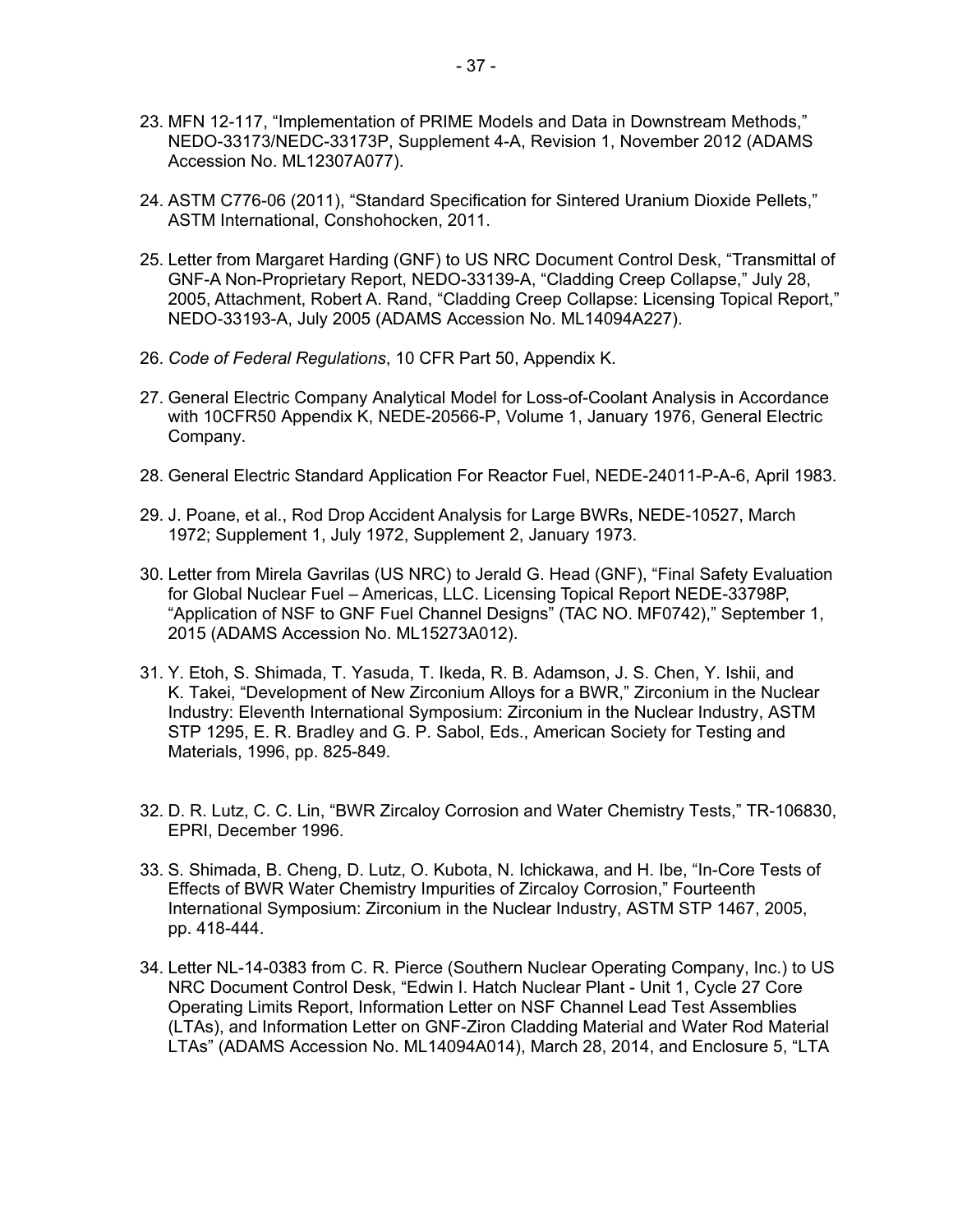Information Letter GNF-Ziron Cladding Material and Water Rod Material Assembly" (ADAMS Accession No. ML14094A015).

35. Letter NL-10-0824 from M.J. Ajluni (Southern Nuclear Operating Company, Inc.) to US NRC Document Control Desk, "Edwin I. Hatch Nuclear Plant-Unit 2 Proposed Exemption to 10 CFR 50.46 and 10 CFR 50 Appendix K for HNP Unit 2," May 12, 2010 (ADAMS Accession No. ML101340739) and Enclosure 4, GNF-0000-0114-0175P, "Technical Basis Supporting GNF- Ziron Lead Test Assembly Introduction into the Hatch Unit 2 Nuclear Plant," March 2010.

Attachment: Resolution of Comments

Principal Contributor: Mathew Panicker, NRR/DSS/SNPB

Date: MARCH , 2019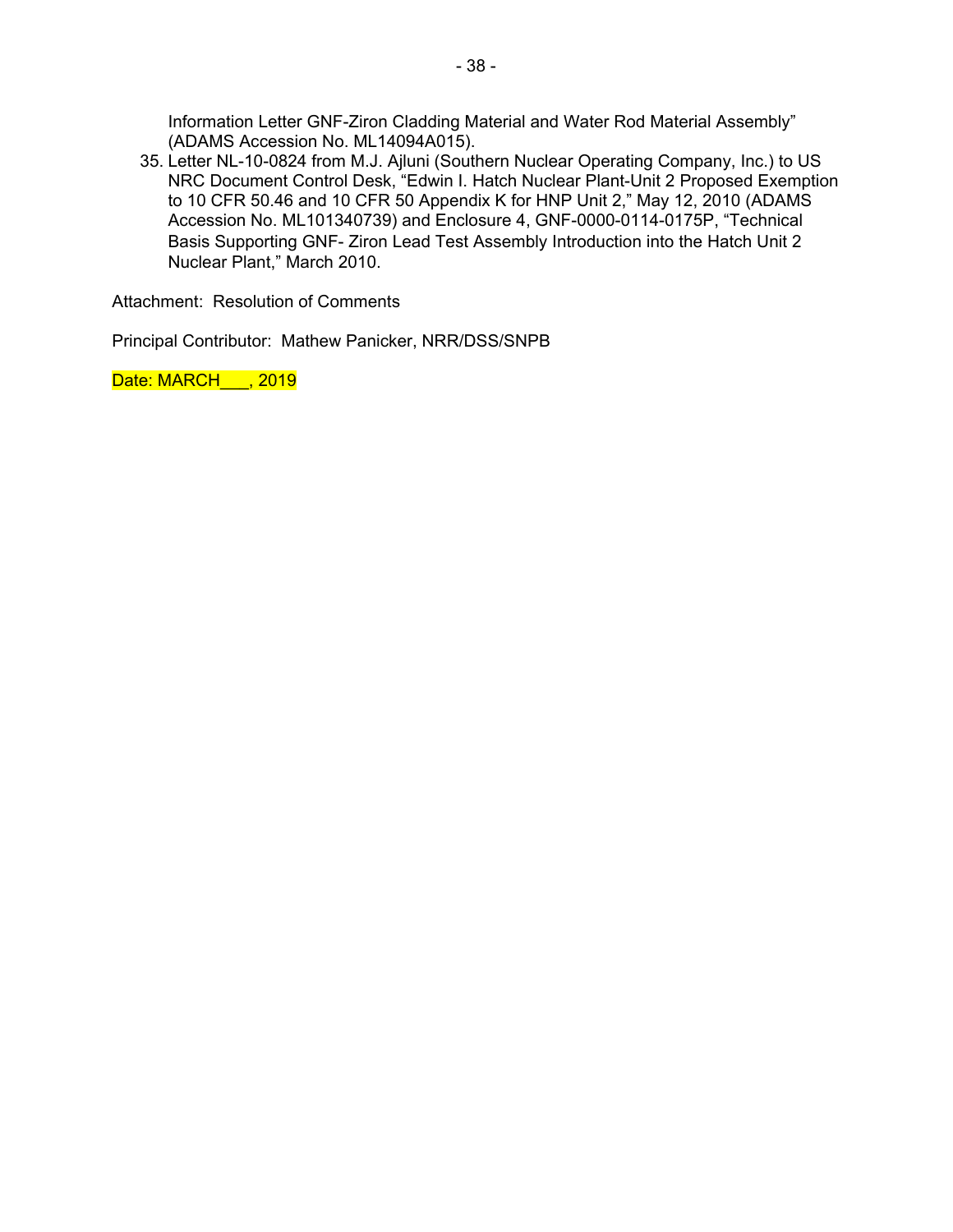# **Comment Summary for NEDC-33353P and NEDO-33353, "Application of GNF-Ziron to GNF Fuel Designs"**

| Location        | <b>Comment</b>                                               | <b>NRC Resolution</b>     |
|-----------------|--------------------------------------------------------------|---------------------------|
| Section 3.1.1   | Page 8                                                       | Staff accepts the change. |
| GNF-Ziron       | Last row of Table 1:                                         |                           |
| Composition     | Delete this information as it was not                        |                           |
| Table 1         | provided in the LTR                                          |                           |
|                 | Suggested changes shown in the markup.                       |                           |
| Section 3.1.1   | Page 8:                                                      | Staff accepts the change. |
| GNF-Ziron       | GEH recommends the following change.                         |                           |
| Composition     | (Lines 28-29):                                               |                           |
|                 | Delete the last sentence as this limit is not<br>in the LTR. |                           |
|                 | "The upper limit of Fe+Ni in Ziron is<br>$0.38$ percent."    |                           |
|                 | Suggested changes shown in the markup.                       |                           |
| Section 3.2.11  | Page 15:                                                     | Staff accepts the change. |
| <b>Hardness</b> | GEH recommends the following change.                         |                           |
| (Meyer)         | $(Line 2)$ :                                                 |                           |
|                 | Delete "which" and Ref. 9 should be<br>Ref. 10.              |                           |
|                 | Suggested changes shown in the markup.                       |                           |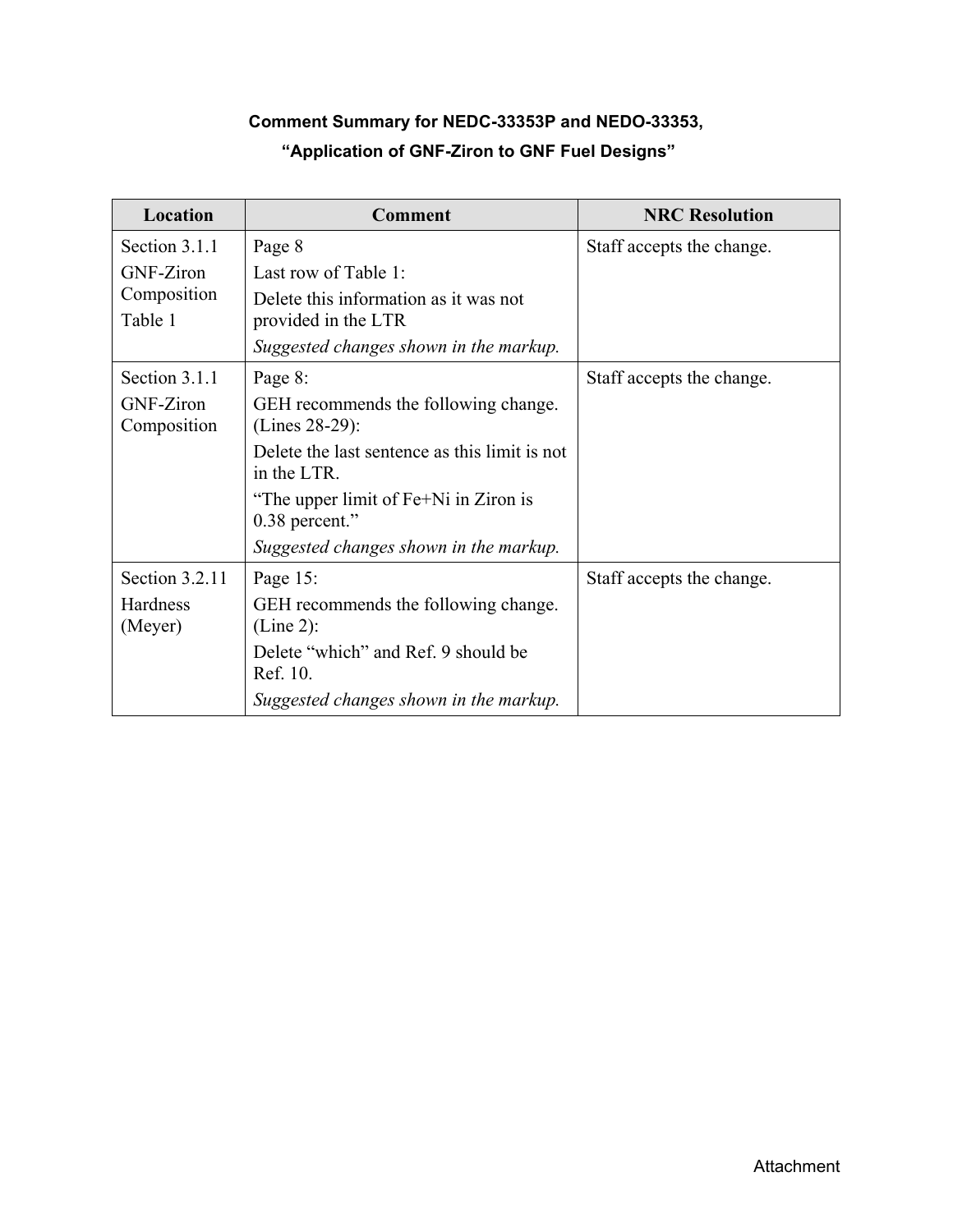| Section 3.2.12<br>Growth<br>Section 3.2.12 | Page 16:<br>"Plant K" is incorrect, the referenced<br>plant is [<br><b>J</b> and the fuel is GNF2.<br>GEH suggests the following changes<br>(Lines $12$ and $13$ ):<br>"irradiated in [<br><b>Plant K.</b> The fuel is likely Step III $(9x9)$<br>GNF2 fuel."<br>Suggested changes shown in the markup.<br>Page 16:                                                                                                                                                                                                                                                                     | Staff accepts the change.<br>Staff accepts the change.                                                                                                                                                                                                   |
|--------------------------------------------|-----------------------------------------------------------------------------------------------------------------------------------------------------------------------------------------------------------------------------------------------------------------------------------------------------------------------------------------------------------------------------------------------------------------------------------------------------------------------------------------------------------------------------------------------------------------------------------------|----------------------------------------------------------------------------------------------------------------------------------------------------------------------------------------------------------------------------------------------------------|
| Growth                                     | Change to reflect the completion of the<br>irradiation program.<br>GEH suggests the following change<br>(Lines 17-20):<br>"The irradiation program has been<br>completed and GNF committed to sharing<br>has shared the results of this data with the<br>NRC as it became available and to notify<br>the NRC if it demonstrated that the Ziron<br>has different creep or growth behavior<br>from Zircaloy-2."<br>Suggested changes shown in the markup.                                                                                                                                 | However, the staff will use the<br>following wording to also<br>indicate where the transfer of<br>data was made: "The irradiation<br>program has been completed<br>and GNF has shared the results<br>of this data with the NRC in the<br>submitted LTR." |
| Section<br>3.2.13.3<br>Shadow<br>Corrosion | Page 18:<br>Change to reflect the agreed upon actions<br>based on the conference call on June 27,<br>2018 with Joe Golla (NRC), Paul<br>Cantonwine (GE Power), Yang-Pi Lin,<br>(GE Power), James F. Harrison (GE<br>Power), and Jerry Head (GE Power).<br>GEH suggests the following change<br>(Lines $21 - 23$ ).<br>"The NRC staff is requesting additional<br>more complete corrosion measurements<br>for Ziron fuel rods and water rods after 3<br>x 24 month and 4 x 24 month cycles,<br>particularly from GNF2 fuel assemblies."<br>Suggested changes are shown in the<br>markup. | Staff accepts the change.                                                                                                                                                                                                                                |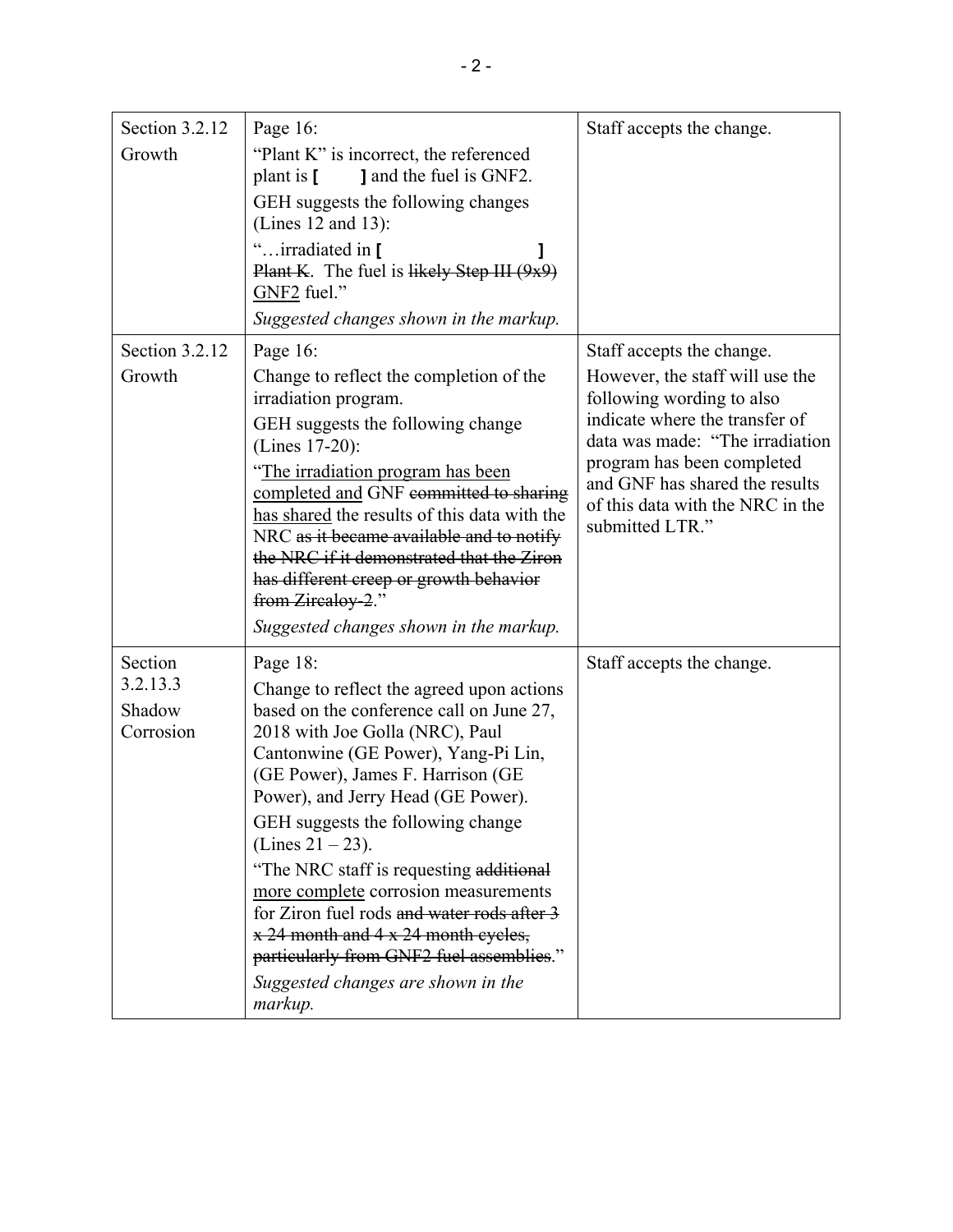| Section 3.2.14<br>Hydrogen<br>Pickup and<br>Hydriding | Page 20:<br>Change to allow flexibility in<br>methodology to assess hydrogen pickup.<br>GEH suggests the following change<br>(Lines 41 and 42):<br>"hot cell measurements of hydrogen<br>content, or, alternatively, provide some<br>other means of assessing hydrogen pickup<br>such as poolside length measurements of<br>Ziron (or Zircaloy-2)"<br>and                                                                                                                                                                                                                                                                                 | The staff accepts a change to<br>allow for flexibility in<br>methodology to assess hydrogen<br>pickup but is revising the<br>wording to specify the<br>alternative means to be length<br>measurements only: "hot cell<br>measurements of hydrogen<br>content, or, alternatively,<br>provide poolside length<br>measurements as a means of<br>assessing hydrogen pickup of |
|-------------------------------------------------------|-------------------------------------------------------------------------------------------------------------------------------------------------------------------------------------------------------------------------------------------------------------------------------------------------------------------------------------------------------------------------------------------------------------------------------------------------------------------------------------------------------------------------------------------------------------------------------------------------------------------------------------------|---------------------------------------------------------------------------------------------------------------------------------------------------------------------------------------------------------------------------------------------------------------------------------------------------------------------------------------------------------------------------|
|                                                       | Page 21:<br>GEH suggests the following change<br>$(Lines 5 - 10)$<br>"The NRC staff requires that GNF<br>provide additional poolside inspection<br>data, including fuel rod length<br>measurements, and provide discussions<br>on how such measurements can be used<br>to assess, qualitatively, the absence of<br>excessive hydrogen pickup by the fuel<br>rod. measurements of hydrogen content in<br>fuel cladding that has operated for three<br>24-month cycles, with one cycle on the<br>core periphery, and greater than 2000<br>days, with one or two cycles on the core<br>periphery."<br>Suggested changes shown in the markup. | Ziron"<br>Staff accepts the change.                                                                                                                                                                                                                                                                                                                                       |
| Section 3.3.1.1<br><b>Stress</b>                      | Page 22:<br>Correct the section reference.<br>GEH suggests the following change<br>(Line 17):<br>Change Section 3.2.7 to 3.2.6.<br>Suggested change shown in the markup.                                                                                                                                                                                                                                                                                                                                                                                                                                                                  | Staff accepts the change.                                                                                                                                                                                                                                                                                                                                                 |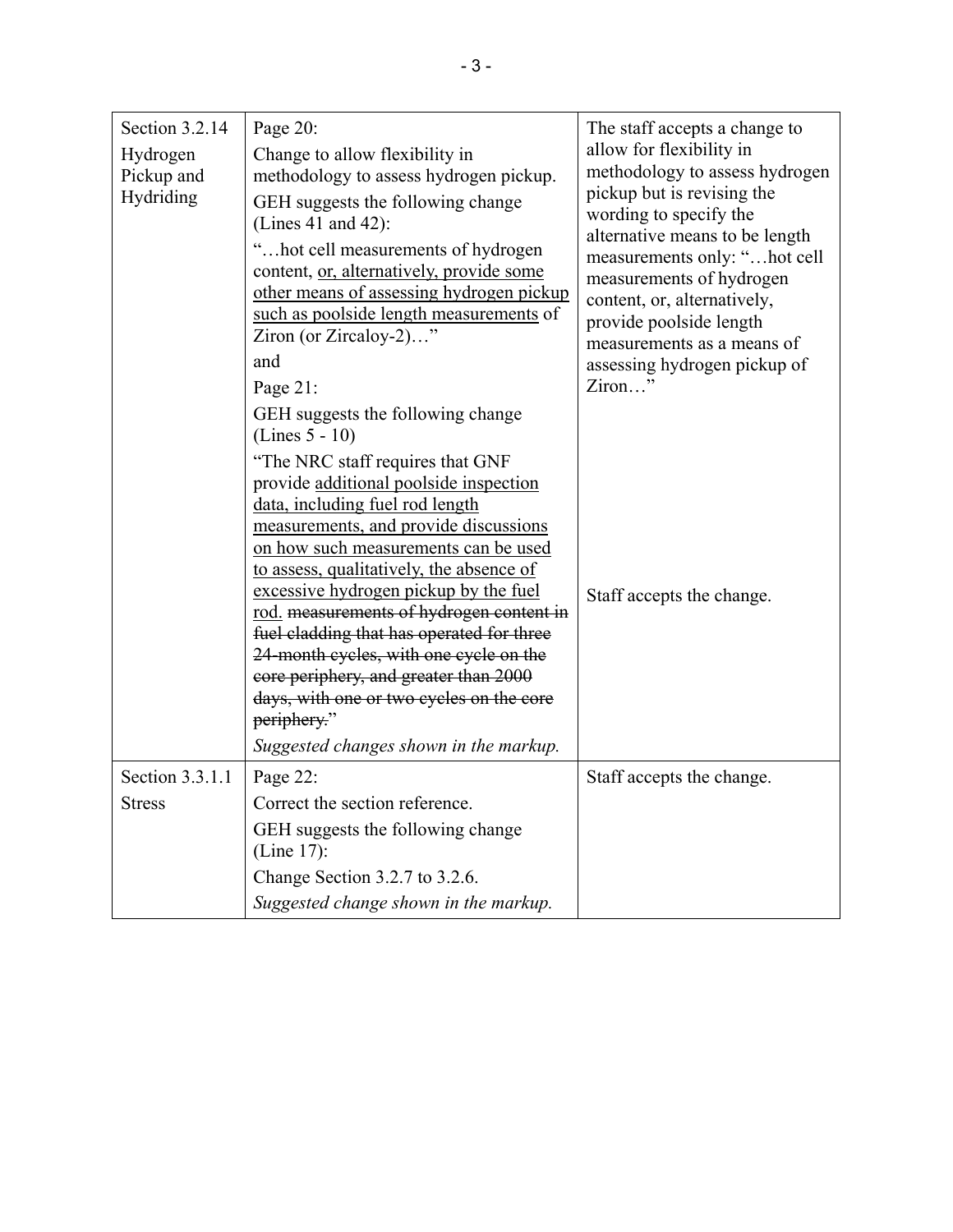| Section 3.3.1.2     | Page 22:                                                                                                                                                                                                            | Staff accepts the change.  |
|---------------------|---------------------------------------------------------------------------------------------------------------------------------------------------------------------------------------------------------------------|----------------------------|
| Strain              | Correct the section reference.                                                                                                                                                                                      |                            |
|                     | GEH suggests the following change<br>(Line 38):                                                                                                                                                                     |                            |
|                     | Change Section 3.7 to 3.2.7.                                                                                                                                                                                        |                            |
|                     | Suggested change shown in the markup.                                                                                                                                                                               |                            |
| Section 3.3.1.7     | Page 25:                                                                                                                                                                                                            | Staff accepts the changes. |
| <b>Axial Growth</b> | Some of the text uses PWR fuel assembly<br>nomenclature.                                                                                                                                                            |                            |
|                     | GEH suggests the following changes<br>(Lines 35, 38-39, and 43):                                                                                                                                                    |                            |
|                     | Line 35: " <del>rod-to-nozzle gap closure</del><br>and fuel rod bowing and possible failure."                                                                                                                       |                            |
|                     | Lines 38-39: "rods will be designed<br>with adequate clearance between the fuel<br>rod ends and the top and bottom nozzles<br>upper tie plate to accommodate the<br>differences in the growth of the fuel<br>rod s" |                            |
|                     | Line 43: "between the fuel rods and the<br>fuel top and bottom nozzles upper tie<br>plate tie plate is allowed"                                                                                                     |                            |
|                     | Suggested changes shown in the markup.                                                                                                                                                                              |                            |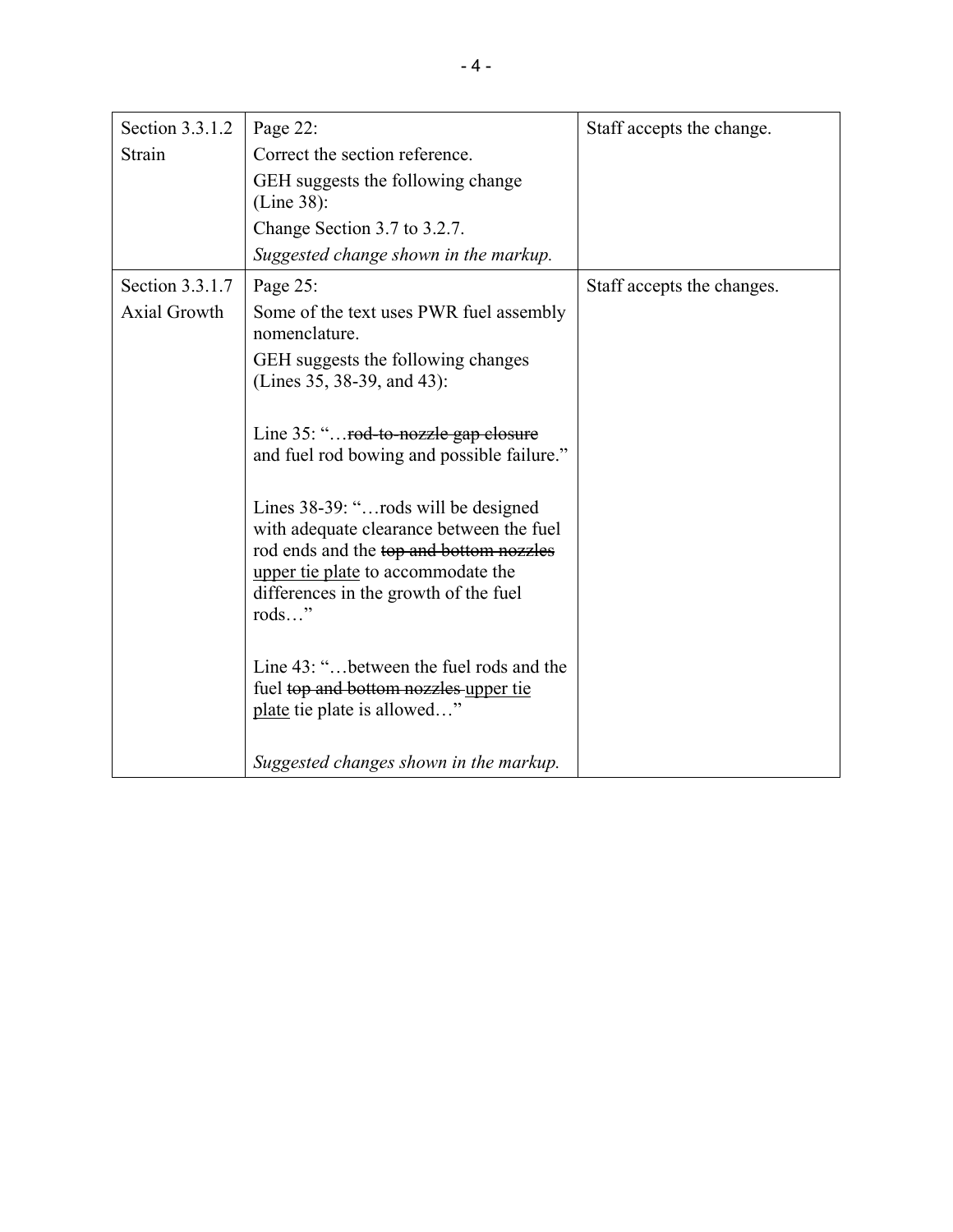| Section 3.4.1                        | Page 27:                                                                                                                                                                                                                                             | Staff accepts the changes.    |
|--------------------------------------|------------------------------------------------------------------------------------------------------------------------------------------------------------------------------------------------------------------------------------------------------|-------------------------------|
| Hydriding                            | Change to reflect the agreed upon actions<br>based on the conference call on June 27,<br>2018 with Joe Golla (NRC), Paul<br>Cantonwine (GE Power), Yang-Pi Lin,<br>(GE Power), James F. Harrison (GE<br>Power), and Jerry Head (GE Power).           |                               |
|                                      | GEH suggests the following changes<br>(Lines $20 - 23$ ):                                                                                                                                                                                            |                               |
|                                      | "However, GNF is not planning on using<br>oxidation as a proxy for hydrogen. Also,<br>the applicant needs to confirm that the<br>Ziron (or Zircaloy-2) cladding does<br>indeed meet whatever limits are approved<br>by the NRC (see Section 3.2.14." |                               |
|                                      | Suggested changes shown in the markup.                                                                                                                                                                                                               |                               |
| Section 3.4.2                        | Page 27:                                                                                                                                                                                                                                             | Staff accepts the correction. |
| Cladding                             | Correct the section reference.                                                                                                                                                                                                                       |                               |
| Collapse                             | GEH suggests the following change<br>$(Line 49)$ :                                                                                                                                                                                                   |                               |
|                                      | Change Section 3.8 to 3.2.8.                                                                                                                                                                                                                         |                               |
|                                      | Suggested change shown in the markup.                                                                                                                                                                                                                |                               |
| Section 3.4.7                        | Page 30:                                                                                                                                                                                                                                             | Staff accepts the correction. |
| Cladding<br>Rupture                  | Correct the section reference.                                                                                                                                                                                                                       |                               |
|                                      | GEH suggests the following change<br>$(Line 26)$ :                                                                                                                                                                                                   |                               |
|                                      | Change Section 4.3.3 to 3.5.3.                                                                                                                                                                                                                       |                               |
|                                      | Suggested change shown in the markup.                                                                                                                                                                                                                |                               |
| Section 3.4.8                        | Page 30:                                                                                                                                                                                                                                             | Staff accepts the correction. |
| Fuel Rod<br>Mechanical<br>Fracturing | Correct the section reference.                                                                                                                                                                                                                       |                               |
|                                      | GEH suggests the following change<br>$(Line 46)$ :                                                                                                                                                                                                   |                               |
|                                      | Change Section 4.3.4 to 3.5.4.                                                                                                                                                                                                                       |                               |
|                                      | Suggested change shown in the markup.                                                                                                                                                                                                                |                               |